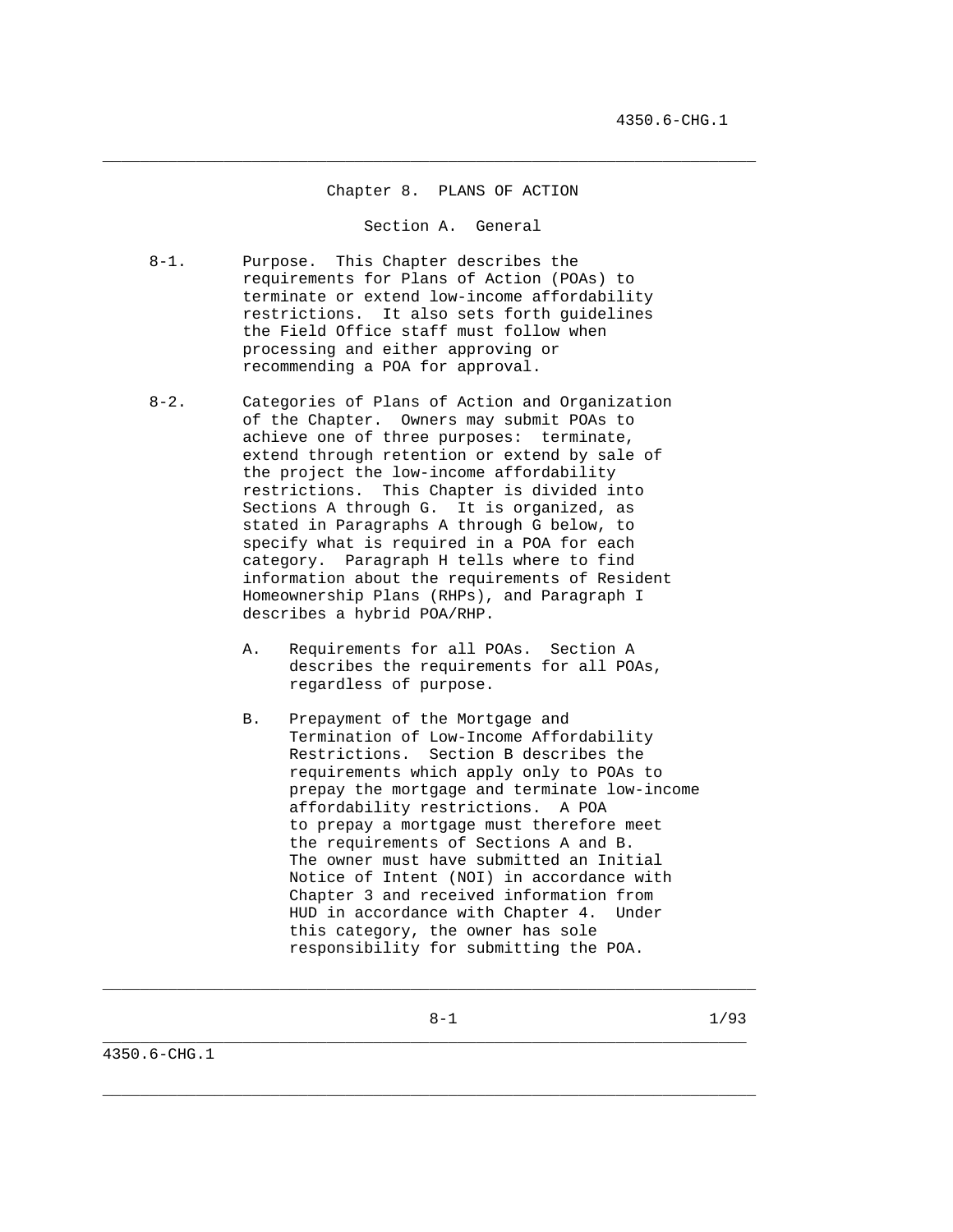- C. Extension of Low-Income Affordability Restrictions by Retention or Sale of the Project. Section C describes the requirements which apply to all POAs to extend low-income affordability restrictions, whether the owner wishes to retain the project or sell it. A POA to extend low-income affordability restrictions must also meet the requirements described in either Section D or E, depending on whether the owner will retain or sell the project. Therefore, the POA must meet the requirements contained in both Sections A and C and also in either Section D or E.
- D. Extension of Low-Income Affordability Restrictions by Retention of the Project. Section D describes the requirements which apply to all POAs to extend low-income affordability restrictions by the owner retaining the project. A POA to extend low-income affordability restrictions by retaining the project must meet all requirements contained in Sections A, C, and D. The owner must have submitted an Initial NOI in accordance with Chapter 3 and received information from HUD in accordance with Chapter 5. Under this category, the owner has sole responsibility for submitting the POA.
- E. Extension of Low-Income Affordability Restrictions by Selling the Project. Section E describes the requirements which apply to all POAs to extend low-income affordability restrictions by selling the project. A POA to extend low-income affordability restrictions through the sale of the project must meet all requirements contained in Sections A, C, and E. The owner must have submitted an Initial NOI in accordance with Chapter 3, received information from HUD in accordance with Chapter 5, submitted a Second NOI in accordance with Chapter 7,

\_\_\_\_\_\_\_\_\_\_\_\_\_\_\_\_\_\_\_\_\_\_\_\_\_\_\_\_\_\_\_\_\_\_\_\_\_\_\_\_\_\_\_\_\_\_\_\_\_\_\_\_\_\_\_\_\_\_\_\_\_\_\_\_\_\_\_\_\_\_

\_\_\_\_\_\_\_\_\_\_\_\_\_\_\_\_\_\_\_\_\_\_\_\_\_\_\_\_\_\_\_\_\_\_\_\_\_\_\_\_\_\_\_\_\_\_\_\_\_\_\_\_\_\_\_\_\_\_\_\_\_\_\_\_\_\_\_\_\_

\_\_\_\_\_\_\_\_\_\_\_\_\_\_\_\_\_\_\_\_\_\_\_\_\_\_\_\_\_\_\_\_\_\_\_\_\_\_\_\_\_\_\_\_\_\_\_\_\_\_\_\_\_\_\_\_\_\_\_\_\_\_\_\_\_\_\_\_\_\_

4350.6-CHG.1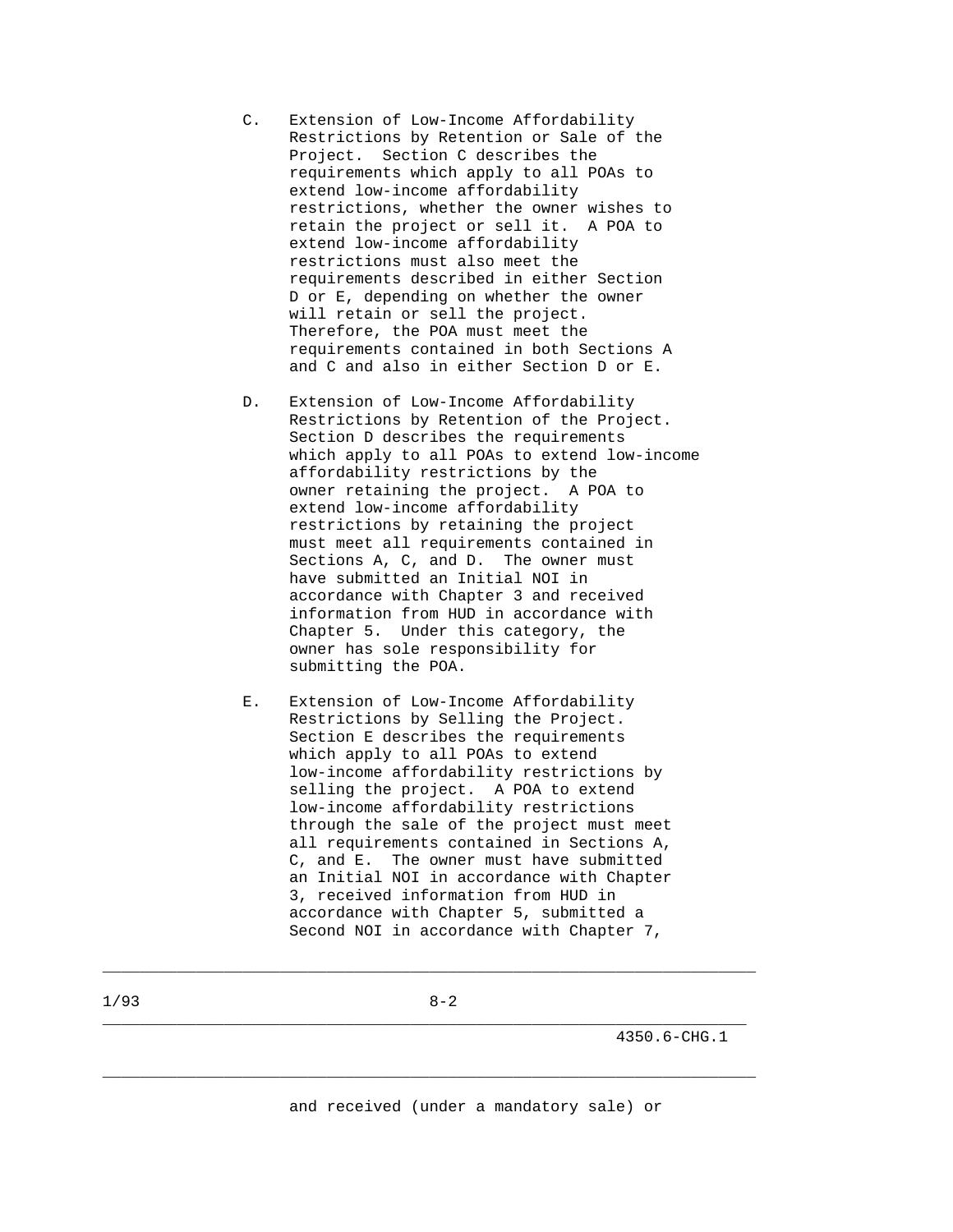accepted (under a voluntary sale) a bona fide offer to purchase in accordance with Chapter 7. Under this category, the owner and purchaser have the responsibility to submit the POA jointly.

- F. Approval of a Plan of Action. Section F describes the procedures that the Loan Management Branch must follow to approve and fund a POA.
- G. Implementation of a Plan of Action. Section G describes the procedures that the owner must follow to implement a POA.
- H. A Resident Council Purchasing the Project Under a Resident Homeownership Program. Chapter 9 describes the Resident Homeownership Plan (RHP) required when a Resident Council (RC) purchases the project under a Resident Homeownership Program.
- I. A Resident Council Purchasing Under a Resident Homeownership Program but Forming a Limited Equity Cooperative may purchase the project in one of two ways. If it purchases the project with a grant, only the RHP requirements of Chapter 9 will apply. However, if the RC intends to assume the mortgage, some of the benefits outlined in Sections C and E of this Chapter may be applicable. This is a hybrid POA/RHP and will be explained in Chapter 9.

## 8-3. Submission of Plans of Action.

- A. Submission to HUD.
	- 1. Timeframes for Submission. The owner, or owner and purchaser, where applicable, must submit six copies of a complete POA to the Chief, Loan Management Branch within the timeframes specified below. LOG date POA package is received, whether complete or not The date a

\_\_\_\_\_\_\_\_\_\_\_\_\_\_\_\_\_\_\_\_\_\_\_\_\_\_\_\_\_\_\_\_\_\_\_\_\_\_\_\_\_\_\_\_\_\_\_\_\_\_\_\_\_\_\_\_\_\_\_\_\_\_\_\_\_\_\_\_\_\_

\_\_\_\_\_\_\_\_\_\_\_\_\_\_\_\_\_\_\_\_\_\_\_\_\_\_\_\_\_\_\_\_\_\_\_\_\_\_\_\_\_\_\_\_\_\_\_\_\_\_\_\_\_\_\_\_\_\_\_\_\_\_\_\_\_\_\_\_\_\_

 $8-3$  1/93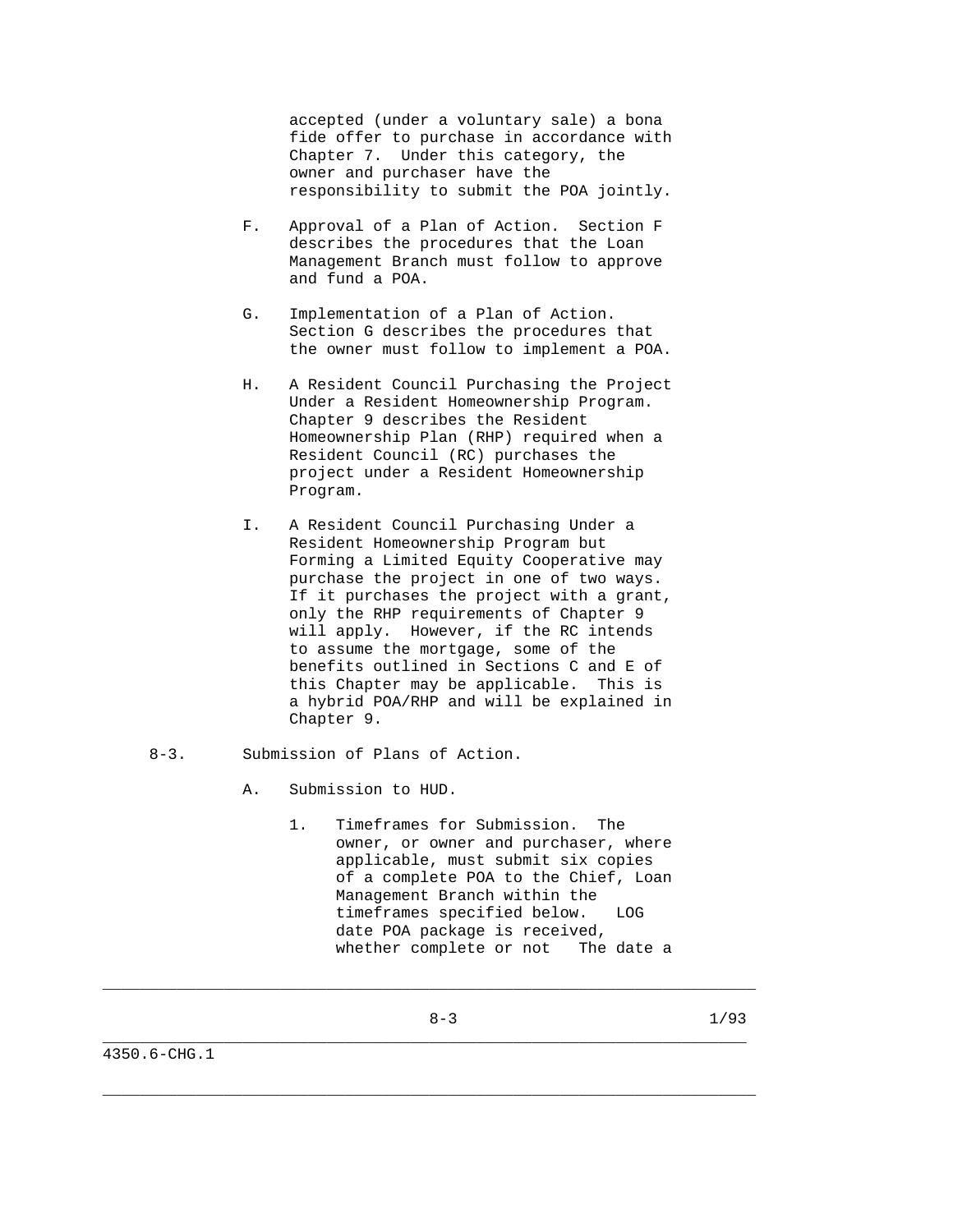complete or incomplete POA package is received will be used to determine the time frame for Loan Management staff's evaluation of the POA for completeness in accordance with Paragraph 8-6.B. The timeframes for submission are:

- a. Prepayment of the Mortgage and Termination of Low-Income Affordability Restrictions. Within six months of receiving economic and market analysis information from HUD in accordance with Chapter 4;
- b. Extension of Low-Income Affordability Restrictions by Retention of the Project. Within six-months of receiving the reconciled appraised values and corollary information from HUD in accordance with Chapter  $5;$ 
	- c. Extension of Low-Income Affordability Restrictions by Selling the Project. For offers approved by HUD, in accordance with Chapter 7:
		- i. Under the voluntary sales process, within six months of the owner's acceptance of a bona fide offer; or
		- ii. Under the mandatory sales process, within six months of the owner's receipt of a bona fide offer.
	- 2. Complete POAs. POAs will not be considered to have been submitted nor will the clock for processing POAs in accordance with Paragraph 8-6.A. begin until the Loan Management Branch receives a complete POA package. To be considered complete,

\_\_\_\_\_\_\_\_\_\_\_\_\_\_\_\_\_\_\_\_\_\_\_\_\_\_\_\_\_\_\_\_\_\_\_\_\_\_\_\_\_\_\_\_\_\_\_\_\_\_\_\_\_\_\_\_\_\_\_\_\_\_\_\_\_\_\_\_\_\_

\_\_\_\_\_\_\_\_\_\_\_\_\_\_\_\_\_\_\_\_\_\_\_\_\_\_\_\_\_\_\_\_\_\_\_\_\_\_\_\_\_\_\_\_\_\_\_\_\_\_\_\_\_\_\_\_\_\_\_\_\_\_\_\_\_\_\_\_\_

\_\_\_\_\_\_\_\_\_\_\_\_\_\_\_\_\_\_\_\_\_\_\_\_\_\_\_\_\_\_\_\_\_\_\_\_\_\_\_\_\_\_\_\_\_\_\_\_\_\_\_\_\_\_\_\_\_\_\_\_\_\_\_\_\_\_\_\_\_\_

4350.6-CHG.1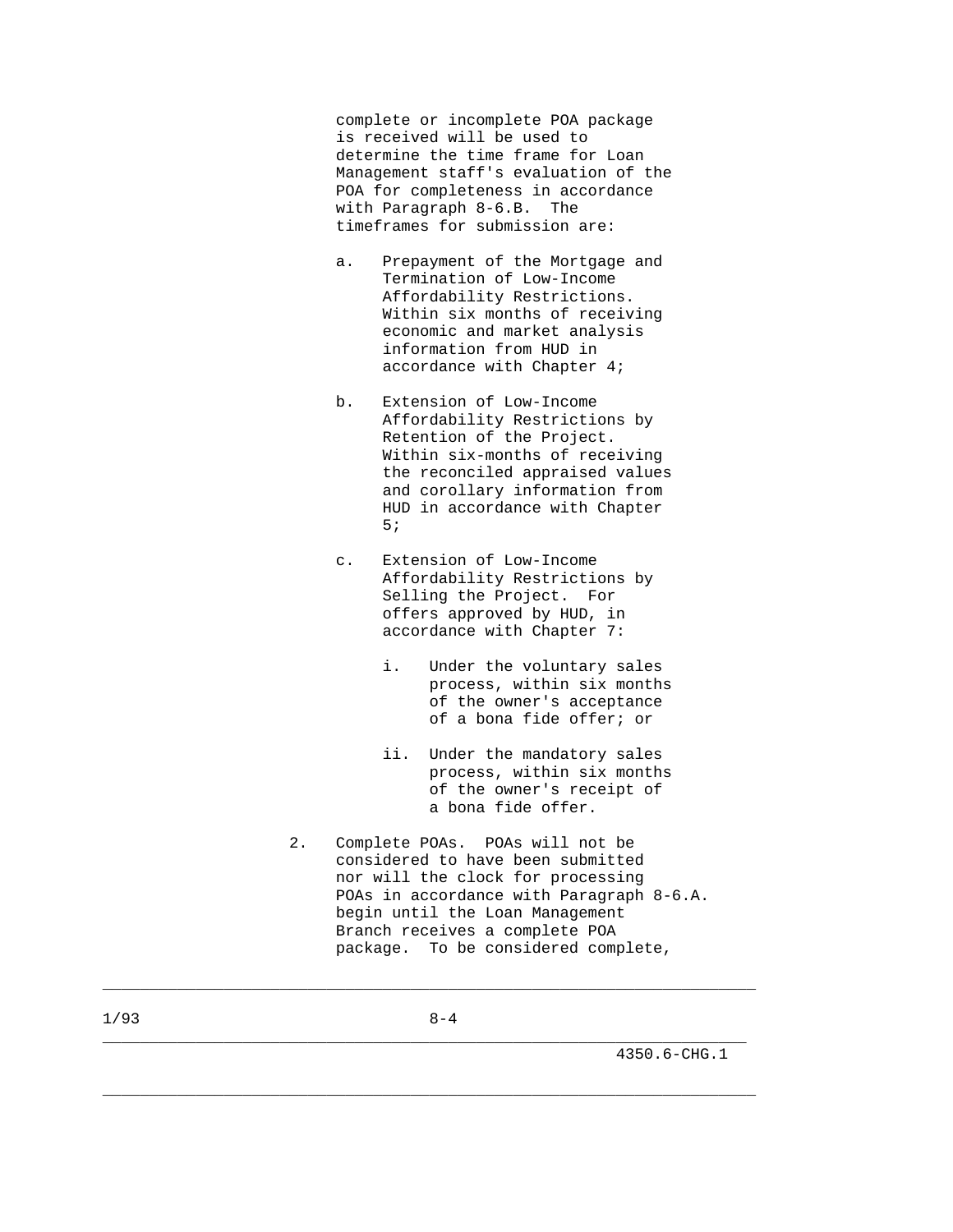the POA package must contain all the pieces of information, completed to the best ability of the owner, required by the applicable Sections of this Chapter and the appropriate checklist contained in Appendix 8-3 or 8-4 for those planning to extend low-income affordability restrictions or Appendix 8-8 for owners who intend to terminate low-income affordability restrictions. If the owner submits a POA that is incomplete because required project information is not available, e.g., poor financial records or lack of required tenant certifications, then it may miss submitting a complete POA package within the required timeframe. In such a case, the owner would have to wait six months and begin the process over by submitting a new Initial NOI.

- B. Submission to Tenants. Simultaneously with submission to HUD, the owner must notify the tenants about the Plan by posting a summary of the POA in each occupied building. This summary must state that the tenants have 60 days to comment on the POA to the Loan Management Branch. The owner must also give a copy of the entire POA to the tenant representative, if any, and send a copy of the summary to the Loan Management Branch. The summary must indicate that a copy of the POA is available for inspection and copying, at a reasonable cost, during normal business hours through:
	- 1. The tenant representatives, whose names, addresses and telephone numbers are listed on the summary. If the owner knows of no current tenant representative, the owner must so certify to HUD along with submission of the POA. Owners should be aware that if any new

\_\_\_\_\_\_\_\_\_\_\_\_\_\_\_\_\_\_\_\_\_\_\_\_\_\_\_\_\_\_\_\_\_\_\_\_\_\_\_\_\_\_\_\_\_\_\_\_\_\_\_\_\_\_\_\_\_\_\_\_\_\_\_\_\_\_\_\_\_\_

\_\_\_\_\_\_\_\_\_\_\_\_\_\_\_\_\_\_\_\_\_\_\_\_\_\_\_\_\_\_\_\_\_\_\_\_\_\_\_\_\_\_\_\_\_\_\_\_\_\_\_\_\_\_\_\_\_\_\_\_\_\_\_\_\_\_\_\_\_

\_\_\_\_\_\_\_\_\_\_\_\_\_\_\_\_\_\_\_\_\_\_\_\_\_\_\_\_\_\_\_\_\_\_\_\_\_\_\_\_\_\_\_\_\_\_\_\_\_\_\_\_\_\_\_\_\_\_\_\_\_\_\_\_\_\_\_\_\_\_

 $8-5$  1/93

4350.6-CHG.1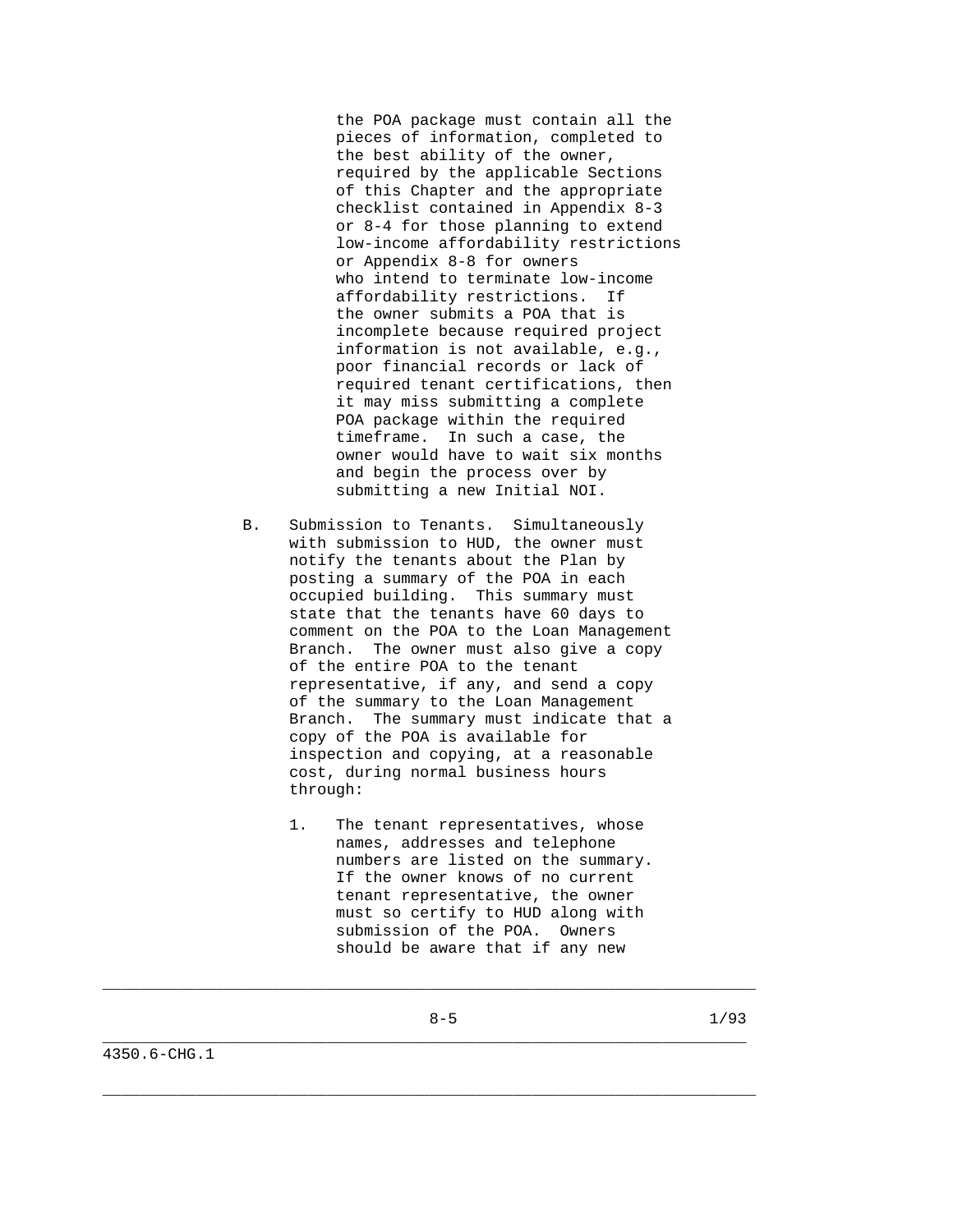tenant representatives have been established since the submission of the POA, it must notify those tenant representatives along with all others;

- 2. The Chief of the Loan Management Branch whose name, address, and phone number are shown on the summary; and
- 3. The on-site office for the project or, if there is none, the local office where rents are collected.
- C. Submission to State or Local Government. Simultaneously with submission to HUD, the owner must submit the POA to that officer of State or local government to whom the owner submitted an Initial NOI and must include with its POA to HUD, a certification to confirm this action. Loan Management staff should send a letter to all State and local government agencies referenced in Chapter 1, Paragraph 1-l0.A.4. Requesting comments within 50 days of HUD's receipt of a complete POA. The letter should address all issues referenced in Paragraph 8-7. Appendix 8-6, Letter to State and Local Governments, may be used as a guide. LOG date letter sent
- 8-4. Failure to Submit a Plan of Action. If the owner or owner and purchaser fail to submit a POA to HUD within the six-month period specified in Paragraph 8-3.A., the Initial NOI will expire, and the owner will be prohibited from submitting another Initial NOI until six months after that expiration.
- 8-5. The Contents of All Plans of Action. The specific requirements for the three categories of POAs are outlined in Sections B, C, D and H of this Chapter. However, the following elements are required of all POAs:
- $1/93$  8-6

\_\_\_\_\_\_\_\_\_\_\_\_\_\_\_\_\_\_\_\_\_\_\_\_\_\_\_\_\_\_\_\_\_\_\_\_\_\_\_\_\_\_\_\_\_\_\_\_\_\_\_\_\_\_\_\_\_\_\_\_\_\_\_\_\_\_\_\_\_\_

\_\_\_\_\_\_\_\_\_\_\_\_\_\_\_\_\_\_\_\_\_\_\_\_\_\_\_\_\_\_\_\_\_\_\_\_\_\_\_\_\_\_\_\_\_\_\_\_\_\_\_\_\_\_\_\_\_\_\_\_\_\_\_\_\_\_\_\_\_

\_\_\_\_\_\_\_\_\_\_\_\_\_\_\_\_\_\_\_\_\_\_\_\_\_\_\_\_\_\_\_\_\_\_\_\_\_\_\_\_\_\_\_\_\_\_\_\_\_\_\_\_\_\_\_\_\_\_\_\_\_\_\_\_\_\_\_\_\_\_

4350.6-CHG.1

 A. A description of any proposed changes in the status or terms of the mortgage or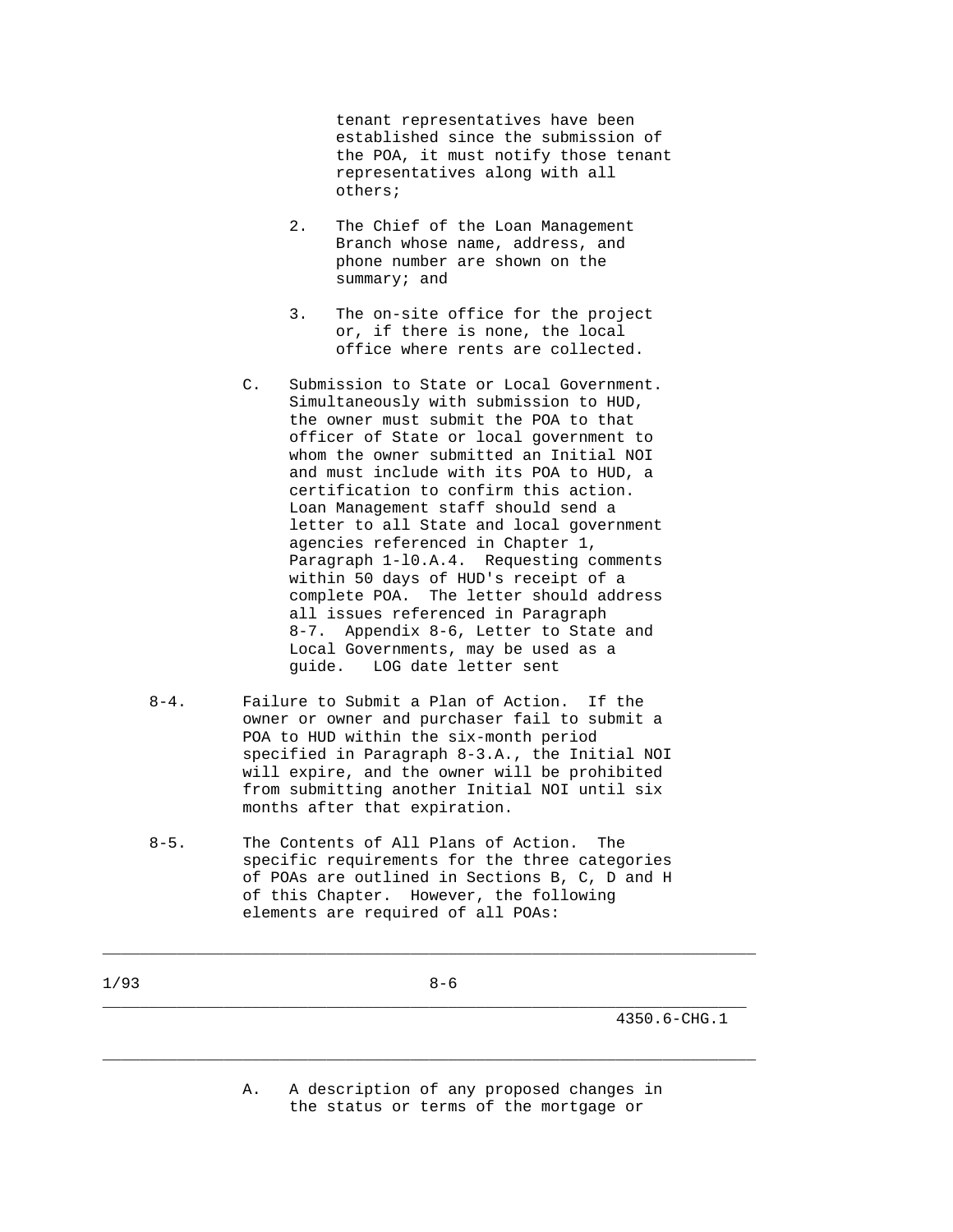regulatory agreement or a statement that there are no changes;

- B. A description of any proposed changes in the low-income affordability restrictions, i.e., rents, occupancy restrictions, etc., and a detailed assessment of the effect of these proposed changes on each of the tenants or a statement that there are no changes. Relocation and displacement requirements are described in Chapter 10;
- C. A description of any outstanding audit findings or findings of noncompliance with the Fair Housing Act; Title VI of the Civil Rights Act of 1964; Executive Order 11063; Section 504 of the Rehabilitation Act of 1973; the project Regulatory Agreement along with a description of the resolution, or proposed resolution, of any such findings, or a certification that no violations exist. If there are violations, the owner must correct them prior to POA approval; and
- D. Any waivers requested by the owner or a statement that it has not requested any waivers.
- 8-6. HUD Action upon Receipt of a Plan of Action.
	- A. Loan Management staff must review and process LOG date a complete POA is received the complete POA within 180 days of its submission. WARNING: Loan Management staff should be aware that if it does not send a letter approving an acceptable POA or disapproving an unacceptable POA within the 180-day deadline, upon approval, the owner will receive incentives retroactive to the 180th day, in accordance with Paragraph 8-35. If a POA is not

\_\_\_\_\_\_\_\_\_\_\_\_\_\_\_\_\_\_\_\_\_\_\_\_\_\_\_\_\_\_\_\_\_\_\_\_\_\_\_\_\_\_\_\_\_\_\_\_\_\_\_\_\_\_\_\_\_\_\_\_\_\_\_\_\_\_\_\_\_\_

\_\_\_\_\_\_\_\_\_\_\_\_\_\_\_\_\_\_\_\_\_\_\_\_\_\_\_\_\_\_\_\_\_\_\_\_\_\_\_\_\_\_\_\_\_\_\_\_\_\_\_\_\_\_\_\_\_\_\_\_\_\_\_\_\_\_\_\_\_\_

 $8-7$  1/93

\_\_\_\_\_\_\_\_\_\_\_\_\_\_\_\_\_\_\_\_\_\_\_\_\_\_\_\_\_\_\_\_\_\_\_\_\_\_\_\_\_\_\_\_\_\_\_\_\_\_\_\_\_\_\_\_\_\_\_\_\_\_\_\_\_\_\_\_\_ 4350.6-CHG.1

> acceptable within the 180 days, the owner may request an extension. Requests for extensions may not result in a total time of more than 365 days until approval.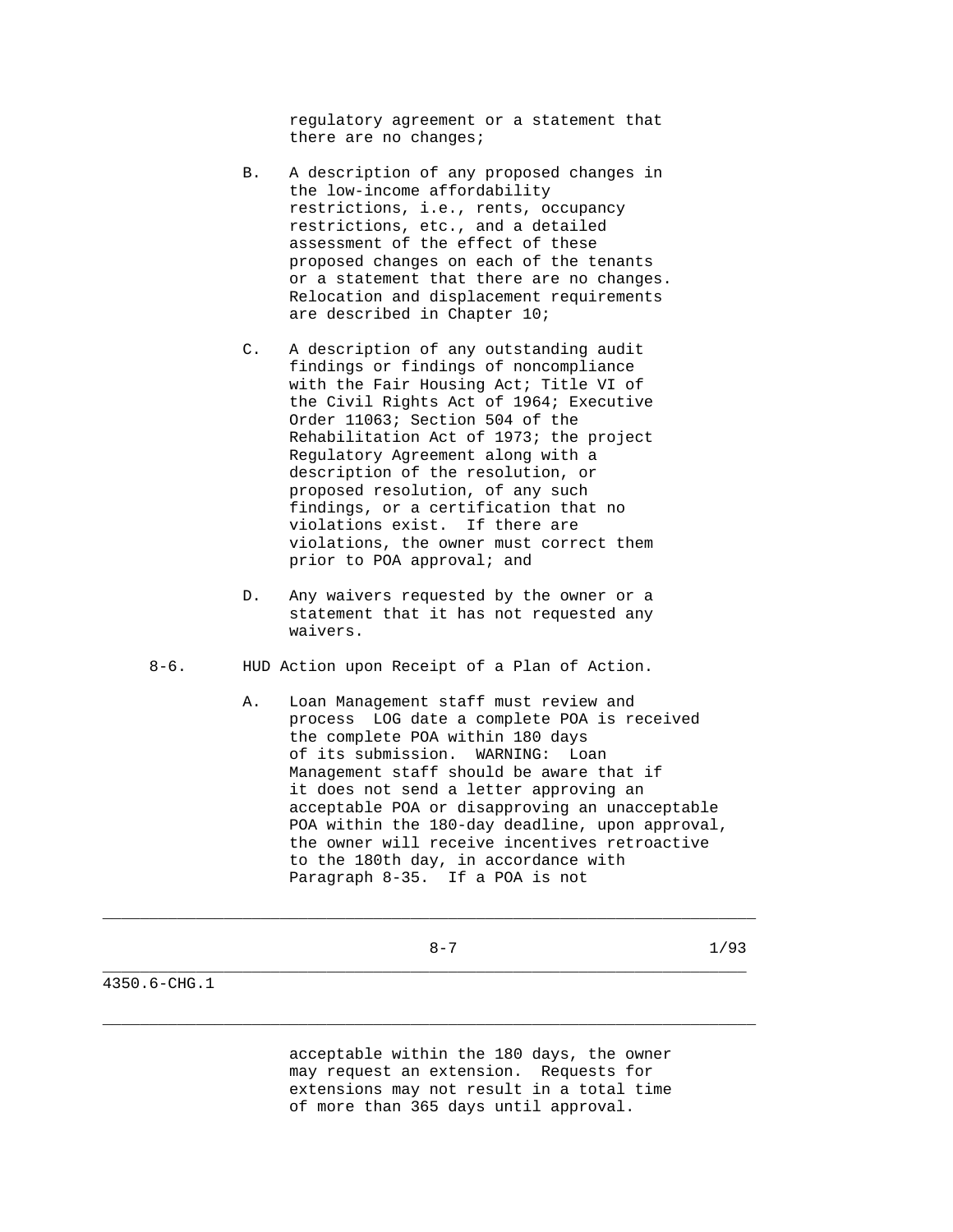The following reviews must be completed:

- 1. An initial evaluation of the adequacy of the POA as described in Paragraph B below.
- 2. A review of the POA for deficiencies and conformity to the following applicable Sections of this Chapter:
	- a. Section B for termination of low-income affordability restrictions;
	- b. Sections C and D and Appendix 8-1 for extension of low-income affordability restrictions through retention of the project; and
	- c. Sections C and E and Appendix 8-2 for extension of low-income affordability restrictions through the sale of the project.
- 3. Approval of the POA as described in Section F of this Chapter.
- B. Initial Evaluation. Loan Management staff will:
	- 1. Review the POA for:
		- a. Timeliness. The POA must have been submitted within the time specified in Paragraph 8-3 of this Chapter; and
		- b. Completeness. The POA must contain the major components of a POA in accordance with Paragraph 8-5. It must also contain the components for specific types of POAs in

 $1/93$  8-8

\_\_\_\_\_\_\_\_\_\_\_\_\_\_\_\_\_\_\_\_\_\_\_\_\_\_\_\_\_\_\_\_\_\_\_\_\_\_\_\_\_\_\_\_\_\_\_\_\_\_\_\_\_\_\_\_\_\_\_\_\_\_\_\_\_\_\_\_\_\_

\_\_\_\_\_\_\_\_\_\_\_\_\_\_\_\_\_\_\_\_\_\_\_\_\_\_\_\_\_\_\_\_\_\_\_\_\_\_\_\_\_\_\_\_\_\_\_\_\_\_\_\_\_\_\_\_\_\_\_\_\_\_\_\_\_\_\_\_\_

\_\_\_\_\_\_\_\_\_\_\_\_\_\_\_\_\_\_\_\_\_\_\_\_\_\_\_\_\_\_\_\_\_\_\_\_\_\_\_\_\_\_\_\_\_\_\_\_\_\_\_\_\_\_\_\_\_\_\_\_\_\_\_\_\_\_\_\_\_\_

4350.6-CHG.1

 accordance with the applicable Sections of this Chapter and the applicable submission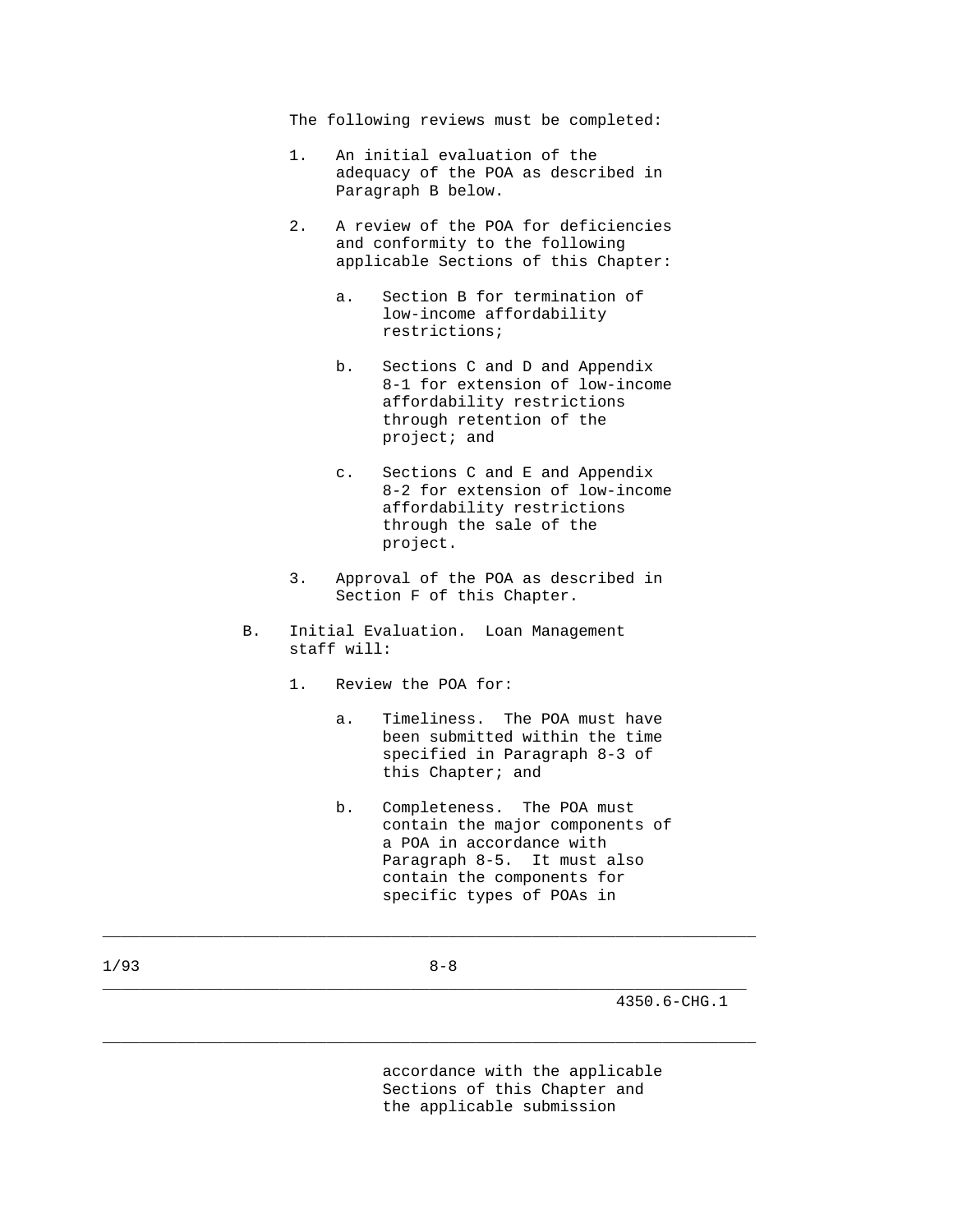checklists. These checklists are contained in Appendix 8-3 for owners wishing to extend low-income affordability restrictions by retaining the project, or 8-4 for owners who wish to extend low-income affordability restrictions by selling the project, or Appendix 8-8 for owners who wish to terminate low-income affordability restrictions.

- 2. Send the owner a letter within ten working days of receipt of the POA stating whether or not the package is complete. LOG date of acknowledgement letter If components are missing, the POA should be returned to the owner along with a letter identifying the missing component(s) and stating that:
	- a. HUD cannot begin its review until a complete POA is submitted; and
	- b. Submission of the complete POA must be made within the required six-month period. If the owner fails to meet such deadline, its Initial NOI will become ineffective and the owner may not submit another Initial NOI until six months after the expiration of such deadline.
- 3. Date stamp all six copies of the POA as of the date a complete POA is received. The date that HUD receives a complete POA will be the date of record and will be the date used to determine deadlines required to complete the review process.

\_\_\_\_\_\_\_\_\_\_\_\_\_\_\_\_\_\_\_\_\_\_\_\_\_\_\_\_\_\_\_\_\_\_\_\_\_\_\_\_\_\_\_\_\_\_\_\_\_\_\_\_\_\_\_\_\_\_\_\_\_\_\_\_\_\_\_\_\_\_

\_\_\_\_\_\_\_\_\_\_\_\_\_\_\_\_\_\_\_\_\_\_\_\_\_\_\_\_\_\_\_\_\_\_\_\_\_\_\_\_\_\_\_\_\_\_\_\_\_\_\_\_\_\_\_\_\_\_\_\_\_\_\_\_\_\_\_\_\_

\_\_\_\_\_\_\_\_\_\_\_\_\_\_\_\_\_\_\_\_\_\_\_\_\_\_\_\_\_\_\_\_\_\_\_\_\_\_\_\_\_\_\_\_\_\_\_\_\_\_\_\_\_\_\_\_\_\_\_\_\_\_\_\_\_\_\_\_\_\_

 $8-9$  1/93

4350.6-CHG.1

 C. Distribution of POA. Within ten working days of receipt of a POA, the Loan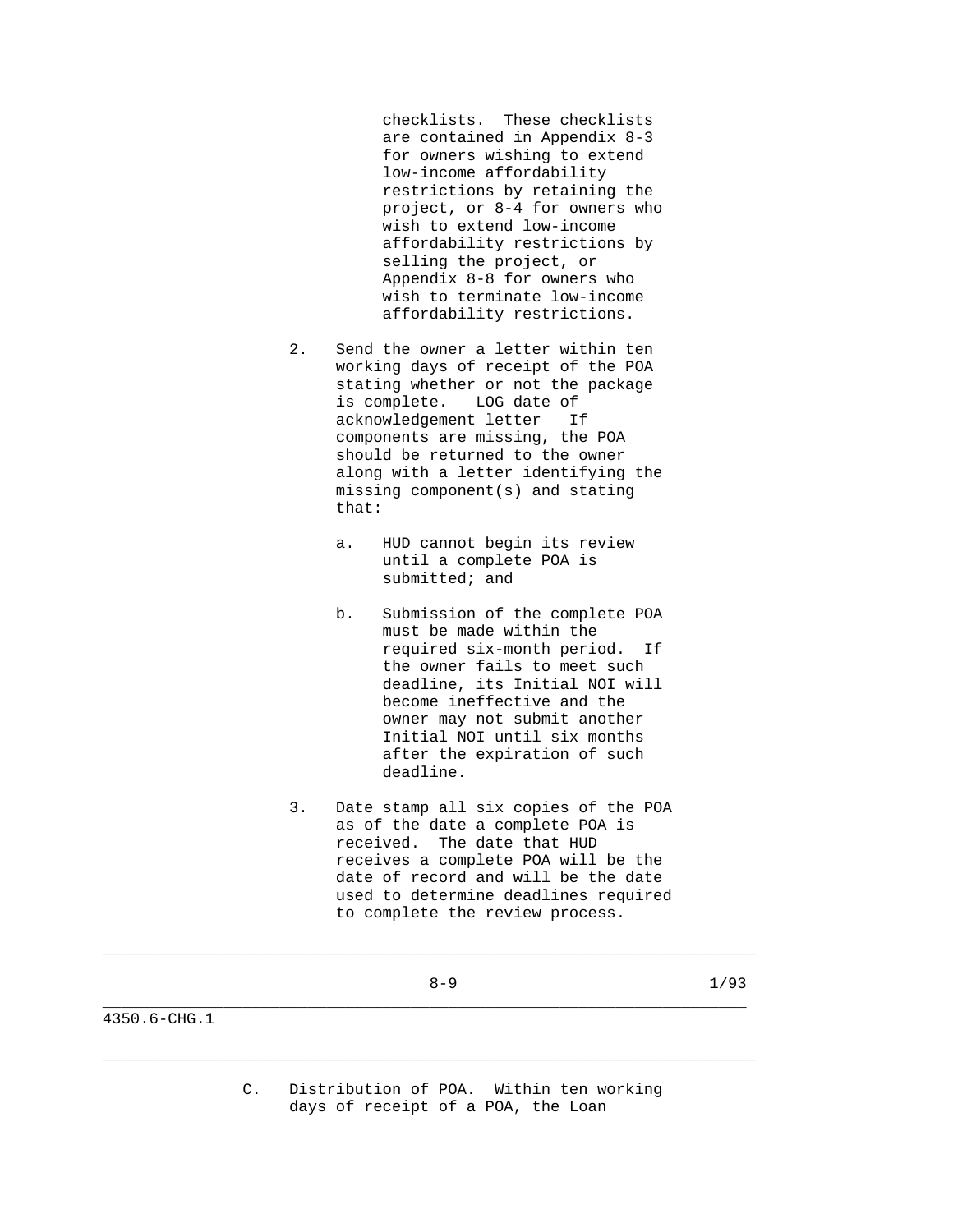Management staff must: LOG distribution dates

- 1. Distribute a copy of the complete POA, as appropriate to the requirements of Sections B through E, to other Divisions/Branches including the Field Counsel, Fair Housing and Equal Opportunity (FHEO), Economic and Market Analysis Staff (EMAS), the Environmental Officer, and Housing Programs Branch, Attention: Valuation Branch. Loan Management staff also should send a copy of the Transfer of Physical Assets (TPA) to the Field Counsel; and
- 2. Request their evaluations and comments on the POA within 30 days. LOG date distributed and date comments received These Branches/Divisions should comment on any aspect of the POA which they feel is relevant to their areas of concern. For example, FHEO and EMAS should be certain that market issues addressed by the owner are accurate when prepayment of the mortgage is requested; Housing Programs Branch should be certain that POAs to extend low-income affordability restrictions contain accurate preservation values, preservation rents, and Federal cost limits and that the rehabilitation requested along with the costs are appropriate. Loan applications, TPA packages and other submissions which are not specific to the POA must be evaluated in accordance with their own applicable procedures.

1/93 8-10

\_\_\_\_\_\_\_\_\_\_\_\_\_\_\_\_\_\_\_\_\_\_\_\_\_\_\_\_\_\_\_\_\_\_\_\_\_\_\_\_\_\_\_\_\_\_\_\_\_\_\_\_\_\_\_\_\_\_\_\_\_\_\_\_\_\_\_\_\_\_

\_\_\_\_\_\_\_\_\_\_\_\_\_\_\_\_\_\_\_\_\_\_\_\_\_\_\_\_\_\_\_\_\_\_\_\_\_\_\_\_\_\_\_\_\_\_\_\_\_\_\_\_\_\_\_\_\_\_\_\_\_\_\_\_\_\_\_\_\_

\_\_\_\_\_\_\_\_\_\_\_\_\_\_\_\_\_\_\_\_\_\_\_\_\_\_\_\_\_\_\_\_\_\_\_\_\_\_\_\_\_\_\_\_\_\_\_\_\_\_\_\_\_\_\_\_\_\_\_\_\_\_\_\_\_\_\_\_\_\_

4350.6-CHG.1

8-7. State and Local Agency Responsibility.

 A. State or local officials should review POAs within 50 days of HUD's receipt of a complete POA. LOG date comments received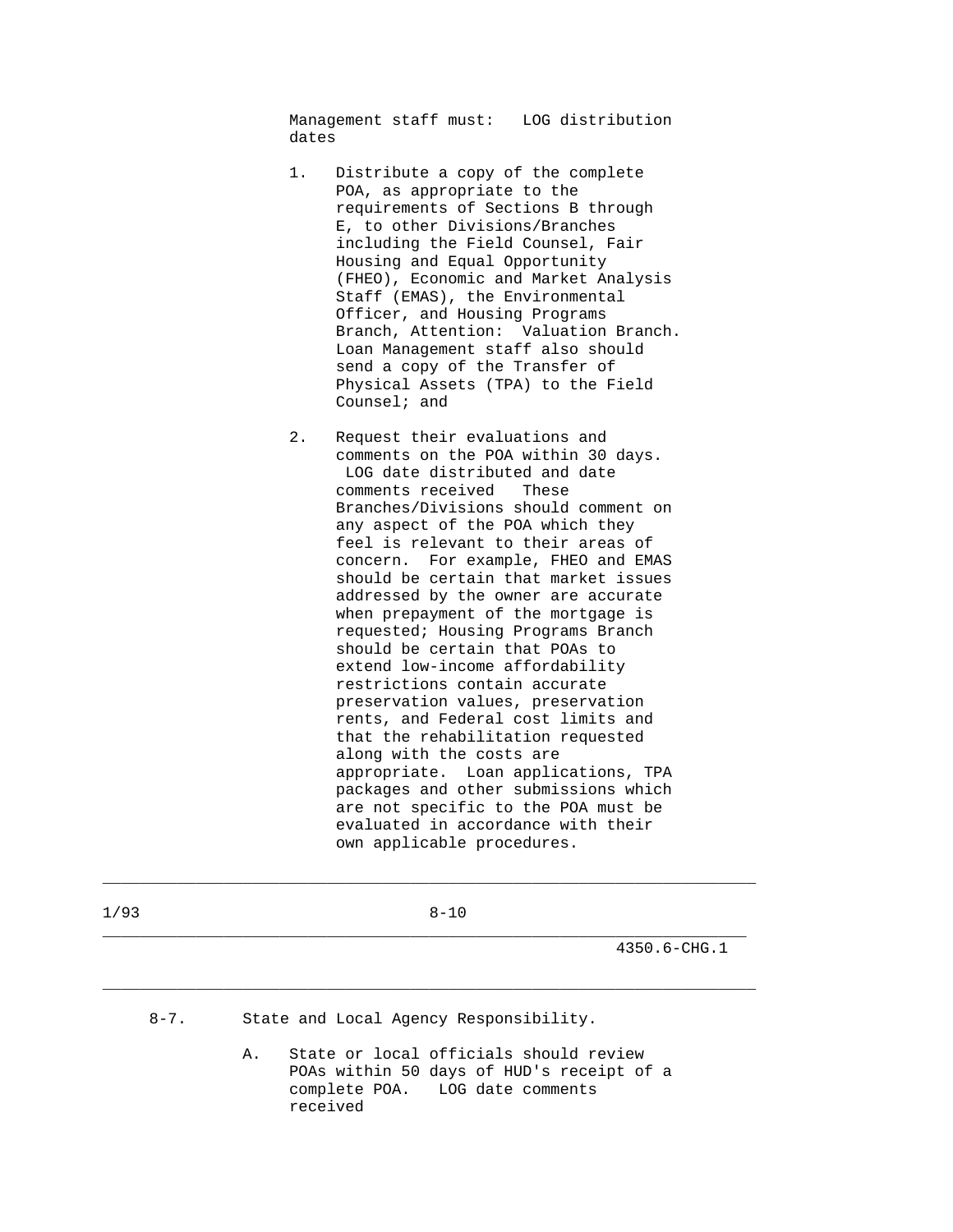- B. In cases where the POA indicates possible displacement or relocation of tenants due to prepayment of the mortgage, State or local agencies should advise the tenants, in a timely manner, of any local programs that could assist them in retaining their residences as affordable housing, or minimize the effects of displacement, without restricting the owner's rights.
- C. In the case of an expressed interest from a RC to purchase the project, the agencies should advise the RC of local programs that would facilitate the purchase of the project under a Resident Homeownership Program.
- D. The agencies should advise HUD of any deficiencies and other information of which they are aware that would affect processing the POA. This could include:
	- 1. Information about the violation of building codes, fair housing and equal opportunity or other infractions;
	- 2. Information about the project's financial situation which is not adequately addressed in the POA; or
	- 3. Any other information that could influence approval of the POA.
- 8-8. Deficiencies in the Plan of Action.
	- A. A deficiency is anything in a POA which prohibits HUD from approving it, e.g., a projected budget which does not accurately reflect past expenses or requested incentives which are greater
		-

\_\_\_\_\_\_\_\_\_\_\_\_\_\_\_\_\_\_\_\_\_\_\_\_\_\_\_\_\_\_\_\_\_\_\_\_\_\_\_\_\_\_\_\_\_\_\_\_\_\_\_\_\_\_\_\_\_\_\_\_\_\_\_\_\_\_\_\_\_\_

\_\_\_\_\_\_\_\_\_\_\_\_\_\_\_\_\_\_\_\_\_\_\_\_\_\_\_\_\_\_\_\_\_\_\_\_\_\_\_\_\_\_\_\_\_\_\_\_\_\_\_\_\_\_\_\_\_\_\_\_\_\_\_\_\_\_\_\_\_

\_\_\_\_\_\_\_\_\_\_\_\_\_\_\_\_\_\_\_\_\_\_\_\_\_\_\_\_\_\_\_\_\_\_\_\_\_\_\_\_\_\_\_\_\_\_\_\_\_\_\_\_\_\_\_\_\_\_\_\_\_\_\_\_\_\_\_\_\_\_

 $8-11$  1/93

4350.6-CHG.1

 than those allowed. However, a deficiency does not include issues not specific to the POA such as errors in a Section 241 loan application.

B. Not later than 60 days after the receipt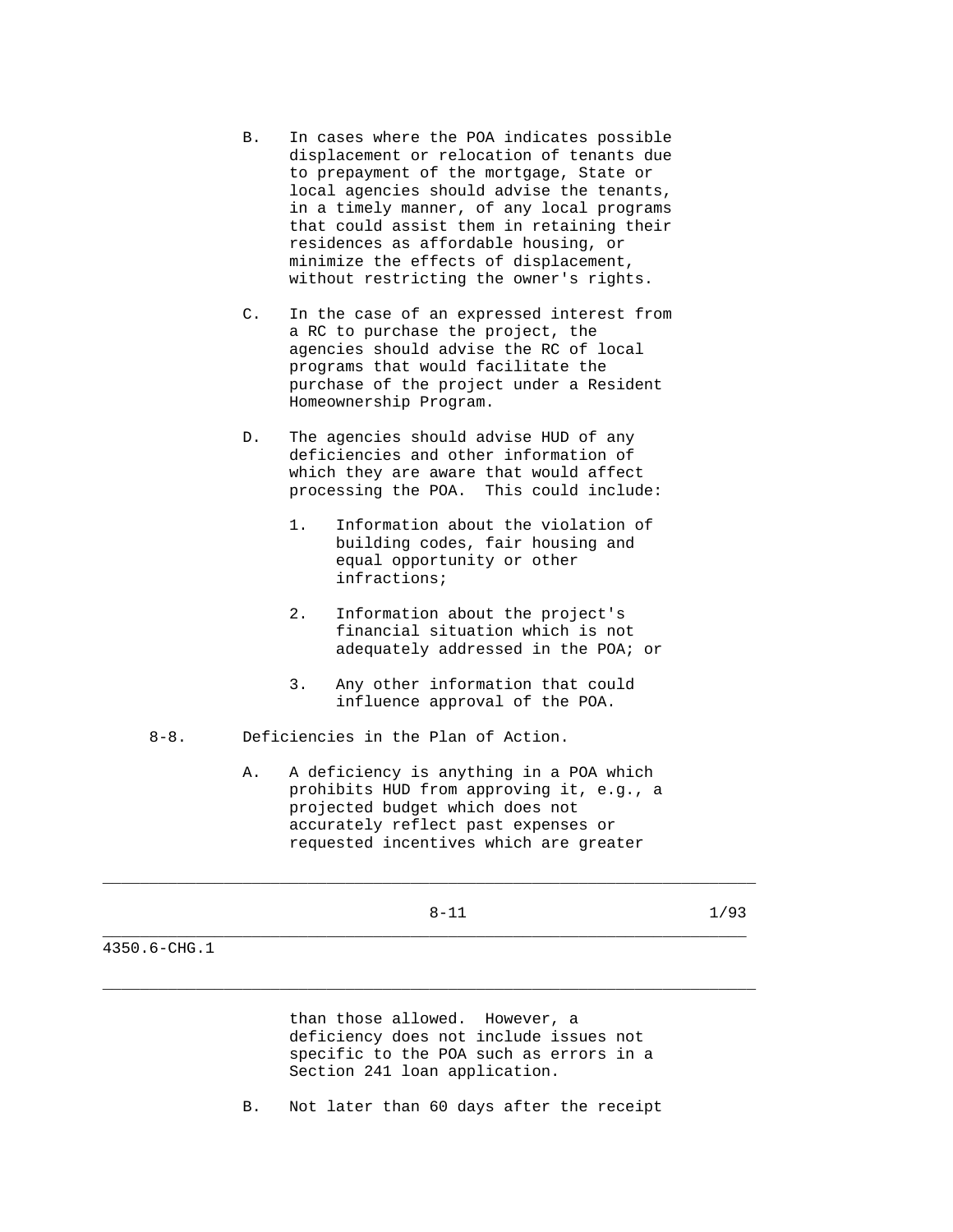of a POA, Loan Management staff must notify the owner (or owner and purchaser, if applicable), in writing, if there are any deficiencies that prevent approval. To make this decision, Loan Management Branch will use information received from other Divisions/Branches and State and local governments. In the letter, Loan Management staff must identify the deficiencies LOG date of deficiency notice and suggest alternative ways in which the POA may be revised to meet the criteria for approval. Also, the letter should advise the owner that the Loan Management Branch will forward any comments about deficiencies which it receives from State and/or local governments after their 50-day comment period.

 C. If Loan Management staff request legal advice from the Field Counsel about any issue concerning the POA, the request must contain a statement advising Field Counsel of the status of its evaluation of the POA and how quickly it needs a legal response.

### 8-9. Revisions.

- A. Timeframes for Revisions.
	- 1. The owner or owner and purchaser, if applicable, may revise and amend the POA to obtain approval. No matter how many revisions are necessary, however, the POA must be approved within 365 days of submission or the owner will have to begin the Initial NOI process over again.

| 1/93 | $8 - 12$ |              |
|------|----------|--------------|
|      |          | 4350.6-CHG.1 |

- 2. Circumstances under which HUD Must Require a POA Revision.
	- a. Deficiencies in the initial submission of the POA. The owner must submit all revisions within 60 days of notification from HUD that the initial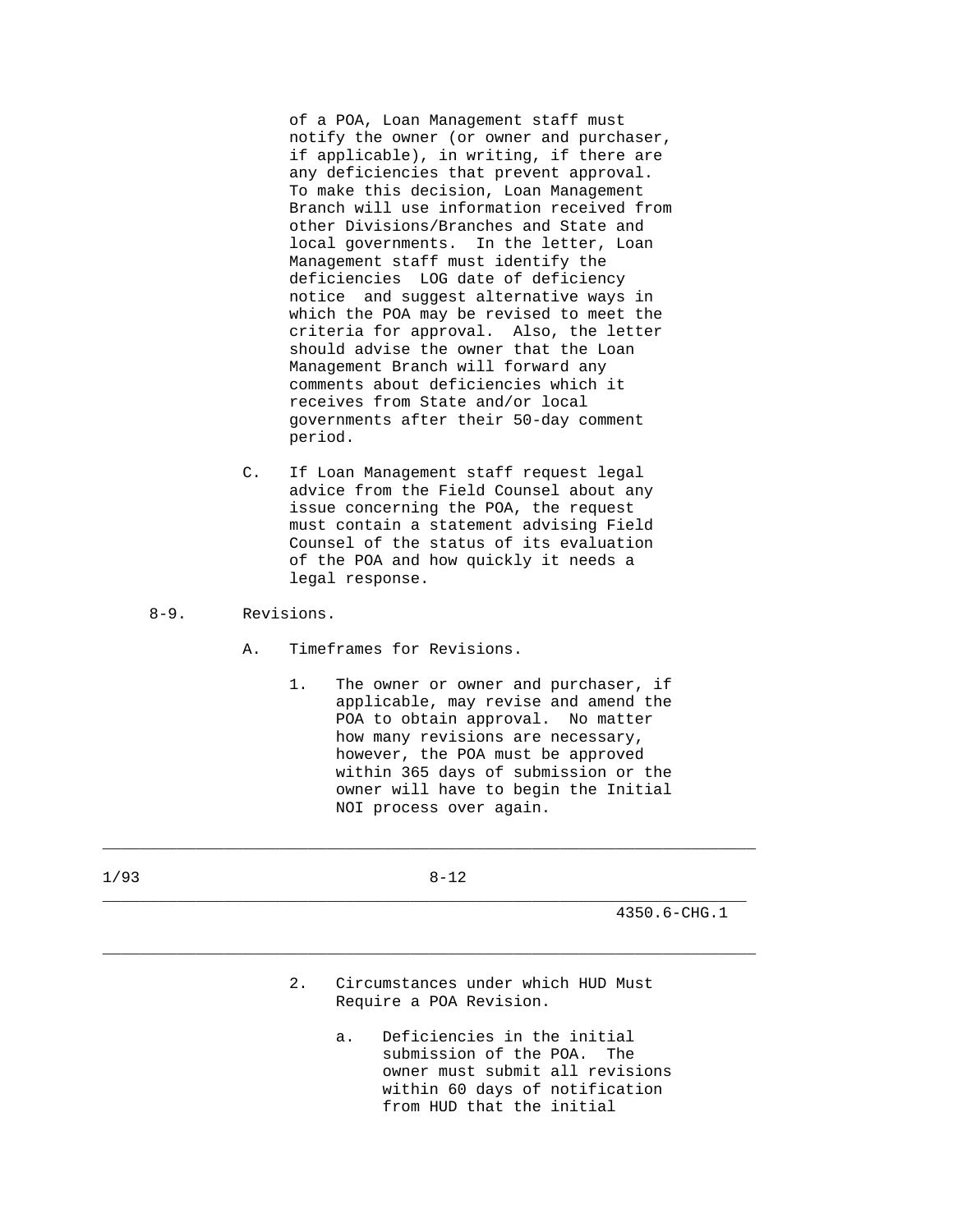submission of the POA has deficiencies.

- b. After HUD denies approval of the POA, the owner has up to 60 days to revise it.
- c. Amendments to Information Submitted in the POA. Within 30 days of receiving changes in information required in the POA, such as in the address of the owner or purchaser, participating parties, types of incentives, or receipt of assistance from another source, etc., the owner must amend the POA by submitting POA revisions to HUD.
- d. Deficiencies in Subsequent Revisions. The timeframes specified in Paragraphs a., b., and c. above will apply no matter how many times Loan Management staff returns the POA. If the owner fails to comply with the 60-day time period cited in Paragraphs a. and b. above, the project will not be eligible for relief in accordance with Paragraphs 8-25.D, and 8-35 which address delayed approval.
- 3. Loan Management Review of Revisions. Loan Management staff must always be allowed 60 days from the date a revised POA is submitted to approve or disapprove it. Therefore, revisions and/or amendments required

### 8-13 1/93

\_\_\_\_\_\_\_\_\_\_\_\_\_\_\_\_\_\_\_\_\_\_\_\_\_\_\_\_\_\_\_\_\_\_\_\_\_\_\_\_\_\_\_\_\_\_\_\_\_\_\_\_\_\_\_\_\_\_\_\_\_\_\_\_\_\_\_\_\_\_

\_\_\_\_\_\_\_\_\_\_\_\_\_\_\_\_\_\_\_\_\_\_\_\_\_\_\_\_\_\_\_\_\_\_\_\_\_\_\_\_\_\_\_\_\_\_\_\_\_\_\_\_\_\_\_\_\_\_\_\_\_\_\_\_\_\_\_\_\_

\_\_\_\_\_\_\_\_\_\_\_\_\_\_\_\_\_\_\_\_\_\_\_\_\_\_\_\_\_\_\_\_\_\_\_\_\_\_\_\_\_\_\_\_\_\_\_\_\_\_\_\_\_\_\_\_\_\_\_\_\_\_\_\_\_\_\_\_\_\_

### 4350.6-CHG.1

 by Paragraph 8-8 must be submitted no later than 60 days after notification of deficiencies or 305 days after HUD's receipt of the POA, whichever is earlier. LOG date changes were received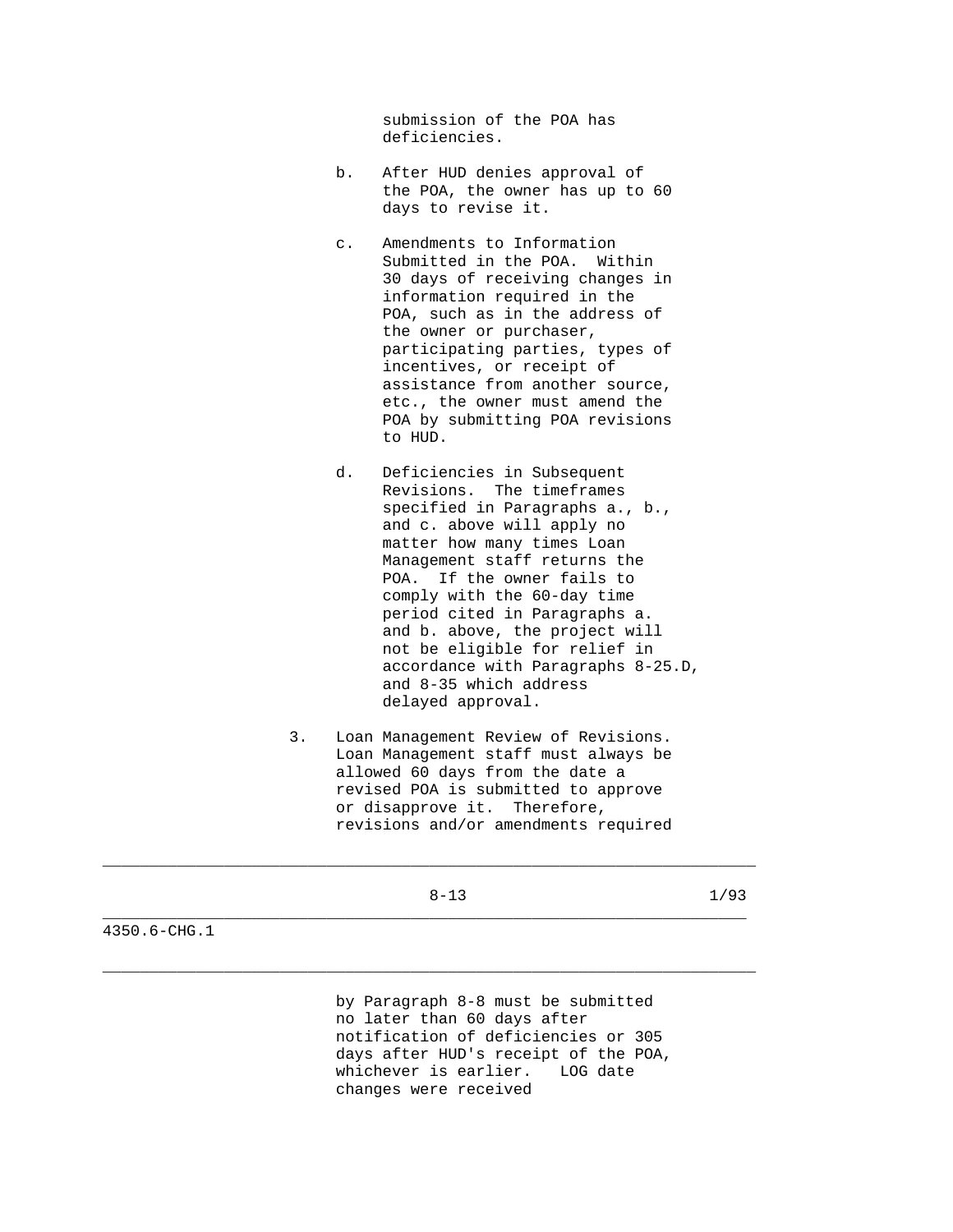- 4. Waiver of the Time Limit to Submit a POA. In the event the owner feels there are compelling reasons for waiving the 365 day limitation to submit a POA, it may submit justification to the Loan Management Branch. Such a waiver request must document how a good faith effort was made to meet the deadline. Loan Management staff may, at its option, recommend to the Preservation Division that the time limit be waived. However, in no case may the 30-month limit on the use of appraisals be waived.
- B. The owner, or owner and purchaser, must submit six copies of any revision and/or amendments to the same HUD Field Office to which the original POA was submitted. The revised POA must also be submitted to all the individuals and agencies and in the same format required for the original POA. The owner must certify to HUD that all these submissions have been made.
- C. Loan Management staff will, to the greatest extent possible, facilitate the efforts of the owner or owner and purchaser to obtain HUD approval of the POA by giving assistance in meetings or by telephone.
- D. Loan Management staff must notify the owner or owner and purchaser, as applicable, within 60 days of receipt of the corrected POA, if deficiencies still exist.
- 8-10. Retention of Materials. One copy of the original POA should remain in the Loan Management Branch along with one copy of all revisions.

1/93 8-14

\_\_\_\_\_\_\_\_\_\_\_\_\_\_\_\_\_\_\_\_\_\_\_\_\_\_\_\_\_\_\_\_\_\_\_\_\_\_\_\_\_\_\_\_\_\_\_\_\_\_\_\_\_\_\_\_\_\_\_\_\_\_\_\_\_\_\_\_\_\_

\_\_\_\_\_\_\_\_\_\_\_\_\_\_\_\_\_\_\_\_\_\_\_\_\_\_\_\_\_\_\_\_\_\_\_\_\_\_\_\_\_\_\_\_\_\_\_\_\_\_\_\_\_\_\_\_\_\_\_\_\_\_\_\_\_\_\_\_\_

\_\_\_\_\_\_\_\_\_\_\_\_\_\_\_\_\_\_\_\_\_\_\_\_\_\_\_\_\_\_\_\_\_\_\_\_\_\_\_\_\_\_\_\_\_\_\_\_\_\_\_\_\_\_\_\_\_\_\_\_\_\_\_\_\_\_\_\_\_\_

4350.6-CHG.1

### Section B.

 Plans of Action to Terminate Low-Income Affordability Restrictions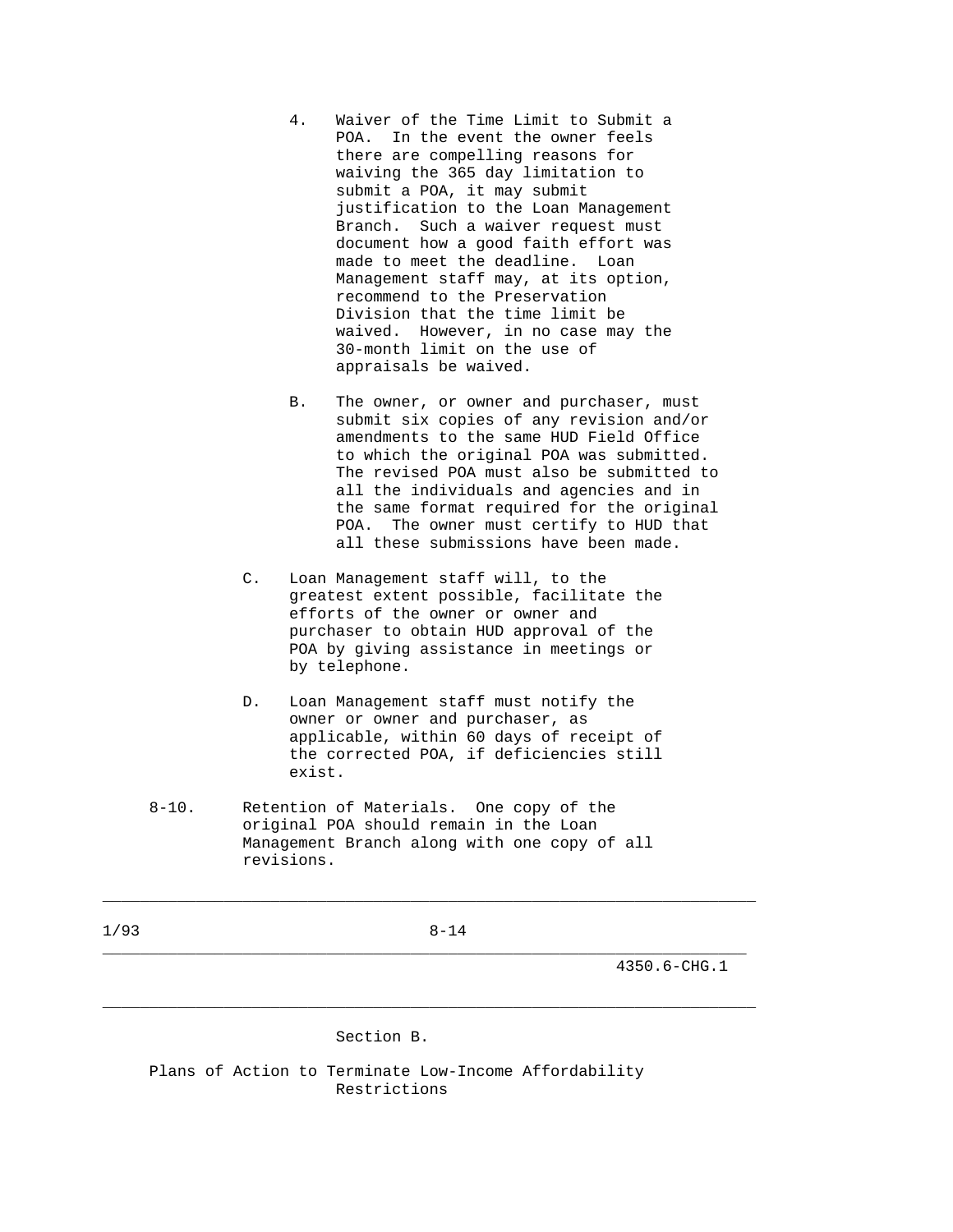- 8-11. Timeframe for Submission of a Plan of Action (POA). Within six months of receipt of the information about the market area from HUD in accordance with Chapter 4, Paragraph 4-3, an owner seeking to terminate the low-income affordability restrictions through prepayment of the mortgage must submit its POA. A checklist of items required for a complete POA for terminating low-income affordability restrictions is contained in Appendix 8-8, Checklist for Submission of a Plan of Action To Terminate the Low-Income Affordability Restrictions.
- 8-12. Contents of Plans of Action Requesting to Terminate Low-Income Affordability Restrictions. In addition to the requirements specified in Paragraph 8-5, POAs to terminate low-income affordability restrictions will contain:
	- A. An assessment of the effect of the proposed changes on each tenant living at the project at POA approval so that HUD can make the findings in accordance with Paragraph 8-13.A.1.;
	- B. Evidence and an analysis of the effect of the proposed changes on the supply of housing affordable to low- and very low-income families or persons in the housing market area within which the project is located so that the Economic and Market Analysis Staff (EMAS) can make the findings in accordance with Paragraph 8-13.A.2. This analysis must focus on the area that the housing could reasonably be expected to serve;
	- C. The following occupancy information at the time of POA submission:

|              | $8 - 15$ | 1/93 |
|--------------|----------|------|
| 4350.6-CHG.1 |          |      |

- 1. A rent roll showing current income and total tenant payment (TTP) for rent and utility allowance for all residents of the project;
- 2. A copy of any tenant waiting list at the project with family size and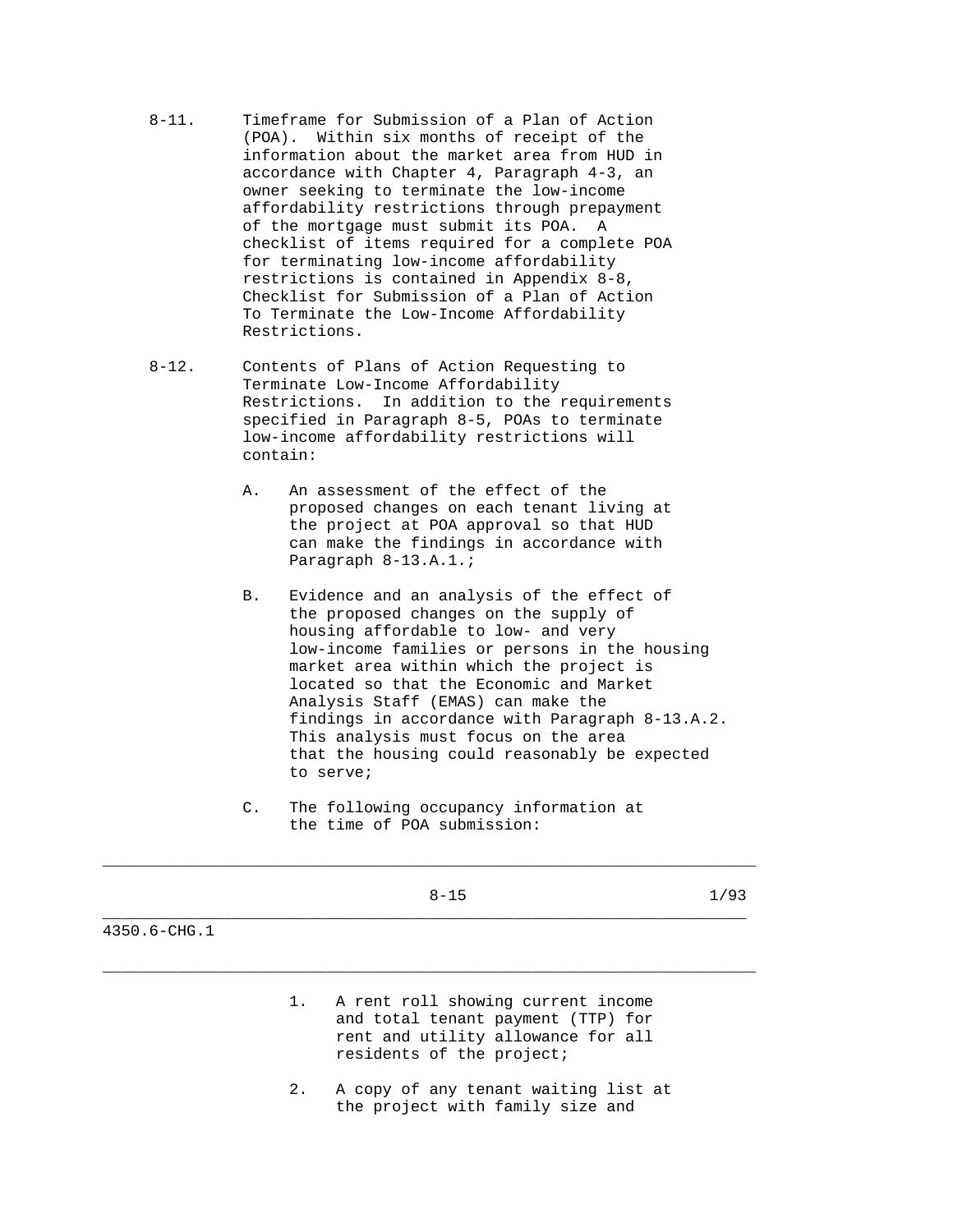incomes of the applicants or documentation of the project's vacancy rate, if there is no waiting list; and

- 3. Vacancy and turnover rates at the project for the past three years along with documentation of the data;
- D. A description of any change in ownership that is related to prepayment of the mortgage;
- E. A statement of the intention of the owner to sign a Use Agreement, consistent with Paragraph 8-13.A.1., to maintain low-income affordability restrictions. The intent of the Use Agreement is to protect tenants living in the project at the time of POA approval from displacement. It will include any plans for tenants who voluntarily move when comparable and affordable housing is available;
- F. If owners provide incentives and relocation assistance to tenants to induce them to move voluntarily, where comparable, decent, safe, sanitary and affordable housing is available, they should include an explanation of such plans in the POA, although HUD staff will not use evaluation of these plans to make the findings required by Paragraph 8-13. If such arrangements are made between the tenant and owner, they must be made on an individual basis since no tenant may be involuntarily displaced.
- G. Any other information the owner feels is needed by HUD, or that HUD has asked the owner to submit, to make the findings in Paragraph 8-13.

\_\_\_\_\_\_\_\_\_\_\_\_\_\_\_\_\_\_\_\_\_\_\_\_\_\_\_\_\_\_\_\_\_\_\_\_\_\_\_\_\_\_\_\_\_\_\_\_\_\_\_\_\_\_\_\_\_\_\_\_\_\_\_\_\_\_\_\_\_\_

\_\_\_\_\_\_\_\_\_\_\_\_\_\_\_\_\_\_\_\_\_\_\_\_\_\_\_\_\_\_\_\_\_\_\_\_\_\_\_\_\_\_\_\_\_\_\_\_\_\_\_\_\_\_\_\_\_\_\_\_\_\_\_\_\_\_\_\_\_

\_\_\_\_\_\_\_\_\_\_\_\_\_\_\_\_\_\_\_\_\_\_\_\_\_\_\_\_\_\_\_\_\_\_\_\_\_\_\_\_\_\_\_\_\_\_\_\_\_\_\_\_\_\_\_\_\_\_\_\_\_\_\_\_\_\_\_\_\_\_

4350.6-CHG.1

 8-13. Review of Plans of Action to Terminate Low-Income Affordability Restrictions. In addition to those requirements cited in Paragraph 8-12, the following guidelines for review and evaluation apply to POAs involving

1/93 8-16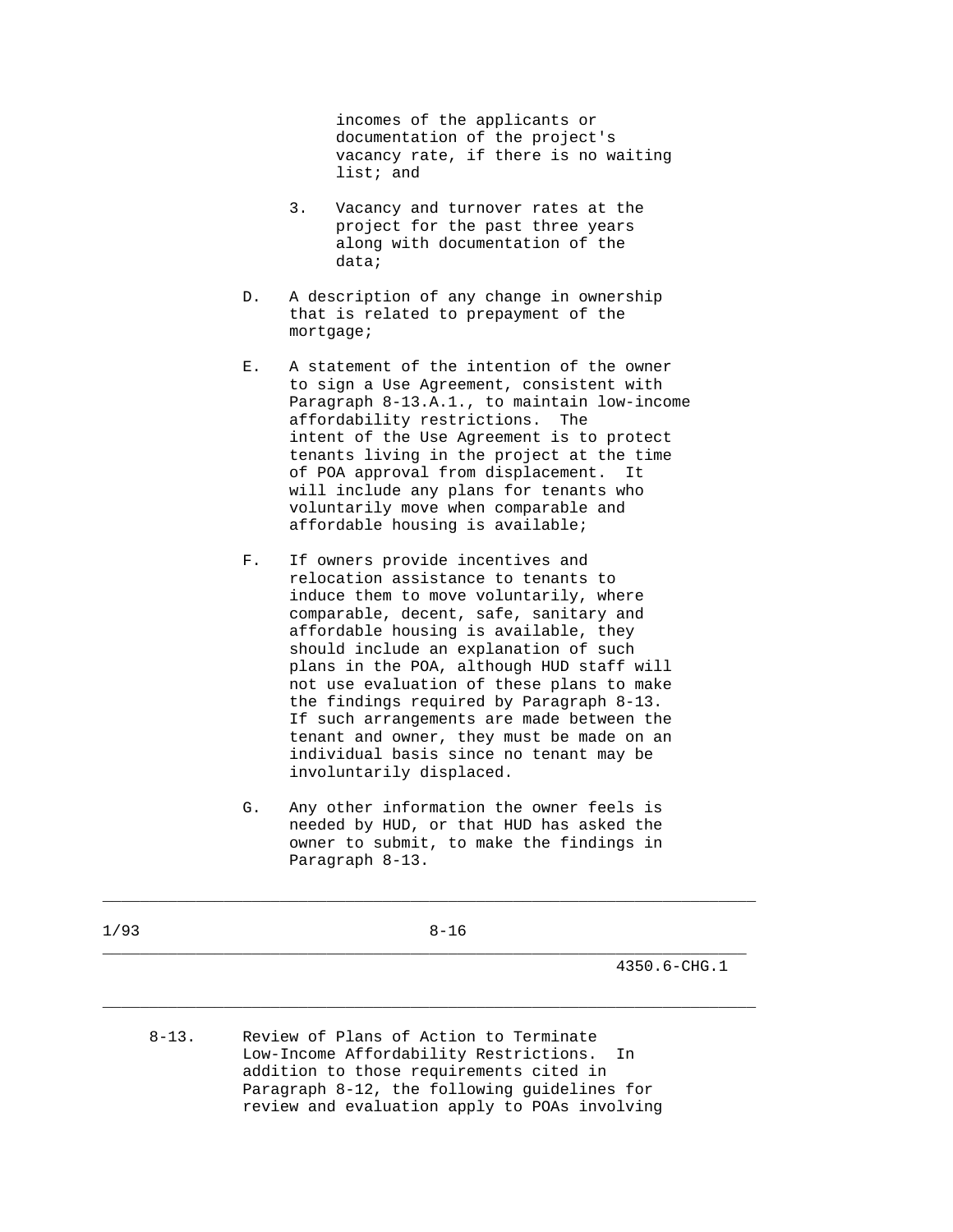prepayment and the termination of low-income affordability restrictions:

- A. Findings. Using information provided by EMAS, FHEO, and the Valuation Branch, Loan Management staff may approve a POA to terminate the low-income affordability restrictions if it can make the following findings:
	- 1. Tenant Economic Hardship. The owner must sign a Use Agreement in accordance with Paragraph 8-12.E. Therefore, the findings required by Paragraphs a. and b. below may be made by virtue of the owner signing the Use Agreement guaranteeing continued occupancy by tenants living at the project at POA approval until the date the initial mortgage terminates.
		- a. Tenants living in the project, at the time of POA approval, will not experience a material increase in economic hardship as a result of the prepayment:
			- i. For a tenant currently paying 30 percent, or less, of adjusted monthly income for Total Tenant Payments (TTP), an economic hardship is defined as a monthly TTP increase greater than the lesser of: (a) a TTP exceeding 30 percent of the monthly adjusted income of the tenant, or (b) an increase in the TTP in any year that exceeds ten percent; or

| ۰.<br>w |  |  |
|---------|--|--|

\_\_\_\_\_\_\_\_\_\_\_\_\_\_\_\_\_\_\_\_\_\_\_\_\_\_\_\_\_\_\_\_\_\_\_\_\_\_\_\_\_\_\_\_\_\_\_\_\_\_\_\_\_\_\_\_\_\_\_\_\_\_\_\_\_\_\_\_\_\_

\_\_\_\_\_\_\_\_\_\_\_\_\_\_\_\_\_\_\_\_\_\_\_\_\_\_\_\_\_\_\_\_\_\_\_\_\_\_\_\_\_\_\_\_\_\_\_\_\_\_\_\_\_\_\_\_\_\_\_\_\_\_\_\_\_\_\_\_\_

\_\_\_\_\_\_\_\_\_\_\_\_\_\_\_\_\_\_\_\_\_\_\_\_\_\_\_\_\_\_\_\_\_\_\_\_\_\_\_\_\_\_\_\_\_\_\_\_\_\_\_\_\_\_\_\_\_\_\_\_\_\_\_\_\_\_\_\_\_\_

8-17 1/93

4350.6-CHG.1

 ii. For a tenant currently paying more than 30 percent of adjusted monthly income for TTP, an economic hardship is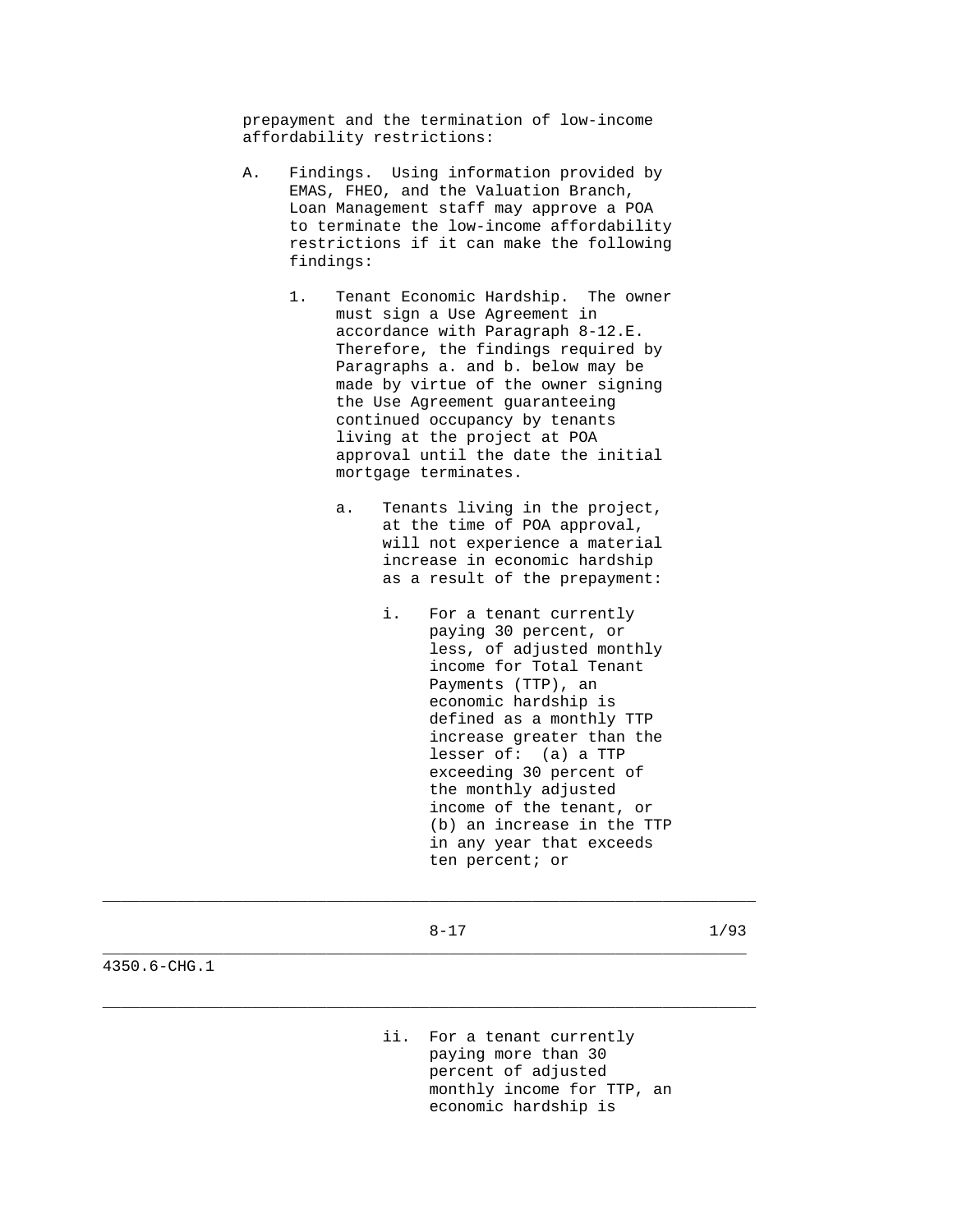defined as an increase in the TTP in any year that exceeds the lesser of the increase in the Consumer Price Index (urban all items for the four census regions and for 72 metropolitan areas for which local indices are available), or ten percent of the current TTP.

- b. Involuntary Displacement.
	- i. Tenants living at the project at POA approval will not be involuntarily displaced (except for good cause) where comparable and affordable housing is not readily available. Involuntary displacement will be presumed to occur not only if the owner evicts the tenant or refuses to renew the lease, but also (a) if rents are raised above the amounts allowed by Paragraph a. above, or (b) if the conditions of occupancy, (e.g., project rules or additional charges such as late fees, lock-out charges, etc.) are changed to deter low-income residents from continuing to reside at the project.

| 1/93 | $8 - 18$ |
|------|----------|
|      |          |

\_\_\_\_\_\_\_\_\_\_\_\_\_\_\_\_\_\_\_\_\_\_\_\_\_\_\_\_\_\_\_\_\_\_\_\_\_\_\_\_\_\_\_\_\_\_\_\_\_\_\_\_\_\_\_\_\_\_\_\_\_\_\_\_\_\_\_\_\_\_

\_\_\_\_\_\_\_\_\_\_\_\_\_\_\_\_\_\_\_\_\_\_\_\_\_\_\_\_\_\_\_\_\_\_\_\_\_\_\_\_\_\_\_\_\_\_\_\_\_\_\_\_\_\_\_\_\_\_\_\_\_\_\_\_\_\_\_\_\_

\_\_\_\_\_\_\_\_\_\_\_\_\_\_\_\_\_\_\_\_\_\_\_\_\_\_\_\_\_\_\_\_\_\_\_\_\_\_\_\_\_\_\_\_\_\_\_\_\_\_\_\_\_\_\_\_\_\_\_\_\_\_\_\_\_\_\_\_\_\_

4350.6-CHG.1

 ii. The findings in Paragraphs A.1.a. and b.i. above, must be made without regard to the availability of Federal rental housing assistance (Section 8 certificates and vouchers) that would address any such hardship or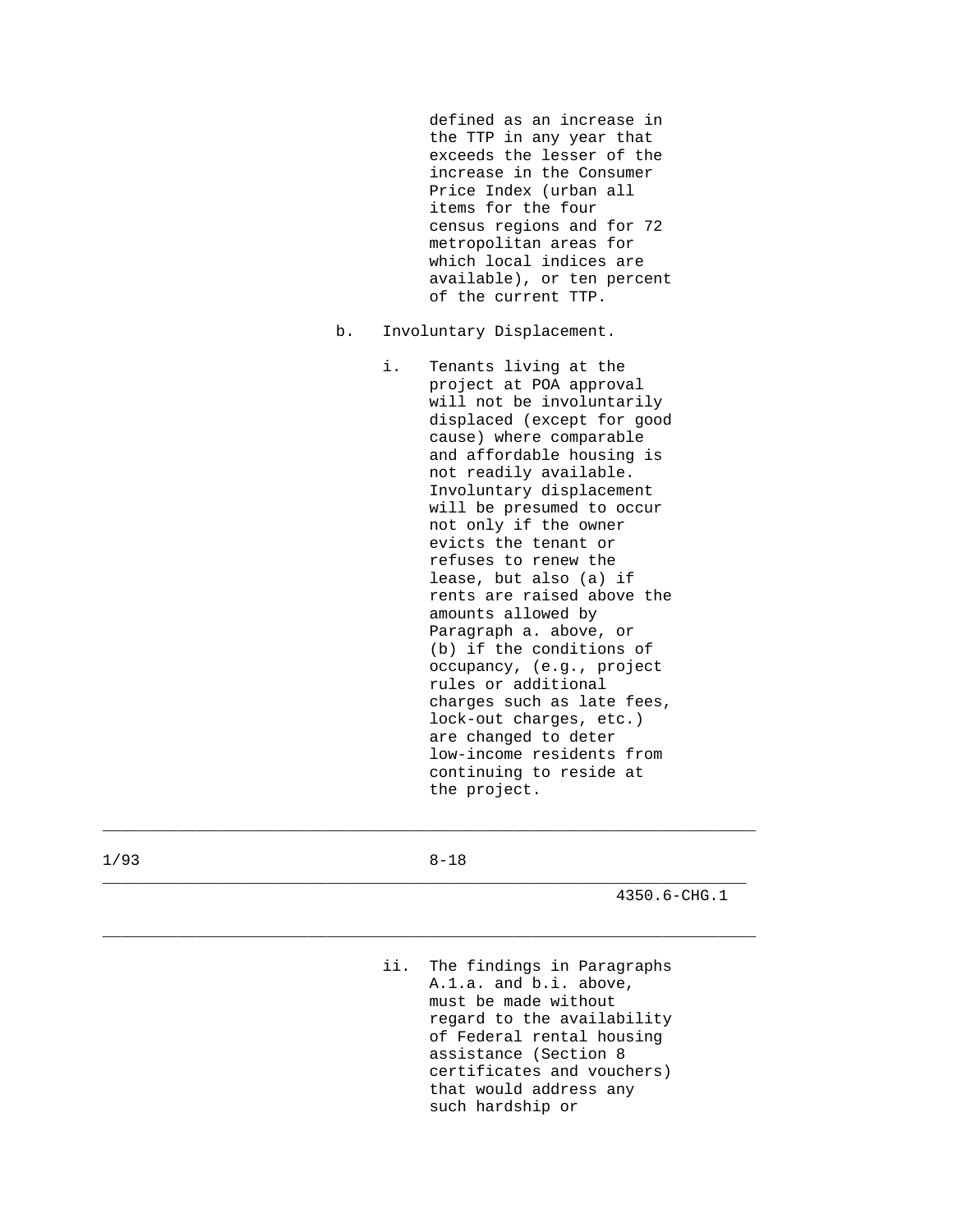involuntary displacement. The owner must comply with the Use Agreement until the date of termination of the initial mortgage or until all tenants living in the project at POA approval move voluntarily, despite the lack of Section 8 rental assistance. Notwithstanding this limitation, HUD may provide housing assistance to tenants, if such assistance is not essential to making these findings.

- 2. Market Impact. The supply of vacant, comparable housing is sufficient to ensure that such prepayment will not materially affect:
	- a. The availability of decent, safe and sanitary housing affordable to low- and very low-income families or persons in the area that the housing could reasonably be expected to serve;
	- b. The ability of low- and very low-income families or persons to find affordable, decent, safe and sanitary housing near employment opportunities; and

|                  |    | $8 - 19$                                                                                                                                         | 1/93 |
|------------------|----|--------------------------------------------------------------------------------------------------------------------------------------------------|------|
| $4350.6 - CHG.1$ |    |                                                                                                                                                  |      |
|                  |    | The housing opportunities of<br>$\mathsf{C}$ .                                                                                                   |      |
|                  |    | minorities in the community<br>within which the housing is<br>located.                                                                           |      |
|                  | 3. | Fair Housing and Equal Opportunity<br>and Regulatory Agreement Compliance.<br>The owner has no outstanding<br>findings of noncompliance with the |      |

Fair Housing Act, Title VI of the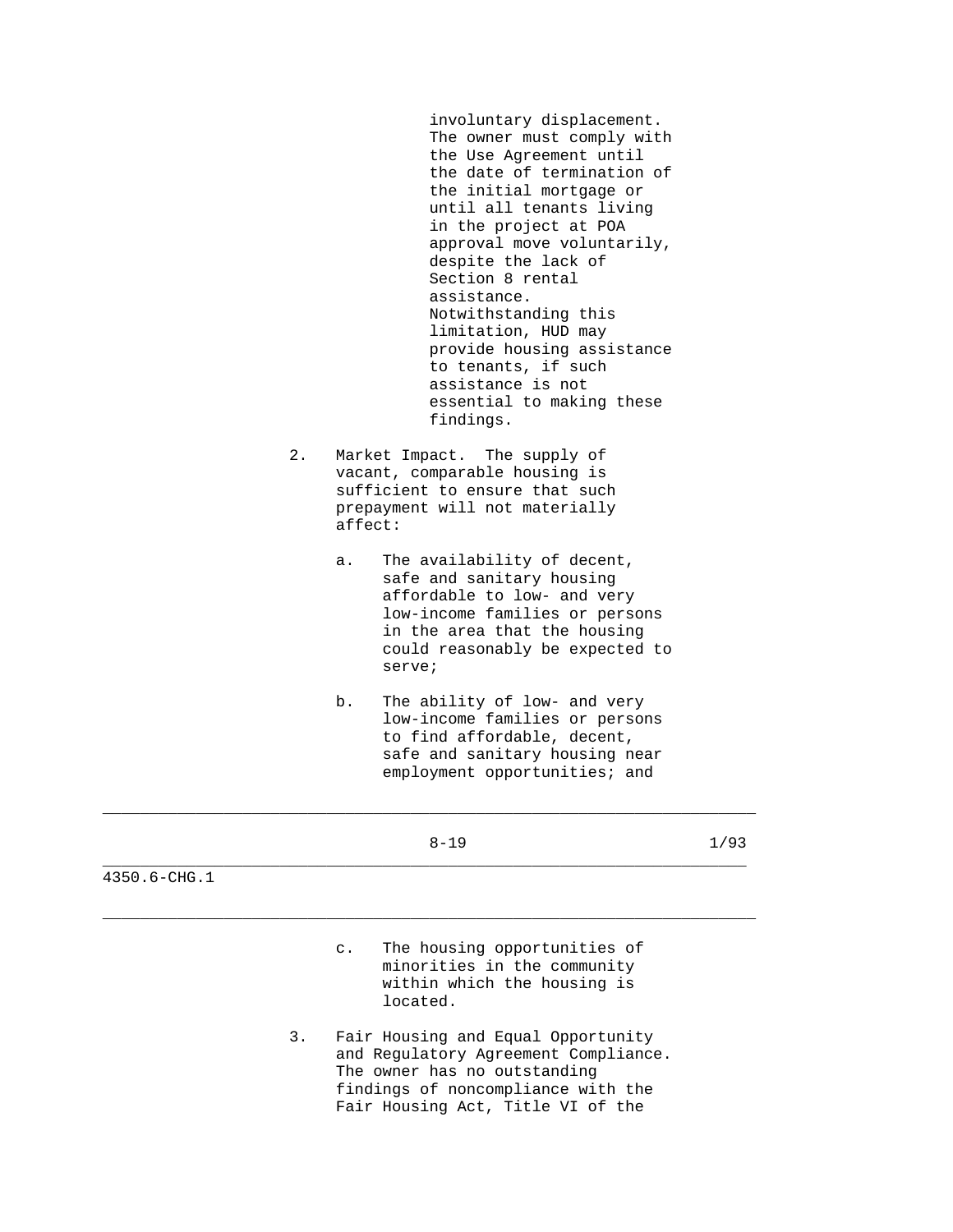Civil Rights Act of 1964, Executive Order 11063, the Age Discrimination Act of 1975, Section 504 of the Rehabilitation Act of 1973, and all regulations promulgated under such statutes and authorities (including, but not limited to 24 CFR Part 100), or with respect to the project's Regulatory Agreement.

- B. EMAS, FHEO, and Valuation. In order to determine whether the required findings can be made to approve a POA terminating low-income affordability restrictions, Loan Management staff must use the information provided by EMAS, FHEO, and the Valuation Branch in accordance with Paragraph 8-6.C.
	- 1. EMAS is responsible for making the findings required in Paragraphs A.2.a. and b. above. The EMAS review of the POA to terminate low-income affordability restrictions is comprised of two parts.
		- a. The first part of the review involves a determination of whether there is an adequate supply of rental housing sufficient to ensure that the prepayment will not affect the availability of decent, safe and sanitary housing affordable to low-and very low-income families in the area that the housing could reasonably be expected to serve.

| 1/93 |       | $8 - 20$                                                                                                                                                                                                                                                      |
|------|-------|---------------------------------------------------------------------------------------------------------------------------------------------------------------------------------------------------------------------------------------------------------------|
|      |       | $4350.6 - CHG.1$                                                                                                                                                                                                                                              |
|      | $i$ . | For the purposes of a POA<br>that terminates low-income<br>affordability<br>restrictions, an adequate<br>supply of housing is<br>defined as a surplus of<br>rental housing (soft<br>market conditions) in the<br>overall rental market.<br>The quidelines for |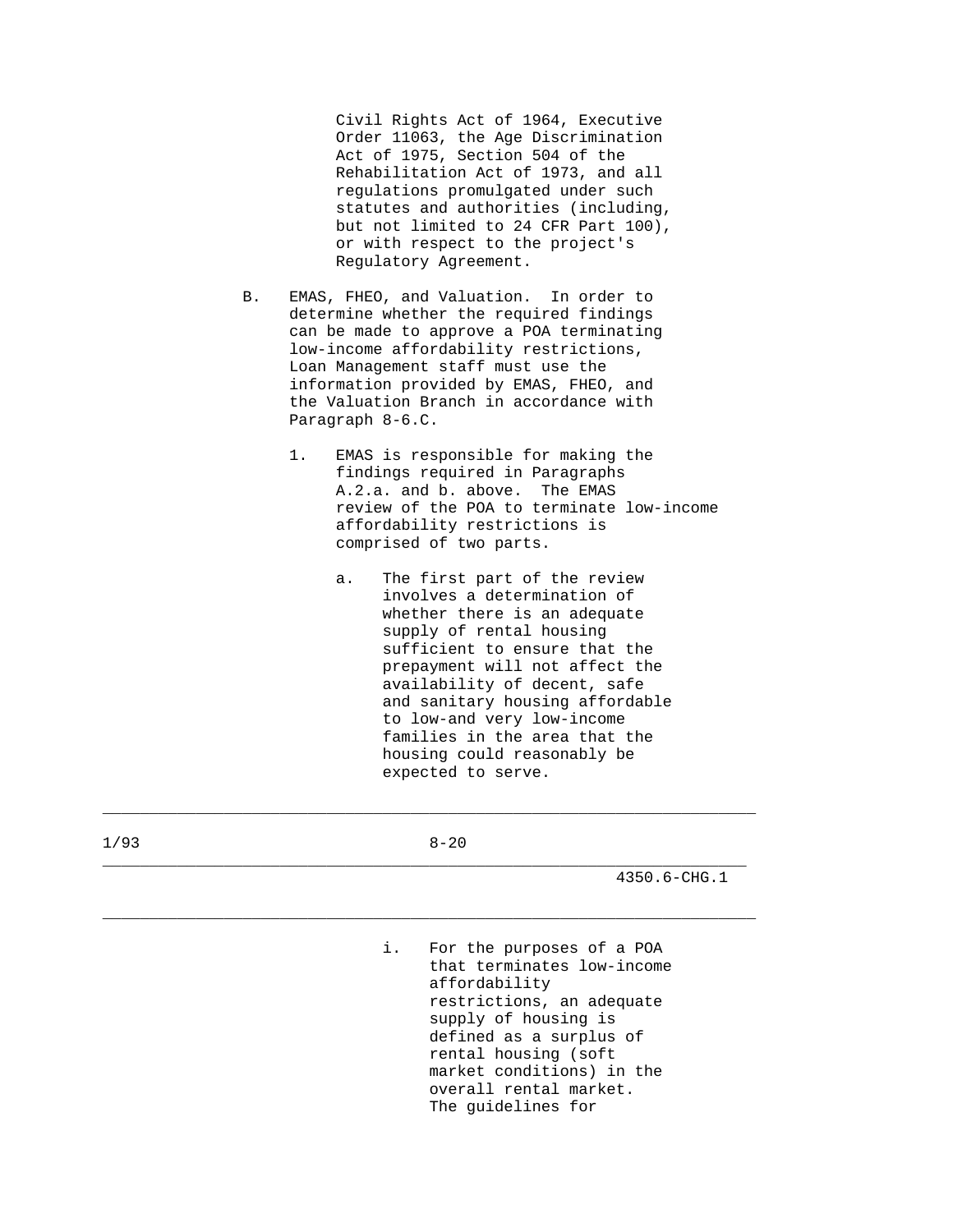determining whether an area should be determined to be a soft market are set forth in Appendix 8-9, Guidelines for Conducting the Review of a Plan of Action to Terminate Low-Income Affordability Restrictions.

- ii. The analysis should include an assessment of the current and anticipated supply/demand conditions within the overall rental market in the housing market area that the housing could reasonably be expected to serve. The analysis should also take into consideration the occupancy and vacancy situation in assisted housing projects in the area, as well as information on waiting lists for assisted housing and the experience of certificate and voucher holders in finding units.
- b. The second part of the review involves a determination of whether the prepayment would materially affect the housing opportunities of very low- and low-income families in the

 but a shortage of the particular type of rental

|              | $8 - 21$                                                                                                       | 1/93 |
|--------------|----------------------------------------------------------------------------------------------------------------|------|
| 4350.6-CHG.1 |                                                                                                                |      |
|              |                                                                                                                |      |
|              | area, based on the specific<br>characteristics of the project,<br>and violate the public policy<br>objectives. |      |
|              | i.<br>A market area may have an<br>abundant supply of housing<br>soft market conditions),                      |      |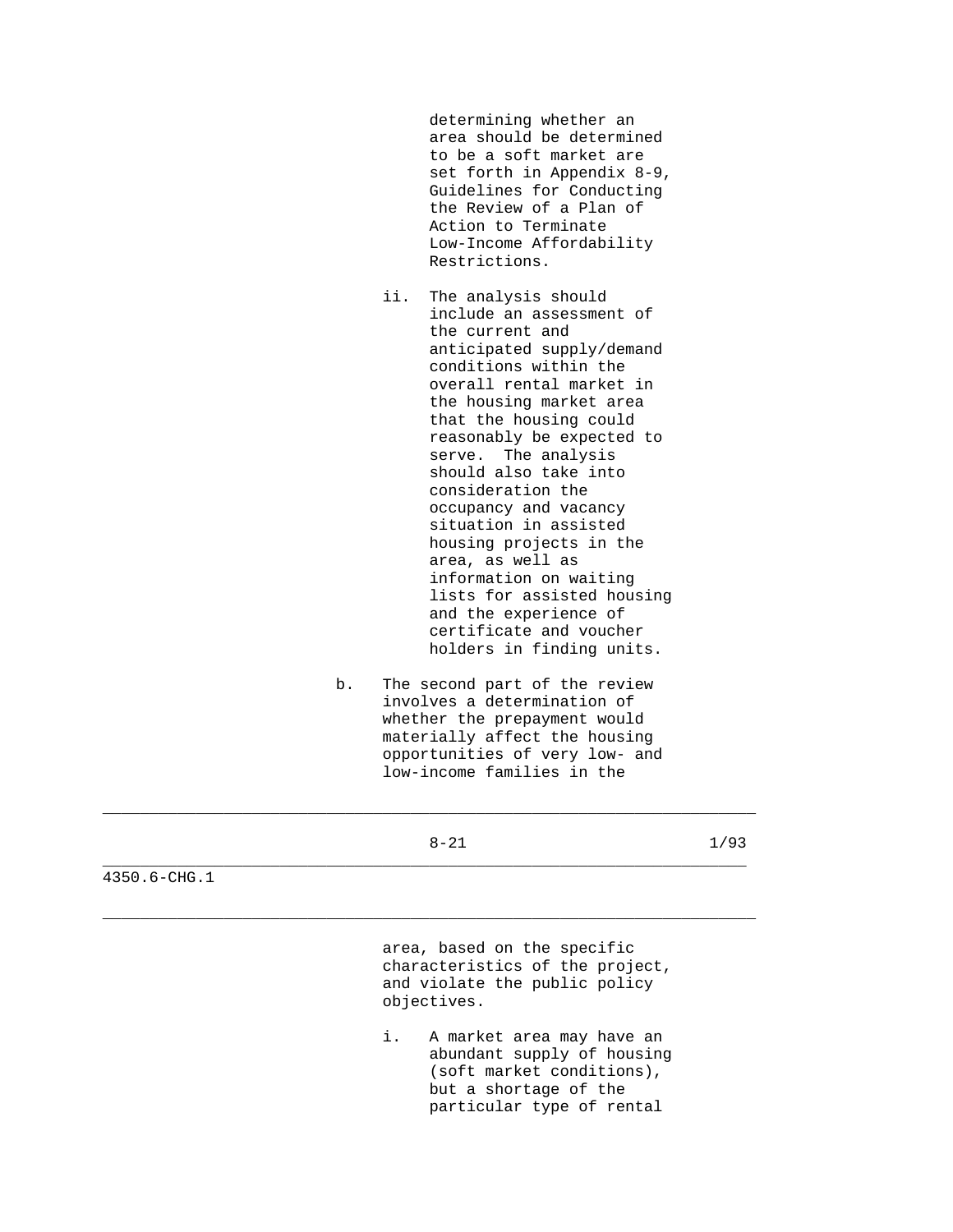housing provided by the project.

 ii. The analysis should take into account such characteristics as the type of tenancy of the project (elderly, disabled, or large family); the bedroom sizes of the units (three or more bedroom units); the location of the project with respect to its proximity to employment opportunities; and the availability of other assisted housing within the immediate area (the project may be the only source of such housing in that part of the community).

## 2. FHEO is responsible for:

 a. Evaluating the impact of the potential prepayment on the ability of minorities to find housing in the area, and recommending whether the FHEO staff can make the finding that prepayment would not materially affect the housing opportunities of minorities in the community within which the housing is located; and

8-22

\_\_\_\_\_\_\_\_\_\_\_\_\_\_\_\_\_\_\_\_\_\_\_\_\_\_\_\_\_\_\_\_\_\_\_\_\_\_\_\_\_\_\_\_\_\_\_\_\_\_\_\_\_\_\_\_\_\_\_\_\_\_\_\_\_\_\_\_\_\_

\_\_\_\_\_\_\_\_\_\_\_\_\_\_\_\_\_\_\_\_\_\_\_\_\_\_\_\_\_\_\_\_\_\_\_\_\_\_\_\_\_\_\_\_\_\_\_\_\_\_\_\_\_\_\_\_\_\_\_\_\_\_\_\_\_\_\_\_\_

\_\_\_\_\_\_\_\_\_\_\_\_\_\_\_\_\_\_\_\_\_\_\_\_\_\_\_\_\_\_\_\_\_\_\_\_\_\_\_\_\_\_\_\_\_\_\_\_\_\_\_\_\_\_\_\_\_\_\_\_\_\_\_\_\_\_\_\_\_\_

4350.6-CHG.1

 b. Informing Loan Management Staff whether the owner of the project has any outstanding findings of noncompliance with the Fair Housing Act, Title VI of the Civil Rights Act of 1964, Executive Order 11063, Age Discrimination Act of 1975, Section 504 of the Rehabilitation Act of 1973, regulations or the regulatory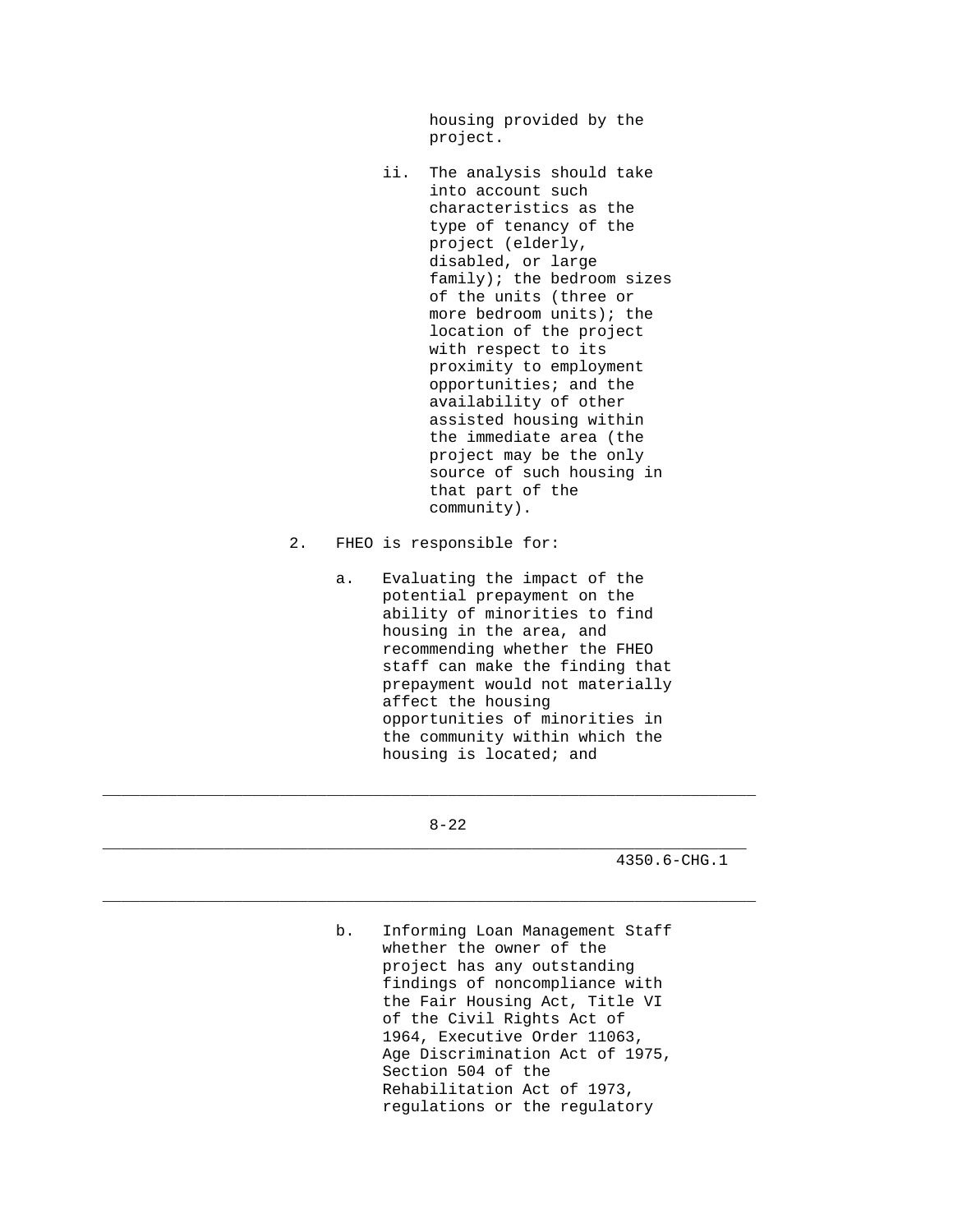### agreement.

- 3. Valuation Branch is responsible for providing whatever data is already available on rents for comparable, unsubsidized housing in the area to both Loan Management staff and EMAS.
- C. Timeframes for Response. EMAS, FHEO, and Valuation Branch must provide a response to the Loan Management staff within 40 days of HUD's receipt of the POA.
- 8-14. Loan Management Review.
	- A. On the basis of responses from EMAS, FHEO, and the Valuation Branch, any comments received from tenants or State or local Governments, and its own review, Loan Management staff will determine whether a POA to prepay a mortgage and terminate low-income affordability restrictions meets the requirements under this Chapter. Within 60 days of completion of the combined reviews, but not later than 180 days of receipt of the complete POA (unless the owner requests an extension), Loan Management staff will send a letter to the owner informing it of HUD's approval or disapproval. LOG date letter sent .
	- B. If the POA is disapproved, the letter must cite the reasons for disapproval and suggest alternatives, including advising the owner that, after six months, a new Initial NOI may be submitted to request incentives to extend low-income

| ×<br>۹ |
|--------|
|        |

\_\_\_\_\_\_\_\_\_\_\_\_\_\_\_\_\_\_\_\_\_\_\_\_\_\_\_\_\_\_\_\_\_\_\_\_\_\_\_\_\_\_\_\_\_\_\_\_\_\_\_\_\_\_\_\_\_\_\_\_\_\_\_\_\_\_\_\_\_\_

\_\_\_\_\_\_\_\_\_\_\_\_\_\_\_\_\_\_\_\_\_\_\_\_\_\_\_\_\_\_\_\_\_\_\_\_\_\_\_\_\_\_\_\_\_\_\_\_\_\_\_\_\_\_\_\_\_\_\_\_\_\_\_\_\_\_\_\_\_

\_\_\_\_\_\_\_\_\_\_\_\_\_\_\_\_\_\_\_\_\_\_\_\_\_\_\_\_\_\_\_\_\_\_\_\_\_\_\_\_\_\_\_\_\_\_\_\_\_\_\_\_\_\_\_\_\_\_\_\_\_\_\_\_\_\_\_\_\_\_

 $8-23$  1/93

4350.6-CHG.1

 affordability in accordance with Sections C, and D or E of this Chapter. The owner should be offered the opportunity to meet with Loan Management staff for further assistance.

 C. If the POA cannot be approved because of an outstanding civil rights violation, audit finding, or finding of non-compliance with the Regulatory Agreement,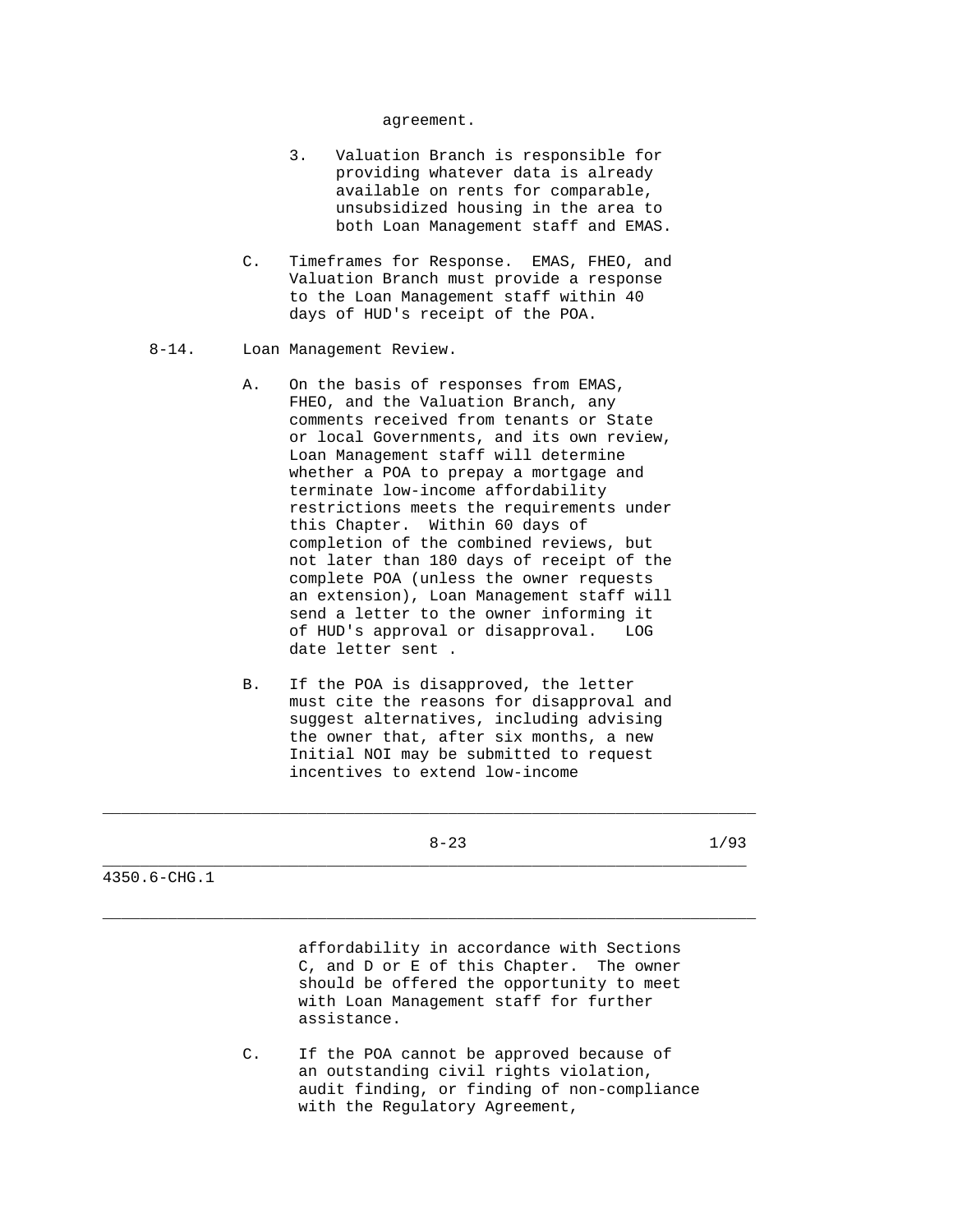the finding must be closed before HUD may approve the POA. Please note that findings need not necessarily be those which existed prior to submission of the Initial NOI. It could be any finding made during the POA approval process, including deficiencies found due to the POA process itself.

 8-15. If the Plan of Action is approved, Loan Management staff will process it in accordance with Section F.

| 1/93 | $8 - 24$ |
|------|----------|
|      |          |

\_\_\_\_\_\_\_\_\_\_\_\_\_\_\_\_\_\_\_\_\_\_\_\_\_\_\_\_\_\_\_\_\_\_\_\_\_\_\_\_\_\_\_\_\_\_\_\_\_\_\_\_\_\_\_\_\_\_\_\_\_\_\_\_\_\_\_\_\_\_

\_\_\_\_\_\_\_\_\_\_\_\_\_\_\_\_\_\_\_\_\_\_\_\_\_\_\_\_\_\_\_\_\_\_\_\_\_\_\_\_\_\_\_\_\_\_\_\_\_\_\_\_\_\_\_\_\_\_\_\_\_\_\_\_\_\_\_\_\_

\_\_\_\_\_\_\_\_\_\_\_\_\_\_\_\_\_\_\_\_\_\_\_\_\_\_\_\_\_\_\_\_\_\_\_\_\_\_\_\_\_\_\_\_\_\_\_\_\_\_\_\_\_\_\_\_\_\_\_\_\_\_\_\_\_\_\_\_\_\_

4350.6-CHG.1

Section C.

 Plans of Action to Extend Low-Income Affordability Restrictions

- 8-16. Timeframe for Submission of Plan of Action (POA).
	- A. Retention of Project by Current Owner. Within six months of receipt of the information from HUD, in accordance with Chapter 5, an owner seeking to extend low-income affordability restrictions by retaining the project must submit a POA. A checklist of items required for a complete POA for retention of projects is contained in Appendix 8-3, Checklist for Complete Plan of Action for Owner's Retention of Project.
	- B. Sale of Project. Within six months of the owner's acceptance of a bona fide offer under the voluntary sale process or within six months of the purchaser making a bona fide offer under the mandatory sale process, an owner and purchaser who propose to extend low-income affordability restrictions through sale of the project, must jointly submit a POA to transfer the project. A checklist of items required for a complete POA for transferring a project is contained in Appendix 8-4, Checklist for Complete Plan of Action for Sale of Project.

8-17. Contents of Plans of Action. In addition to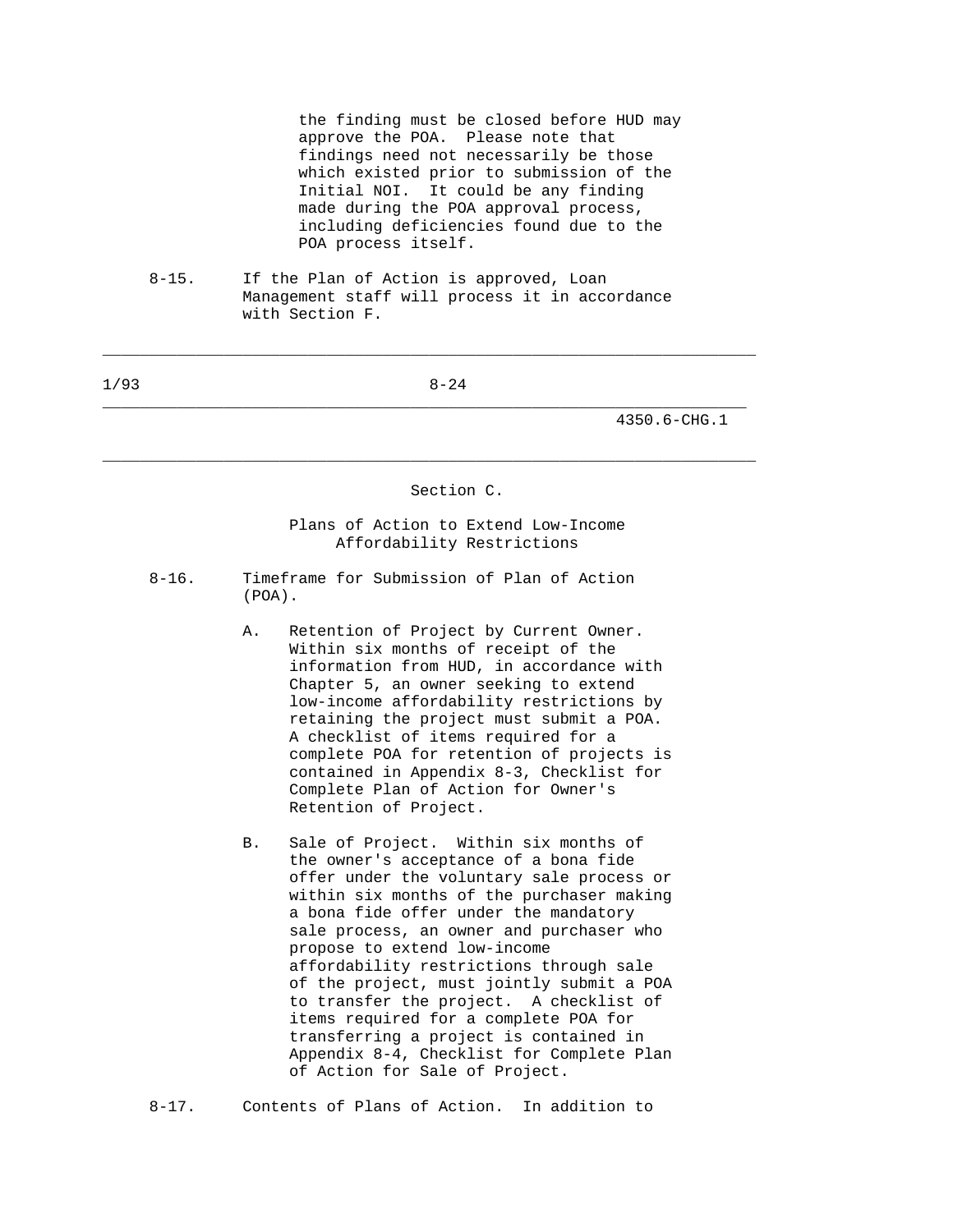the requirements specified in Paragraph 8-5, POAs that propose extension of the low-income affordability restrictions must include the information shown below. This information should be in narrative form with documentation consisting of any relevant materials such as budgets, Management Agreements, tenant rent rolls, contractor estimates, etc.

 A. Amounts of Assistance Requested. The owner may request and HUD may approve incentives to:

\_\_\_\_\_\_\_\_\_\_\_\_\_\_\_\_\_\_\_\_\_\_\_\_\_\_\_\_\_\_\_\_\_\_\_\_\_\_\_\_\_\_\_\_\_\_\_\_\_\_\_\_\_\_\_\_\_\_\_\_\_\_\_\_\_\_\_\_\_\_

|              |    |    | $8 - 25$ |                                                                                                                                                                                                                                               | 1/93 |
|--------------|----|----|----------|-----------------------------------------------------------------------------------------------------------------------------------------------------------------------------------------------------------------------------------------------|------|
| 4350.6-CHG.1 |    |    |          |                                                                                                                                                                                                                                               |      |
|              |    | 1. |          | Pay the debt service on the<br>federally-assisted mortgage covering<br>the project;                                                                                                                                                           |      |
|              |    | 2. |          | Pay the debt service on any<br>rehabilitation loan for the project<br>amortized over a 20-year period;                                                                                                                                        |      |
|              |    | 3. |          | Meet project operating expenses and<br>establish adequate reserves; and                                                                                                                                                                       |      |
|              |    | 4. |          | Provide additional assistance:                                                                                                                                                                                                                |      |
|              |    |    | $a$ .    | For owners retaining their<br>projects, see Section D,<br>Paragraph 8-19.A.; or                                                                                                                                                               |      |
|              |    |    | b.       | For projects which are being<br>sold, see Section E, Paragraphs<br>$8-21.A.$ and D. and $8-22.$                                                                                                                                               |      |
|              | B. |    |          | Methods for Funding the Requested Federal<br>Incentives which the owner may request<br>and HUD may approve:                                                                                                                                   |      |
|              |    | 1. |          | An increase in the rents permitted<br>under an existing project-based<br>Section 8 contract to produce a<br>Gross Rent Potential (GRP) to fund<br>the incentives under the POA, with<br>limitations in accordance with<br>Paragraph C. below; |      |

 2. Additional project-based Section 8 assistance to very low- and low-income tenants, or an extension of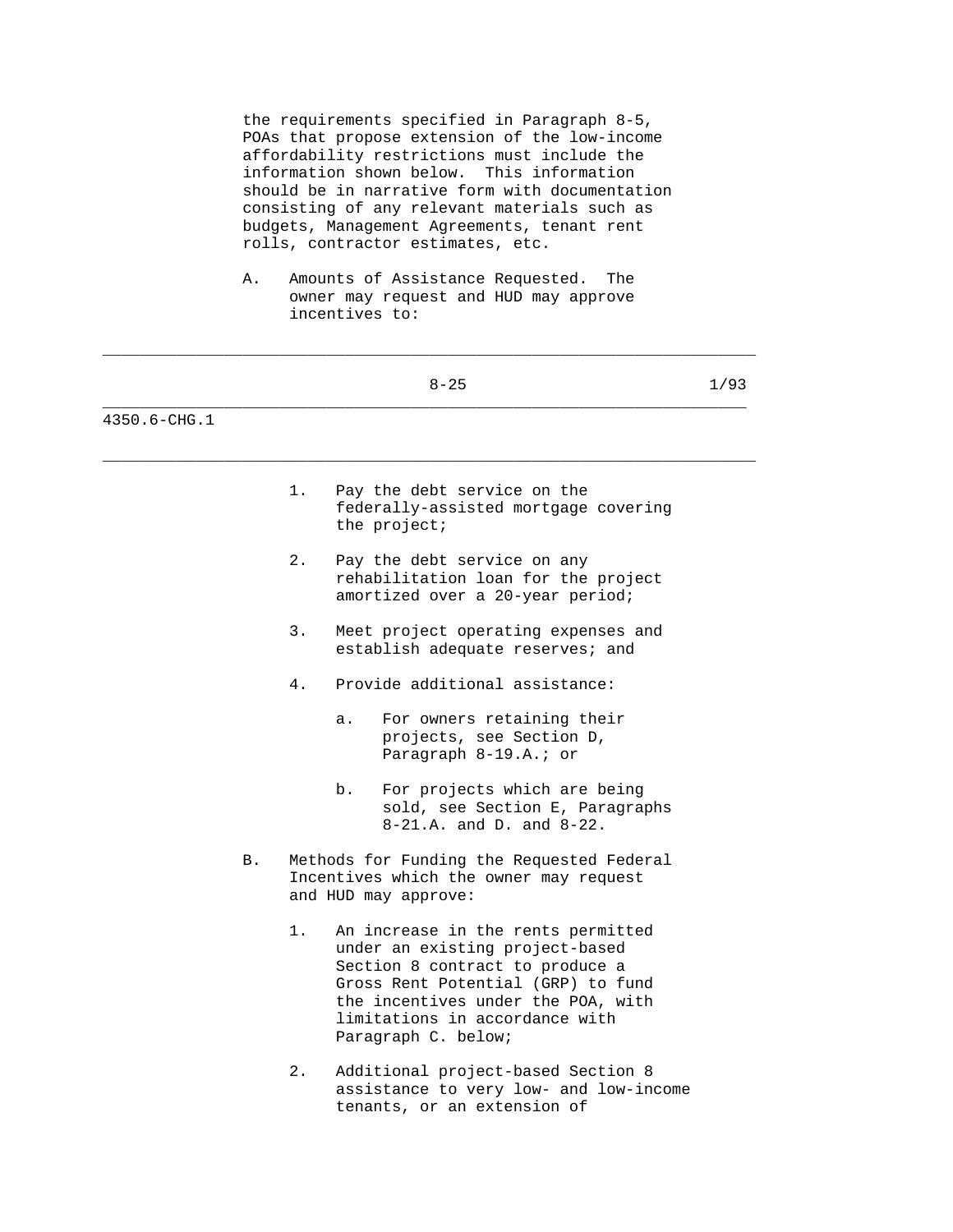any project-based assistance attached to the housing;

 3. An increase in the total tenant payment (TTP) on each unit up to the lower of 100 percent of Fair Market Rents (FMRs) or 30 percent of the tenant's adjusted monthly income (AMI) with a Minimum Rent for moderate-income tenants in accordance with Paragraph 8-18.A.13.

| ۰, |  | ٠ |
|----|--|---|
|----|--|---|

\_\_\_\_\_\_\_\_\_\_\_\_\_\_\_\_\_\_\_\_\_\_\_\_\_\_\_\_\_\_\_\_\_\_\_\_\_\_\_\_\_\_\_\_\_\_\_\_\_\_\_\_\_\_\_\_\_\_\_\_\_\_\_\_\_\_\_\_\_\_

\_\_\_\_\_\_\_\_\_\_\_\_\_\_\_\_\_\_\_\_\_\_\_\_\_\_\_\_\_\_\_\_\_\_\_\_\_\_\_\_\_\_\_\_\_\_\_\_\_\_\_\_\_\_\_\_\_\_\_\_\_\_\_\_\_\_\_\_\_

\_\_\_\_\_\_\_\_\_\_\_\_\_\_\_\_\_\_\_\_\_\_\_\_\_\_\_\_\_\_\_\_\_\_\_\_\_\_\_\_\_\_\_\_\_\_\_\_\_\_\_\_\_\_\_\_\_\_\_\_\_\_\_\_\_\_\_\_\_\_

4350.6-CHG.1

 Please note that the TTP may not be reduced for those tenants not receiving Section 8 rental assistance to achieve this purpose;

- 4. Financing of capital improvements through provision of a Flexible Subsidy Capital Improvement Loan;
- 5. Insuring rehabilitation loans of up to the value of the improvements, additions, or equipment with the maximum loan based on the equity requirements of the program under which the loan is made;
- 6. Redirection of the Interest Reduction Payment subsidies to a second mortgage for projects which are insured, assisted or held by HUD or a State or State Agency under Section 236. This incentive has no effect on project finances;
- 7. Increased access to residual receipts as needed to enable the owner or purchaser to realize the annual authorized return in accordance with Paragraphs 8-19.B. or 8-21.B.2.;
- 8. Any additional incentives, in accordance with Section D, Paragraph 8-19.B., for owners planning to retain the project and Section E, Paragraph 8-21.B., for projects being sold under voluntary or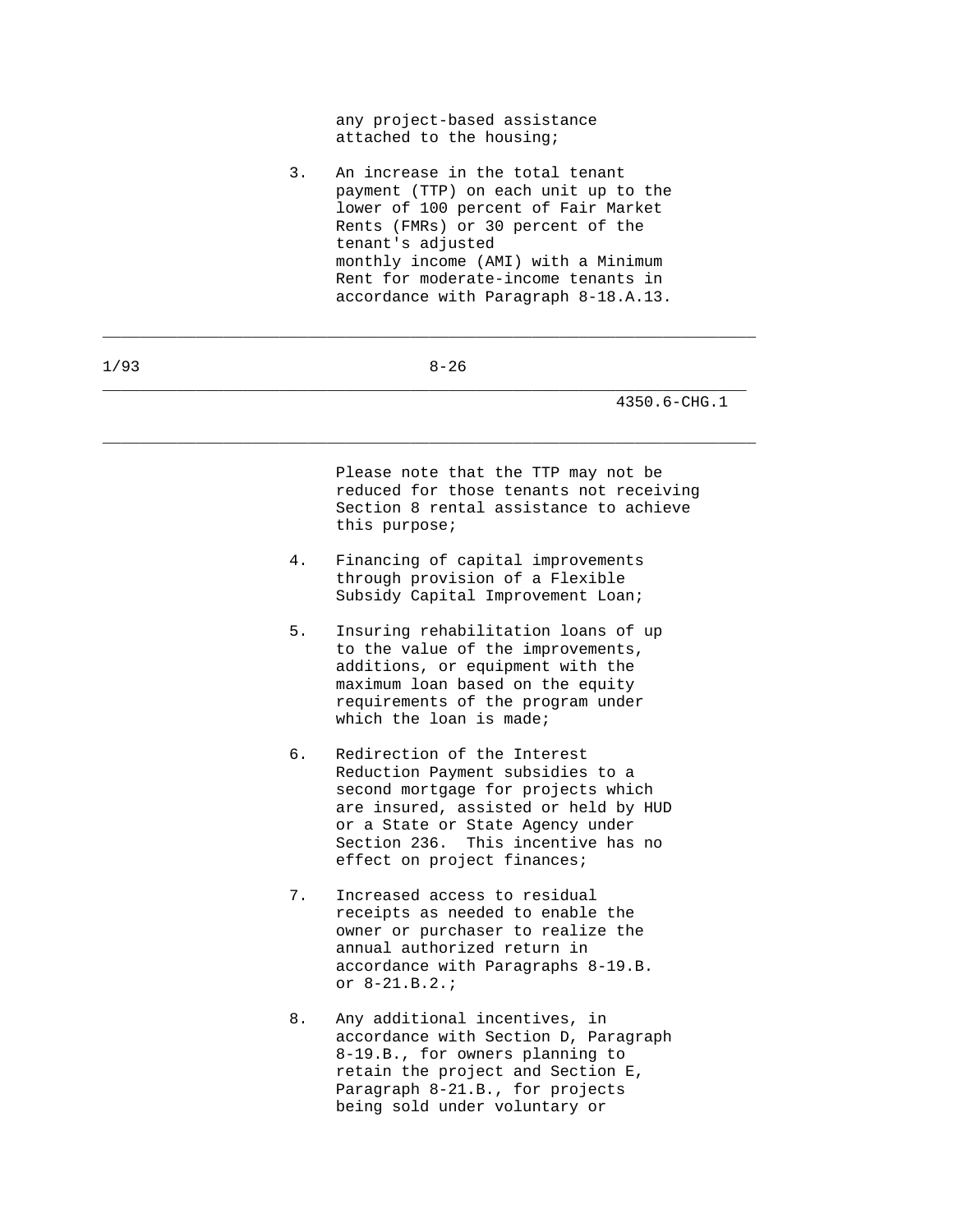mandatory sale; and

- 9. Any other incentives authorized by law.
- C. Determination of Annual Gross Preservation Project Rent (PPR). A projected budget for the year following POA approval should show all expenses and rents required to meet project expenses. The budget must take all the following requirements into account.
	-

\_\_\_\_\_\_\_\_\_\_\_\_\_\_\_\_\_\_\_\_\_\_\_\_\_\_\_\_\_\_\_\_\_\_\_\_\_\_\_\_\_\_\_\_\_\_\_\_\_\_\_\_\_\_\_\_\_\_\_\_\_\_\_\_\_\_\_\_\_\_

\_\_\_\_\_\_\_\_\_\_\_\_\_\_\_\_\_\_\_\_\_\_\_\_\_\_\_\_\_\_\_\_\_\_\_\_\_\_\_\_\_\_\_\_\_\_\_\_\_\_\_\_\_\_\_\_\_\_\_\_\_\_\_\_\_\_\_\_\_

\_\_\_\_\_\_\_\_\_\_\_\_\_\_\_\_\_\_\_\_\_\_\_\_\_\_\_\_\_\_\_\_\_\_\_\_\_\_\_\_\_\_\_\_\_\_\_\_\_\_\_\_\_\_\_\_\_\_\_\_\_\_\_\_\_\_\_\_\_\_

 $8-27$  1/93

4350.6-CHG.1

- 1. The PPR has two components; the GRP plus all tenant-approved utility allowances. The GRP is determined in accordance with procedures outlined in HUD Handbook 4350.1, Insured Project Servicing Handbook Chapter 7. For preservation projects, the GRP also includes the income needed to fund all approved assistance. The PPR may not exceed the Federal Cost Limit (FCL). However, project income to fund all assistance in projects being sold may be subject to the higher limitations described in Paragraph 8-21.C.
	- a. The FCL used to determine PPR will be based on 120 percent of the Section 8 Existing Fair Market Rents (FMRs) or 120 percent of the prevailing rents in the local market area at the time of POA approval. The FMRs will be used in all cases except where the prevailing rents were used to determine Extension and Transfer Preservation Rents for the information returned to owner in accordance with Chapter 5. In those cases, the Valuation Branch will be asked to determine the current prevailing rent in the market area unless the owner requests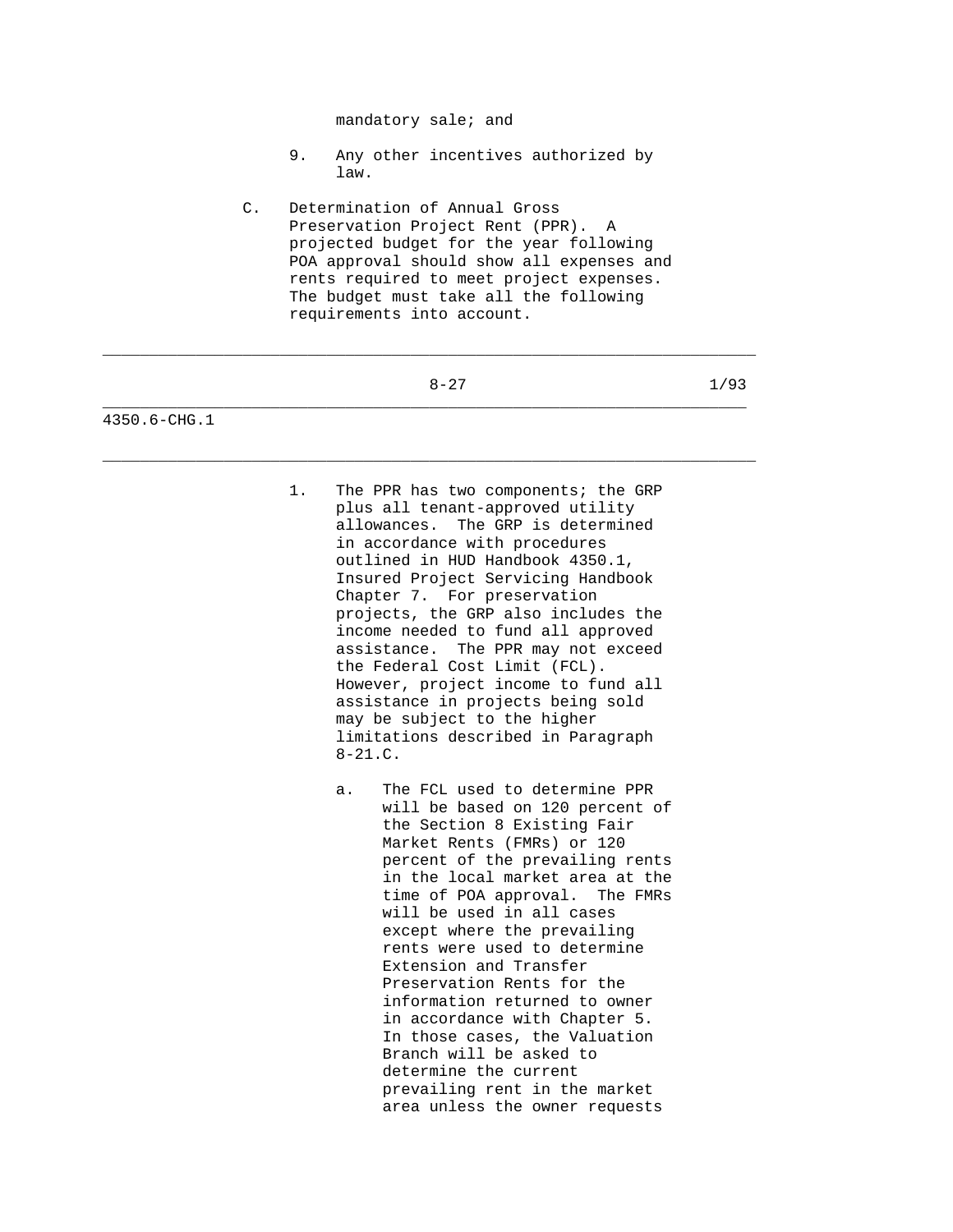use of the FMRs.

 b. In the case of some sales, in accordance with Paragraph 8-21.D.3., operating deficits caused by limitations in PPR may be compensated by grants calculated in accordance with Paragraph 8-22.

\_\_\_\_\_\_\_\_\_\_\_\_\_\_\_\_\_\_\_\_\_\_\_\_\_\_\_\_\_\_\_\_\_\_\_\_\_\_\_\_\_\_\_\_\_\_\_\_\_\_\_\_\_\_\_\_\_\_\_\_\_\_\_\_\_\_\_\_\_\_

\_\_\_\_\_\_\_\_\_\_\_\_\_\_\_\_\_\_\_\_\_\_\_\_\_\_\_\_\_\_\_\_\_\_\_\_\_\_\_\_\_\_\_\_\_\_\_\_\_\_\_\_\_\_\_\_\_\_\_\_\_\_\_\_\_\_\_\_\_

4350.6-CHG.1

| 2. | all approved assistance, after<br>subtracting out the sum of the<br>moderate-income tenants.        | The total of annual Section 8 Gross<br>Rents will be the amount necessary<br>to produce a PPR sufficient to fund<br>annual TTPs projected to be made by<br>The                                                                          |
|----|-----------------------------------------------------------------------------------------------------|-----------------------------------------------------------------------------------------------------------------------------------------------------------------------------------------------------------------------------------------|
|    | the projected monthly TTPs                                                                          | projected annual TTPs are the sum of                                                                                                                                                                                                    |
|    | of monthly TTPs to be made by                                                                       | multiplied by 12. The projected sum                                                                                                                                                                                                     |
|    | moderate-income tenants will be                                                                     |                                                                                                                                                                                                                                         |
|    | calculated as the lower of:                                                                         |                                                                                                                                                                                                                                         |
| a. | FMR for the unit size; or                                                                           |                                                                                                                                                                                                                                         |
| b. | Thirty percent of the<br>to reflect the number of<br>by 12. This amount is<br>bedroom size by .025. | applicable Section 8 low-income<br>limit, adjusted for family size<br>bedrooms in the unit, divided<br>calculated by multiplying the<br>income limit determined for<br>The<br>income limit used for each<br>bedroom size is as follows: |
|    | Family Size                                                                                         | No. of                                                                                                                                                                                                                                  |
|    |                                                                                                     | Bedrooms                                                                                                                                                                                                                                |
|    | 1                                                                                                   | studio                                                                                                                                                                                                                                  |
|    | $\overline{2}$                                                                                      | 1                                                                                                                                                                                                                                       |
|    |                                                                                                     |                                                                                                                                                                                                                                         |
|    | 4                                                                                                   | $\overline{2}$                                                                                                                                                                                                                          |
|    | 6<br>8                                                                                              | 3<br>4                                                                                                                                                                                                                                  |

1/93 8-28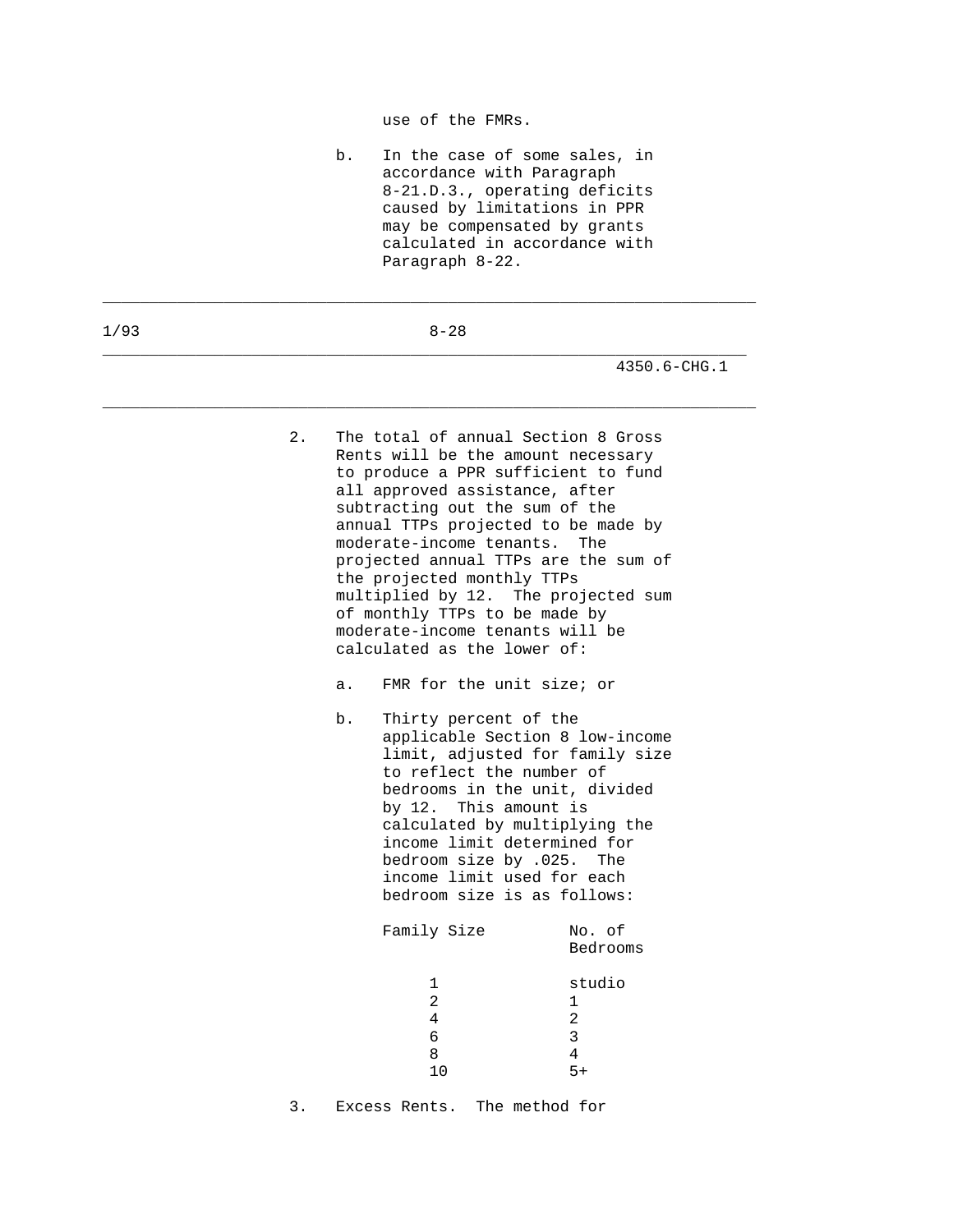projecting moderate-income TTP may lead to receipt of excess rents for the project. Excess rents collected must be treated by the owner as follows:

|              |    |     | $8 - 29$                                                                                                                                                                                                                                                                | 1/93 |
|--------------|----|-----|-------------------------------------------------------------------------------------------------------------------------------------------------------------------------------------------------------------------------------------------------------------------------|------|
| 4350.6-CHG.1 |    |     |                                                                                                                                                                                                                                                                         |      |
|              | а. |     | Section 236 Projects.                                                                                                                                                                                                                                                   |      |
|              |    | i.  | Total project basic rent<br>is established as the<br>(annual) GRP divided by 12<br>$(months)$ .                                                                                                                                                                         |      |
|              |    | ii. | The project's specific<br>annual subsidy amount,<br>(the amount by which<br>interest is subsidized to<br>produce the Basic Rent),<br>divided by 12, is the<br>project's specific monthly<br>subsidy amount.                                                             |      |
|              |    |     | iii. Total project market rent<br>is established by adding<br>the project's specific<br>monthly subsidy amount to<br>the basic rent.                                                                                                                                    |      |
|              |    | iv. | In any month in which the<br>project receipts exceed<br>the basic rent, the excess<br>amount, but never more<br>than the project's<br>specific monthly subsidy<br>amount, will be returned<br>to HUD as excess rents.                                                   |      |
|              |    | v.  | Any amount, over that<br>remitted to HUD, will be<br>deposited annually to the<br>residual receipts account.<br>These funds may be used to<br>pay shortfalls in the<br>annual authorized return<br>on investment and any<br>future shortfalls in<br>operating expenses. |      |
|              | b. |     | Below Market Interest Rate                                                                                                                                                                                                                                              |      |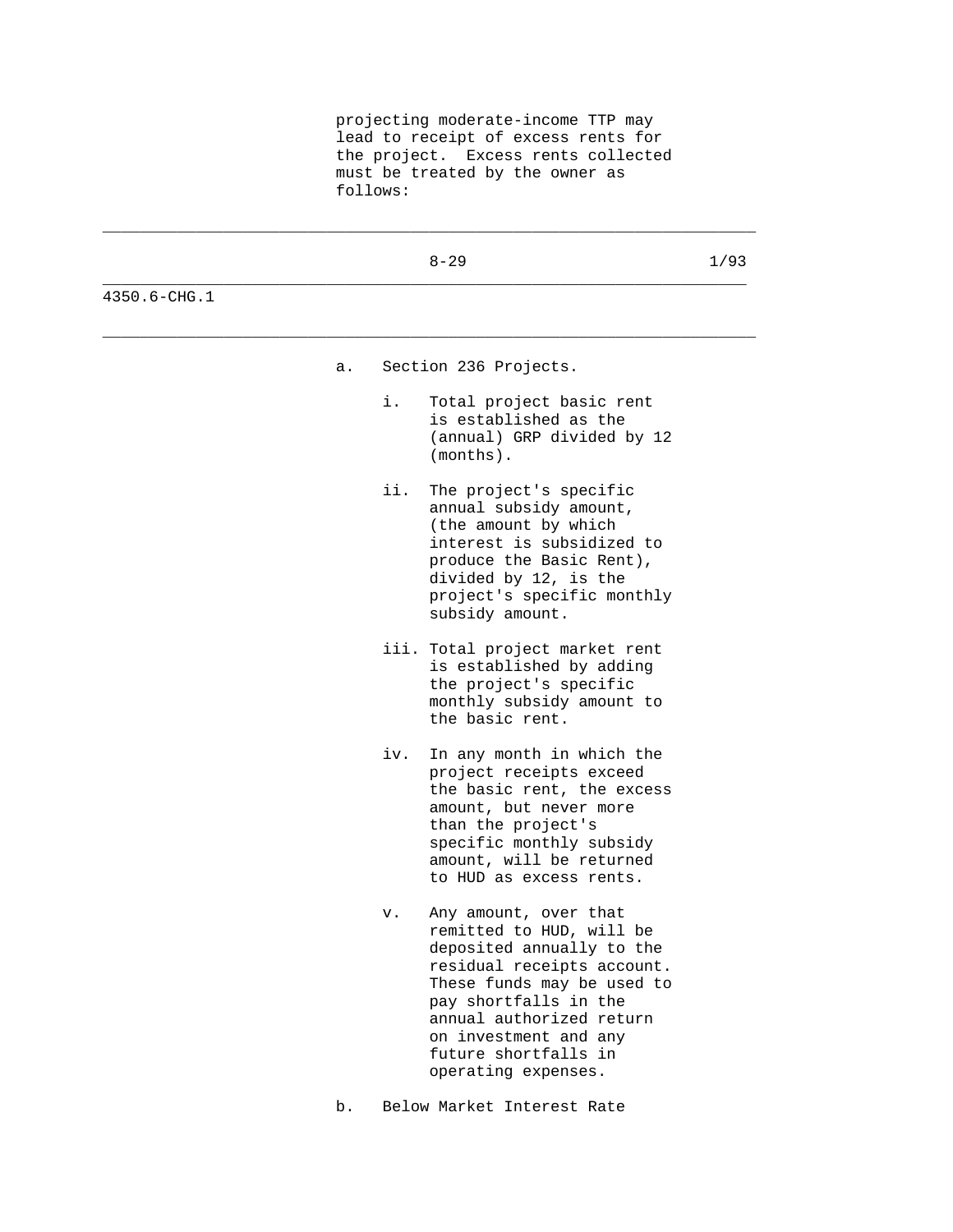(BMIR) Projects. Any amount collected over the GRP must be deposited annually to the residual receipts account.

| 1/93 |    | $8 - 30$                                                                                                                                                                                                         |
|------|----|------------------------------------------------------------------------------------------------------------------------------------------------------------------------------------------------------------------|
|      |    | $4350.6 - CHG.1$                                                                                                                                                                                                 |
|      |    | These funds may be used to pay<br>shortfalls in the annual<br>authorized return on investment<br>and any future shortfalls in<br>operating expenses.                                                             |
|      | D. | Budgets, Management Plan and Occupancy<br>Policy for the Project including, but not<br>limited to:                                                                                                               |
|      |    | Budgets with cash flow projections<br>1.<br>for the first three years after POA<br>approval;                                                                                                                     |
|      |    | 2.<br>An analysis of how the owner or<br>purchaser will address any physical<br>and/or financial deficiencies of the<br>project;                                                                                 |
|      |    | An explanation of how the low-income<br>3.<br>affordability restrictions of the<br>project will be maintained;                                                                                                   |
|      |    | Any tenant preferences that will be<br>4.<br>used and/or other occupancy<br>requirements that do not violate the<br>tenant profile requirements in<br>accordance with Paragraph F;                               |
|      |    | 5.<br>Anticipated utility allowances with<br>justification of how they were<br>derived; and                                                                                                                      |
|      |    | б.<br>Any other conditions Loan Management<br>staff or the owner feels need to be<br>addressed in order to evaluate the<br>Management Plan, Occupancy Policy<br>and projected cash flow.                         |
|      | Е. | A Description of Assistance from State or<br>Local Government Agencies or Other<br>Sources along with an analysis of how<br>this assistance will reduce costs to HUD.<br>For example, State and local assistance |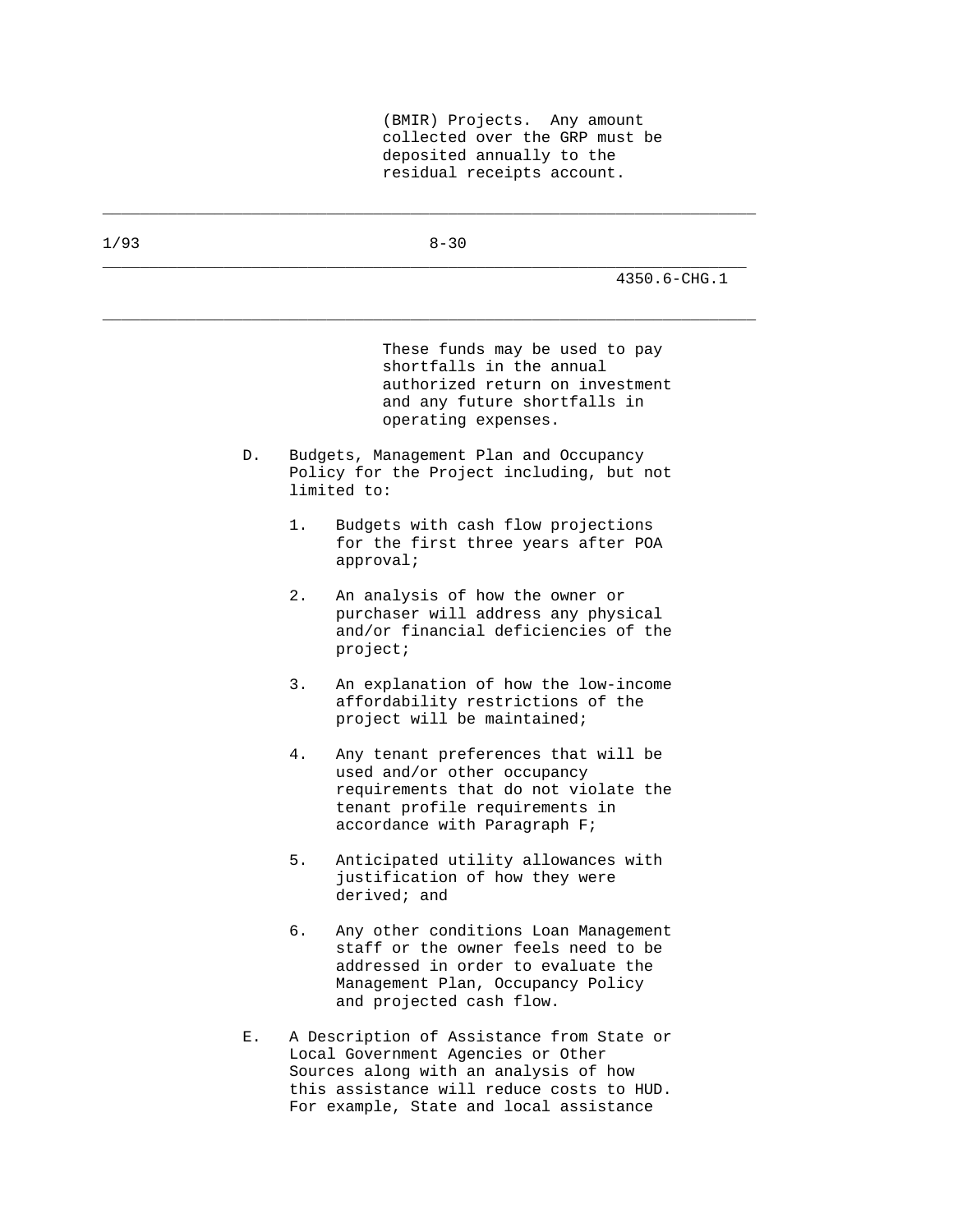may enable HUD to reduce the amount of loan guarantees, Section 8 rents, and/or grants.

 $8-31$  1/93

\_\_\_\_\_\_\_\_\_\_\_\_\_\_\_\_\_\_\_\_\_\_\_\_\_\_\_\_\_\_\_\_\_\_\_\_\_\_\_\_\_\_\_\_\_\_\_\_\_\_\_\_\_\_\_\_\_\_\_\_\_\_\_\_\_\_\_\_\_\_

\_\_\_\_\_\_\_\_\_\_\_\_\_\_\_\_\_\_\_\_\_\_\_\_\_\_\_\_\_\_\_\_\_\_\_\_\_\_\_\_\_\_\_\_\_\_\_\_\_\_\_\_\_\_\_\_\_\_\_\_\_\_\_\_\_\_\_\_\_

\_\_\_\_\_\_\_\_\_\_\_\_\_\_\_\_\_\_\_\_\_\_\_\_\_\_\_\_\_\_\_\_\_\_\_\_\_\_\_\_\_\_\_\_\_\_\_\_\_\_\_\_\_\_\_\_\_\_\_\_\_\_\_\_\_\_\_\_\_\_

4350.6-CHG.1

- 1. The description should include information about any Low Income Housing Tax Credits (LIHTC) that have been offered to the owner or non-priority purchaser or for which the owner or non-priority purchaser has applied or intends to apply. If the transaction involves the use of LIHTC, information about the allocation of credits by the State Agency required by HUD Notice H90-17, Combining Low Income Housing Tax Credits with HUD Programs, must be included with the submission. The list of information that must be submitted may be found in Appendix 8-7, Materials LIHTC Participants Must Submit. If the owner or non-priority purchaser will not receive LIHTC, it must so certify on Form HUD-9611, Owner's Certification that Project Will Not Participate in the Low-Income Housing Tax Program, Appendix 8-5. PLEASE NOTE: Priority purchasers are not eligible for LIHTCs.
- 2. Loan Management staff should advise and encourage any qualified purchaser to secure funding and other assistance from State and local governments or other sources. Such other assistance may include tax and assessment reductions or direct financial assistance from governments, private foundations, or corporate sources.
- F. Tenant Income Profiles. The owner must submit two income profiles of the tenants. One profile should reflect tenant data as of the date of POA submission, and the second, as of January 1, 1987 (based on the median income limits established by HUD in February,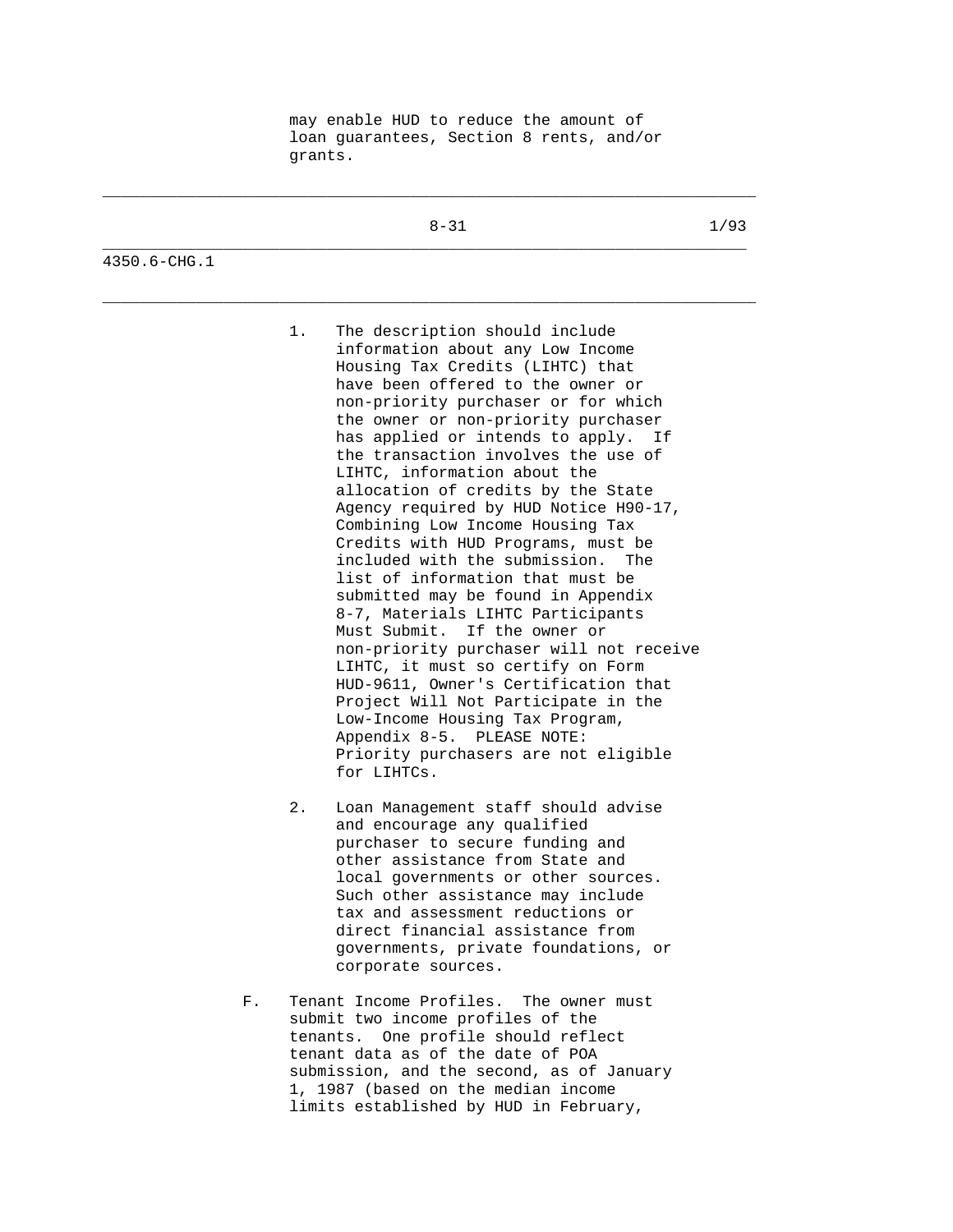1987) or if the January 1, 1987 profile is unavailable, a certification from the owner stating its unavailability and a profile as of January 1, 1988, or, if

\_\_\_\_\_\_\_\_\_\_\_\_\_\_\_\_\_\_\_\_\_\_\_\_\_\_\_\_\_\_\_\_\_\_\_\_\_\_\_\_\_\_\_\_\_\_\_\_\_\_\_\_\_\_\_\_\_\_\_\_\_\_\_\_\_\_\_\_\_\_

\_\_\_\_\_\_\_\_\_\_\_\_\_\_\_\_\_\_\_\_\_\_\_\_\_\_\_\_\_\_\_\_\_\_\_\_\_\_\_\_\_\_\_\_\_\_\_\_\_\_\_\_\_\_\_\_\_\_\_\_\_\_\_\_\_\_\_\_\_

1/93 8-32

|    | 4350.6-CHG.1                                                                                                                                                                                                                                                                                                                                                                                           |
|----|--------------------------------------------------------------------------------------------------------------------------------------------------------------------------------------------------------------------------------------------------------------------------------------------------------------------------------------------------------------------------------------------------------|
|    | that is also unavailable, a profile as of<br>January 1, 1989 (each based on<br>appropriate income limits). The profile<br>as of the past date must include the<br>information for each unit requested in<br>Paragraphs 1-5 and 9 below as of the date<br>of the profile. The profile as of POA<br>submission must include the following<br>information for each unit as of the date<br>of the profile: |
| 1. | A code number to maintain tenant<br>anonymity;                                                                                                                                                                                                                                                                                                                                                         |
| 2. | Unit type;                                                                                                                                                                                                                                                                                                                                                                                             |
| 3. | Family size;                                                                                                                                                                                                                                                                                                                                                                                           |
| 4. | Family's gross annual income;                                                                                                                                                                                                                                                                                                                                                                          |
| 5. | Family's adjusted gross annual<br>income (in accordance with the<br>definition in Chapter 1) and its<br>classification as very low-, low-,<br>or moderate-income;                                                                                                                                                                                                                                      |
| б. | Rent and utility allowance for the<br>unit:                                                                                                                                                                                                                                                                                                                                                            |
| 7. | Proposed utility allowance for the<br>unit:                                                                                                                                                                                                                                                                                                                                                            |
| 8. | Section 8 Existing FMR for the unit<br>type;                                                                                                                                                                                                                                                                                                                                                           |
| 9. | A summary showing the number and<br>proportion of very low-, low- and<br>moderate-income (based on gross<br>income) tenants at the project,<br>rounded to the nearest full<br>percentage, using the following<br>considerations:                                                                                                                                                                       |

a. Vacant units should be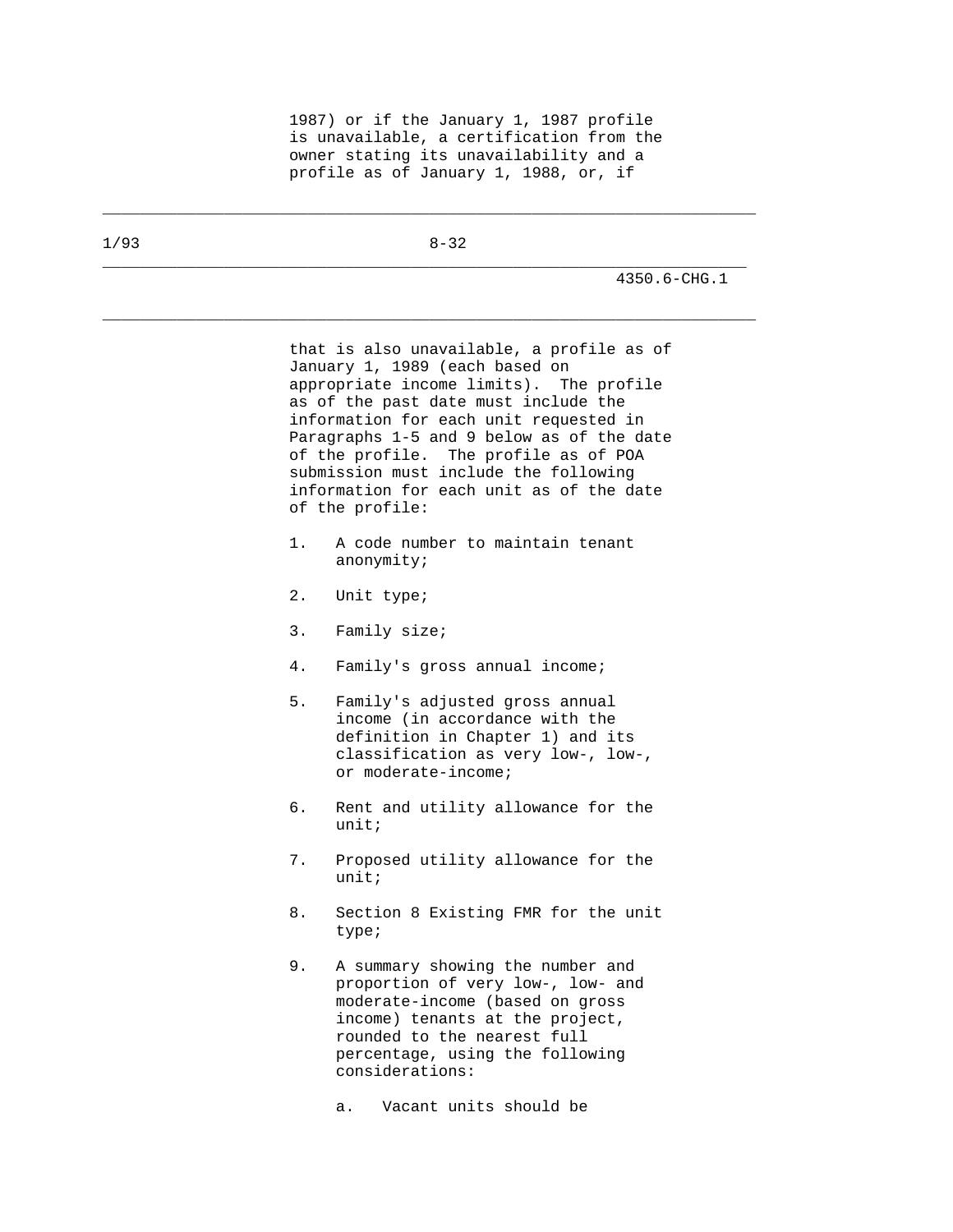allocated to very low-, low- and moderate-income in proportion to the share of occupied units in each category;

|              | $8 - 33$                                                                                                                                                                                                                                                                                                                                                                                                                                                             | 1/93 |
|--------------|----------------------------------------------------------------------------------------------------------------------------------------------------------------------------------------------------------------------------------------------------------------------------------------------------------------------------------------------------------------------------------------------------------------------------------------------------------------------|------|
| 4350.6-CHG.1 |                                                                                                                                                                                                                                                                                                                                                                                                                                                                      |      |
|              | b.<br>Units occupied by market rate<br>tenants should be counted as<br>moderate-income; and                                                                                                                                                                                                                                                                                                                                                                          |      |
|              | Approved non-revenue units<br>$\mathsf{c}$ .<br>should not be counted.                                                                                                                                                                                                                                                                                                                                                                                               |      |
|              | Certification that the owner has<br>G.<br>submitted or will submit all required<br>loan applications for Section 241 equity,<br>acquisition or rehabilitation loans and<br>for any Flexible Subsidy loans.                                                                                                                                                                                                                                                           |      |
|              | Other information required to be<br>Η.<br>submitted when the project is to be sold<br>under voluntary or mandatory sale, in<br>accordance with Section E, Paragraph 8-21;<br>and                                                                                                                                                                                                                                                                                     |      |
|              | Any other information the Loan Management<br>Ι.<br>staff determines necessary to evaluate<br>the POA.                                                                                                                                                                                                                                                                                                                                                                |      |
| $8 - 18$ .   | Reviewing POAs to Extend Low-Income<br>Affordability Restrictions. In addition to<br>information required by Paragraph 8-17, Loan<br>Management staff should use the guidelines<br>contained in the Form HUD-50061, Evaluation of<br>Plan of Action for Incentives to Extend<br>Affordability, Appendix 8-1 and 8-1A, or Form<br>HUD-50062, Evaluation of Plan of Action to<br>Sell a Project, Appendix 8-2 and 8-2A, as<br>applicable, to review and evaluate POAs. |      |
|              | In Order to Approve a POA, Loan<br>Α.<br>Management staff must determine that it<br>meets the requirements detailed in Forms<br>HUD-50061 or 50062, regarding incentives<br>and finances. In addition, the staff<br>must find that:                                                                                                                                                                                                                                  |      |
|              | Due diligence has been given to<br>1.<br>ensuring that the package of                                                                                                                                                                                                                                                                                                                                                                                                |      |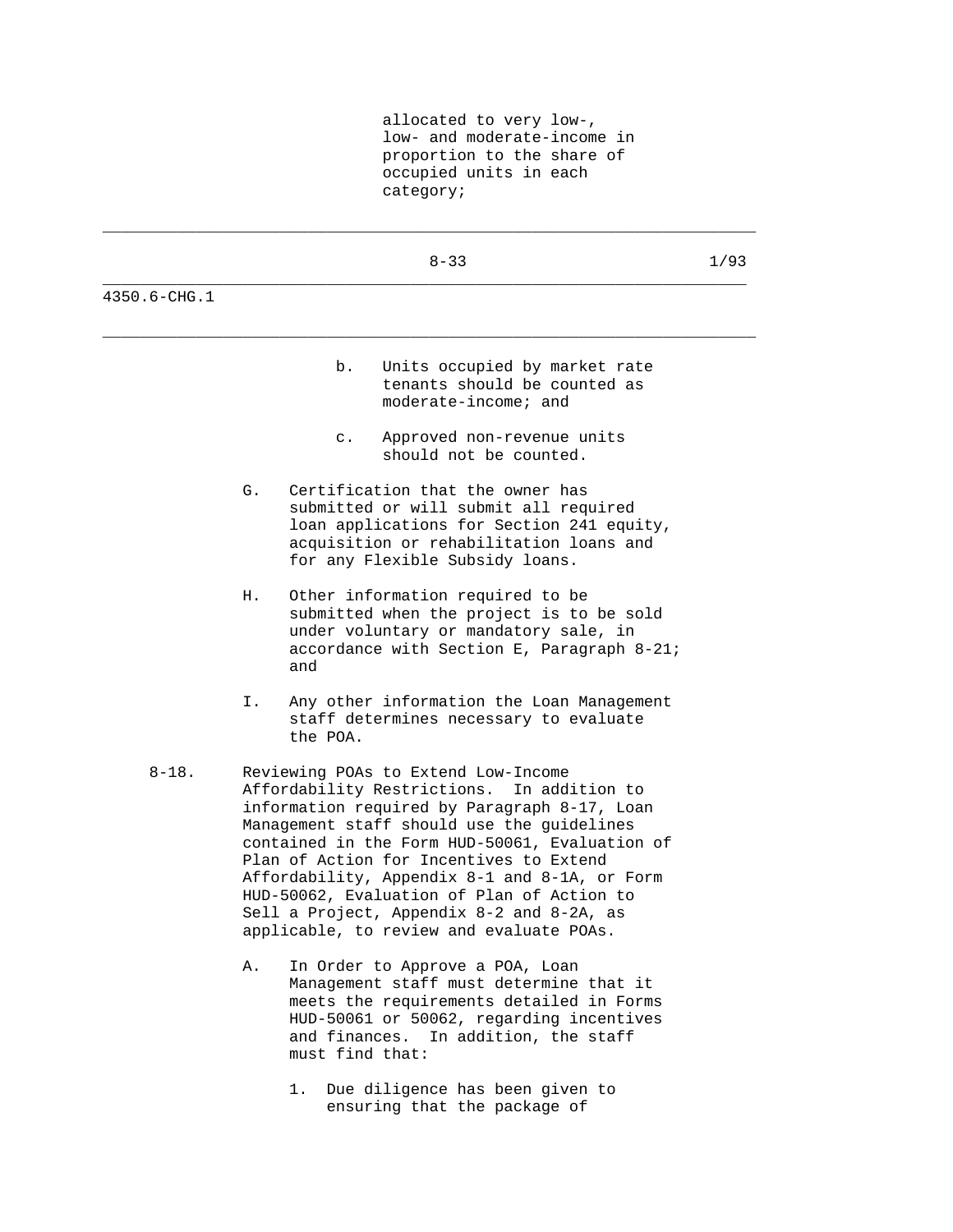incentives is, for the Federal government, the least costly alternative that is consistent with the full achievement of the purposes

\_\_\_\_\_\_\_\_\_\_\_\_\_\_\_\_\_\_\_\_\_\_\_\_\_\_\_\_\_\_\_\_\_\_\_\_\_\_\_\_\_\_\_\_\_\_\_\_\_\_\_\_\_\_\_\_\_\_\_\_\_\_\_\_\_\_\_\_\_\_

\_\_\_\_\_\_\_\_\_\_\_\_\_\_\_\_\_\_\_\_\_\_\_\_\_\_\_\_\_\_\_\_\_\_\_\_\_\_\_\_\_\_\_\_\_\_\_\_\_\_\_\_\_\_\_\_\_\_\_\_\_\_\_\_\_\_\_\_\_

\_\_\_\_\_\_\_\_\_\_\_\_\_\_\_\_\_\_\_\_\_\_\_\_\_\_\_\_\_\_\_\_\_\_\_\_\_\_\_\_\_\_\_\_\_\_\_\_\_\_\_\_\_\_\_\_\_\_\_\_\_\_\_\_\_\_\_\_\_\_

4350.6-CHG.1

 of the program. This is generally achieved by limiting the selling price to the appropriate Extension or Transfer Preservation Value and by limiting PPR to the FCL. This is also achieved through a subsidy layering analysis to be conducted by Loan Management staff in accordance with Notice H90-17, "Combining Low Income Housing Tax Credits with HUD Programs". Loan Management staff will advise qualified purchasers of assistance available from State and local governments and will cooperate in helping them to obtain such assistance. If the owner or purchaser receives assistance from State and local governments, other than LIHTC, or assistance from private sources, Loan Management staff should contact the Preservation Division for guidance in reducing Federal costs;

- 2. The project will be retained as low-income affordable housing for its remaining useful life;
- 3. The owner is prepared to use the Tenant Income Profile, developed in accordance with Paragraph 8-17.F., which represents the higher proportion of very low-income families, as the basis for future occupancy of the project. After POA approval, units must remain available and affordable to the same proportions of very low-, low- and moderate-income families shown on the profile selected, or on an updated profile with a larger proportion of very low-income tenants provided by the owner at POA approval. This requirement will not

1/93 8-34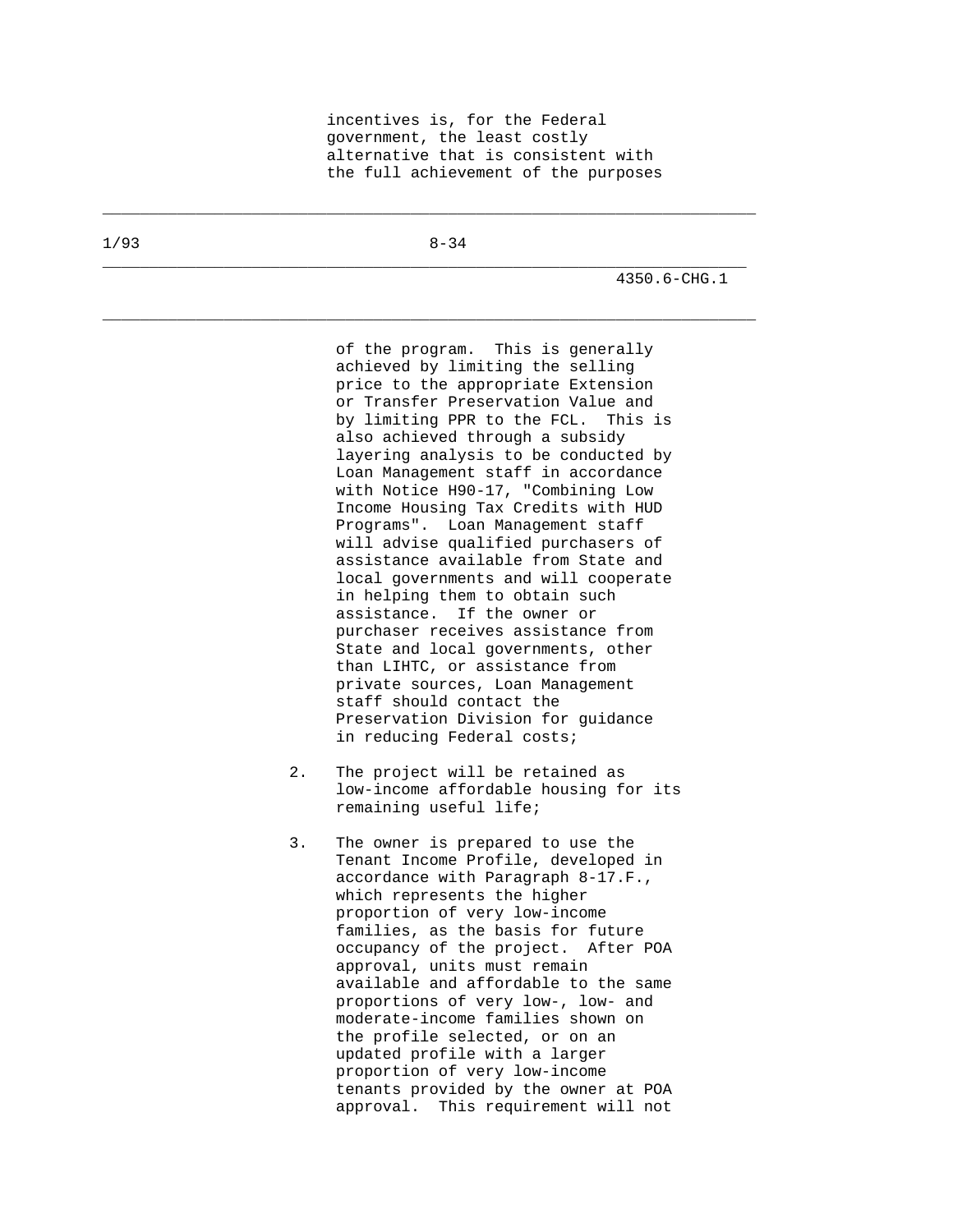prohibit a higher proportion of very low-income families from occupying the project;

\_\_\_\_\_\_\_\_\_\_\_\_\_\_\_\_\_\_\_\_\_\_\_\_\_\_\_\_\_\_\_\_\_\_\_\_\_\_\_\_\_\_\_\_\_\_\_\_\_\_\_\_\_\_\_\_\_\_\_\_\_\_\_\_\_\_\_\_\_\_

|              |    | $8 - 35$                                                                                                                                                                                                                                                                                                                                                                                                                                                                  | 1/93 |
|--------------|----|---------------------------------------------------------------------------------------------------------------------------------------------------------------------------------------------------------------------------------------------------------------------------------------------------------------------------------------------------------------------------------------------------------------------------------------------------------------------------|------|
| 4350.6-CHG.1 |    |                                                                                                                                                                                                                                                                                                                                                                                                                                                                           |      |
|              | 4. | Throughout the remaining useful life<br>of the project, adequate<br>expenditures will be made for<br>maintenance and operation<br>and the project will continue to<br>meet the housing standards as<br>determined by inspections conducted<br>by HUD;                                                                                                                                                                                                                     |      |
|              | 5. | Tenants residing at the project at<br>POA approval will not be<br>involuntarily displaced, except for<br>"good cause." Involuntary<br>displacement will be evaluated as<br>described in Paragraph 8-13.A.1.b.i.;                                                                                                                                                                                                                                                          |      |
|              | б. | The TTP will generally be set at the<br>lower of the FMR or 30 percent of<br>the Adjusted Monthly Income (AMI).<br>For moderate-income tenants whose<br>incomes decrease so that 30 percent<br>of the AMI is lower than a Minimum<br>Rent established in accordance with<br>Paragraph 13 below, TTP will be set<br>at the lower of FMR or the Minimum<br>Rent. The TTP for tenants not<br>receiving Section 8 assistance may<br>not be reduced because of POA<br>approved |      |
|              | 7. | Any resulting increase in TTP for<br>any tenant living in the project at<br>POA approval (except for increases<br>made necessary by increased<br>operating costs) must be phased in.<br>The method for implementing the<br>phase-in is provided in Appendix 11.<br>The rules for the phase-in are:                                                                                                                                                                        |      |
|              |    | If the total increase is 30<br>а.<br>$\omega$ more of the gumps                                                                                                                                                                                                                                                                                                                                                                                                           |      |

 percent or more of the current TTP, it must be phased in equally over a period of not less than three years. The first increase will occur upon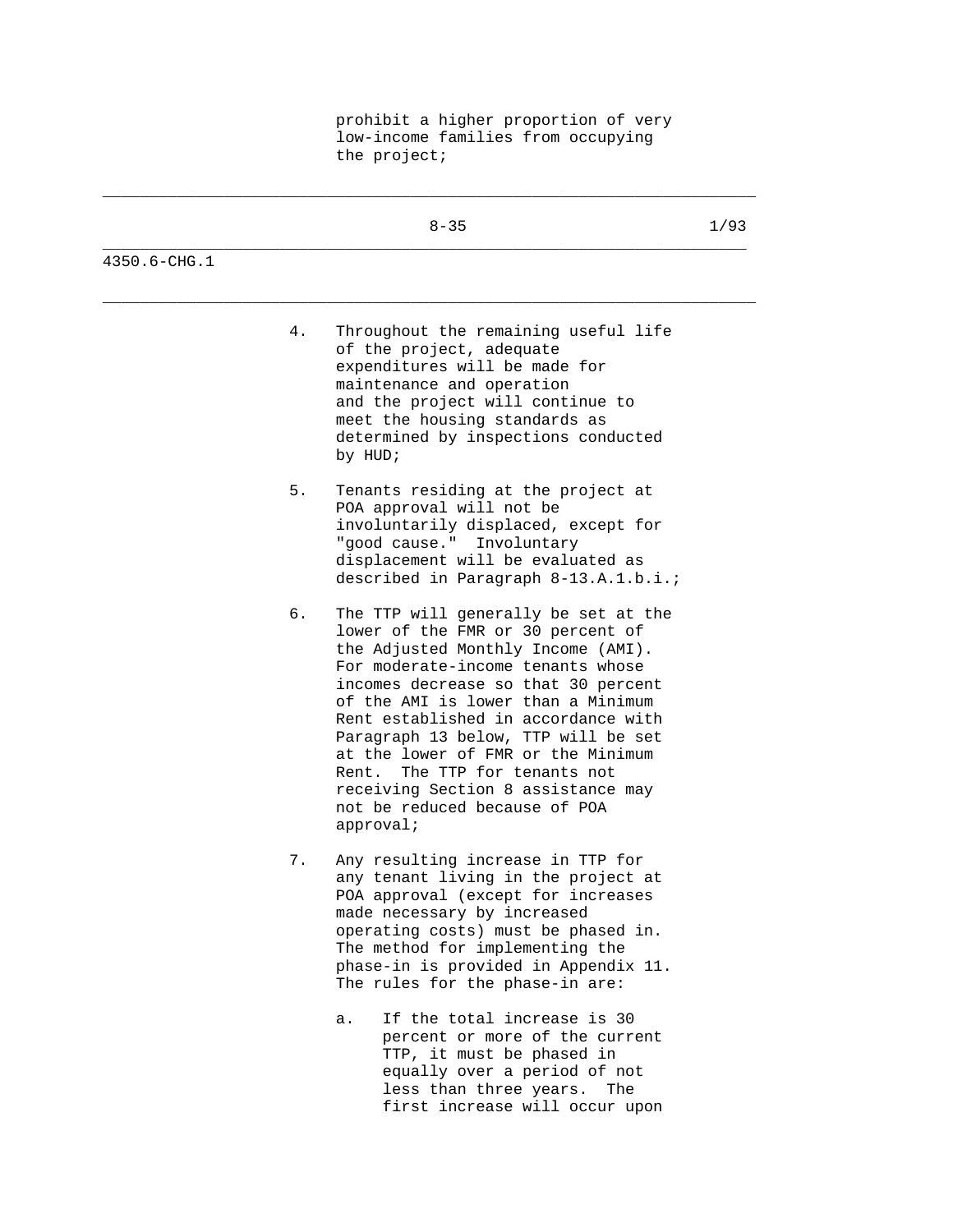the effective date of the POA and the subsequent two increases will occur annually thereafter.

| 1/93 | $8 - 36$                                                                                                                                                                                                                                                                                                                                                                                                                                                                                                                                                             |
|------|----------------------------------------------------------------------------------------------------------------------------------------------------------------------------------------------------------------------------------------------------------------------------------------------------------------------------------------------------------------------------------------------------------------------------------------------------------------------------------------------------------------------------------------------------------------------|
|      | 4350.6-CHG.1                                                                                                                                                                                                                                                                                                                                                                                                                                                                                                                                                         |
|      | If the total increase is<br>$b$ .<br>greater than ten percent but<br>less than 30 percent of the<br>current TTP, it must be phased<br>in at no more than ten percent<br>of the current TTP each year;                                                                                                                                                                                                                                                                                                                                                                |
|      | Increases may not be phased in<br>$\mathsf{C}$ .<br>slower than allowed by both<br>Paragraphs a. and b. above.                                                                                                                                                                                                                                                                                                                                                                                                                                                       |
|      | 8.<br>Section 8 assistance must be<br>provided, to the extent<br>appropriations are available, for<br>all tenants designated very low- and<br>low-income on the tenant profile.<br>If the TTP is an increase for<br>tenants who will be receiving<br>Section 8 rental assistance after<br>POA approval but were not receiving<br>it before, the increase will be<br>phased in at the same rate as<br>described in Paragraph 7 above.<br>Ιf<br>the TTP is a decrease for these<br>tenants, it will be reduced to the<br>lower of the FMR or 30 percent of<br>the AMI; |
|      | 9.<br>Provision must be made for the<br>phase-in of the owner's or<br>purchaser's receipt of the increased<br>annual authorized return, to<br>coordinate with the phase-in of<br>project rents to pay for the<br>incentives;                                                                                                                                                                                                                                                                                                                                         |
|      | 10.<br>Section 8 Gross Rents for each unit<br>will be set at levels approved by<br>the Loan Management Branch, taking<br>into account the PPR required<br>because of anticipated incentives to<br>be provided under the approved POA,<br>documentation of required utility<br>allowances, and the rent projected                                                                                                                                                                                                                                                     |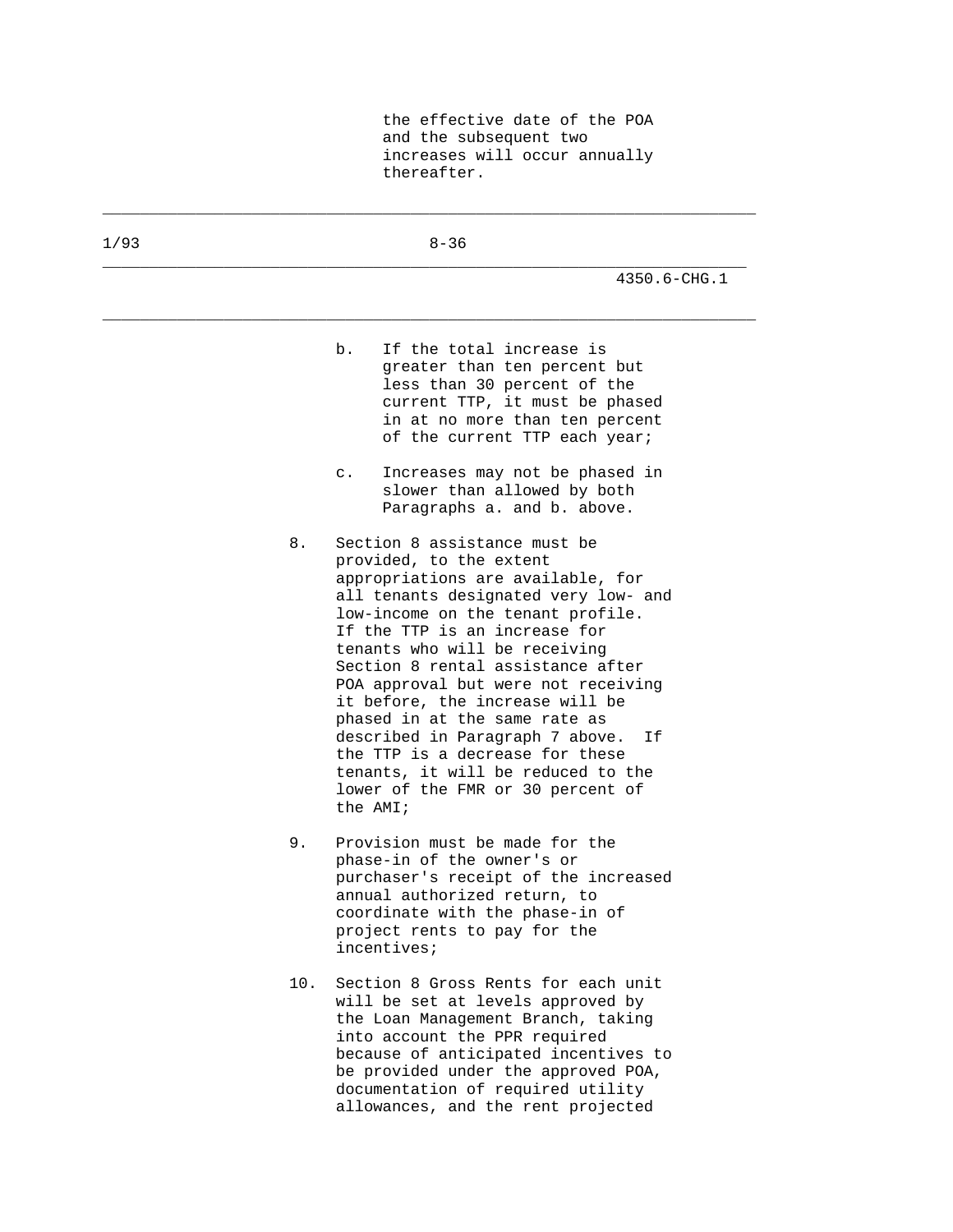to be paid by moderate-income tenants, in accordance with Paragraph 8-17.C.2;

\_\_\_\_\_\_\_\_\_\_\_\_\_\_\_\_\_\_\_\_\_\_\_\_\_\_\_\_\_\_\_\_\_\_\_\_\_\_\_\_\_\_\_\_\_\_\_\_\_\_\_\_\_\_\_\_\_\_\_\_\_\_\_\_\_\_\_\_\_\_

|              |     | $8 - 37$                                                                                                                                                                                                                                                                                                                                                                                                                                                                                                                                                                                                                                                                                       | 1/93 |
|--------------|-----|------------------------------------------------------------------------------------------------------------------------------------------------------------------------------------------------------------------------------------------------------------------------------------------------------------------------------------------------------------------------------------------------------------------------------------------------------------------------------------------------------------------------------------------------------------------------------------------------------------------------------------------------------------------------------------------------|------|
| 4350.6-CHG.1 |     |                                                                                                                                                                                                                                                                                                                                                                                                                                                                                                                                                                                                                                                                                                |      |
|              | 11. | Future rent increases will be<br>handled in accordance with Chapter<br>11i                                                                                                                                                                                                                                                                                                                                                                                                                                                                                                                                                                                                                     |      |
|              | 12. | Any net savings from reductions in<br>operating expenses due to management<br>efficiencies will be deposited into<br>the project's reserve for<br>replacement account. With the<br>approval of Loan Management staff,<br>the owner who retains the project<br>and purchasers will have periodic<br>access to such reserves to pay for<br>return to owner to the extent that<br>Loan Management staff determines<br>that the level of the reserves is<br>adequate and that the project is<br>maintained in accordance with<br>housing standards. Priority<br>purchasers may only withdraw this<br>amount from the reserve account<br>under the conditions specified in<br>Paragraph 8-21.A.1.b; |      |
|              | 13. | Minimum Rents are established for<br>all tenants designated as moderate-income.<br>The Minimum Rent is 30<br>percent of the Section 8 low-income<br>limit for the applicable family<br>size, divided by 12, and further<br>adjusted by the allowances specific<br>to the family in accordance with<br>Paragraph 3-11 in HUD Handbook<br>4350.3, Occupancy Requirements of<br>Subsidized Multifamily Housing<br>However, the FMR should be<br>Programs.<br>used where it is lower than the<br>Minimum Rent;                                                                                                                                                                                     |      |
|              | 14. | Requested utility allowances were<br>submitted for each unit type for the                                                                                                                                                                                                                                                                                                                                                                                                                                                                                                                                                                                                                      |      |

 period beginning at implementation of the POA along with appropriate documentation of the method used to derive the utility allowance;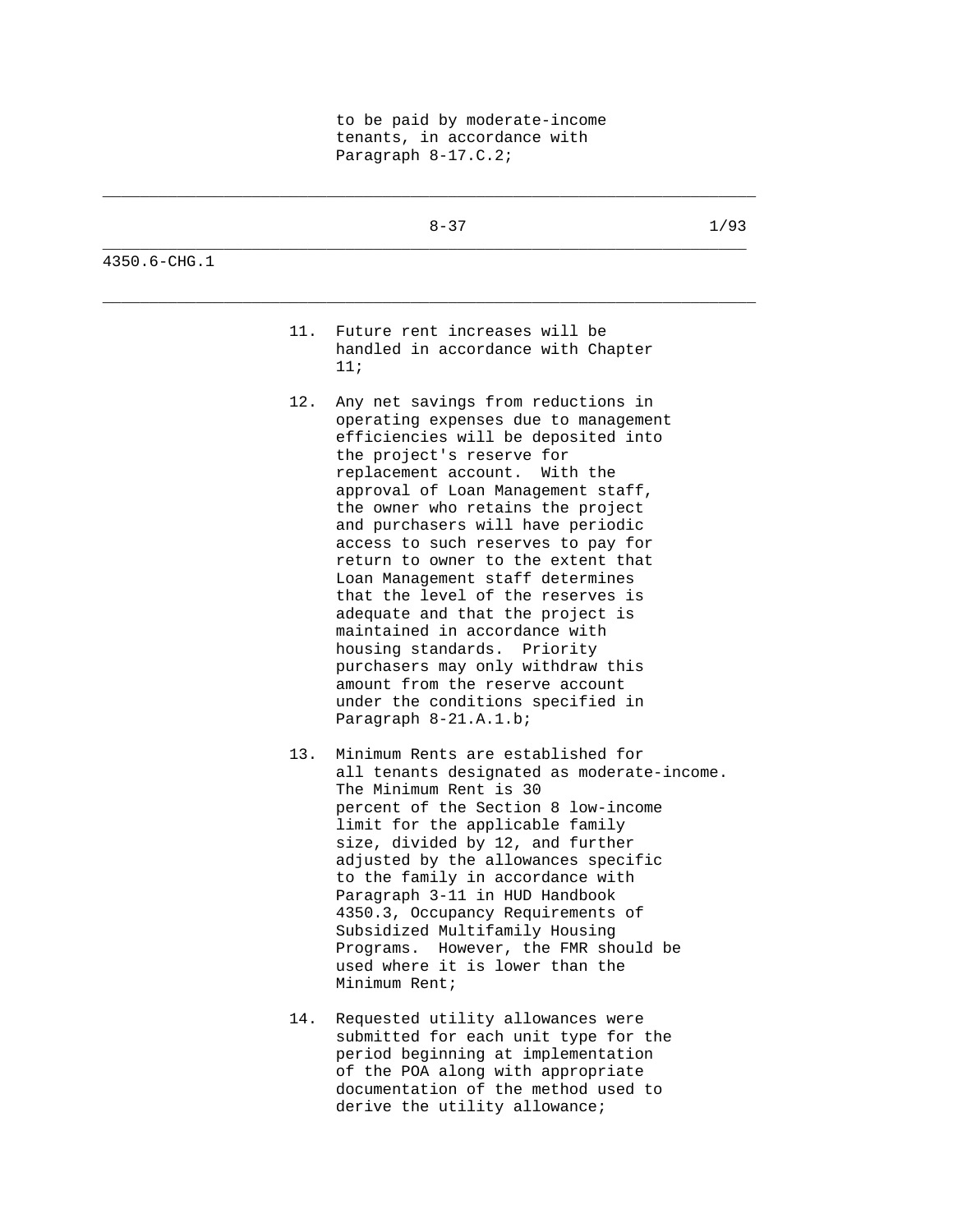| 1/93 |    |       | $8 - 38$                                                                                                                                                                                                                                                                                                                                                                                                                                              |
|------|----|-------|-------------------------------------------------------------------------------------------------------------------------------------------------------------------------------------------------------------------------------------------------------------------------------------------------------------------------------------------------------------------------------------------------------------------------------------------------------|
|      |    |       | 4350.6-CHG.1                                                                                                                                                                                                                                                                                                                                                                                                                                          |
|      |    | 16.   | There are no open audit findings,<br>open findings of non-compliance with<br>Title VI of the Civil Rights Act of<br>1964, the Fair Housing Act,<br>Executive Order 11063, the Age<br>Discrimination Act of 1975, Section<br>504 of the Rehabilitation Act of<br>1973, and all regulations<br>promulgated under such statutes and<br>authorities or outstanding<br>violations of the regulatory<br>agreement; and                                      |
|      |    | 17.   | The following additional<br>requirements will be met:<br>Those in accordance with<br>a.                                                                                                                                                                                                                                                                                                                                                               |
|      |    |       | Section D, Paragraph 8-20,<br>Escrow Requirements, for POAs<br>to retain the project; or                                                                                                                                                                                                                                                                                                                                                              |
|      |    |       | b.<br>Those in Section E, Paragraph<br>8-23, Headquarters Review of<br>Grants, for POAs to sell the<br>project.                                                                                                                                                                                                                                                                                                                                       |
|      | В. |       | Loan Management Processing.                                                                                                                                                                                                                                                                                                                                                                                                                           |
|      |    | $1$ . | If a purchaser is requesting a<br>grant, Loan Management staff should<br>follow the guidelines in Section E,<br>Paragraph 8-23.                                                                                                                                                                                                                                                                                                                       |
|      |    | $2$ . | On the basis of its review of the<br>POA and comments received from<br>tenants in accordance with Paragraph<br>8-3.B. and State and local<br>governments in accordance with<br>Paragraph 8-3.C., Loan Management<br>staff should determine whether a POA<br>meets the requirements under this<br>Chapter and should be approved or<br>disapproved. A letter will be sent<br>to the owner or owner and purchaser,<br>as applicable, within 180 days of |

# 15. The mortgage on the project remains current;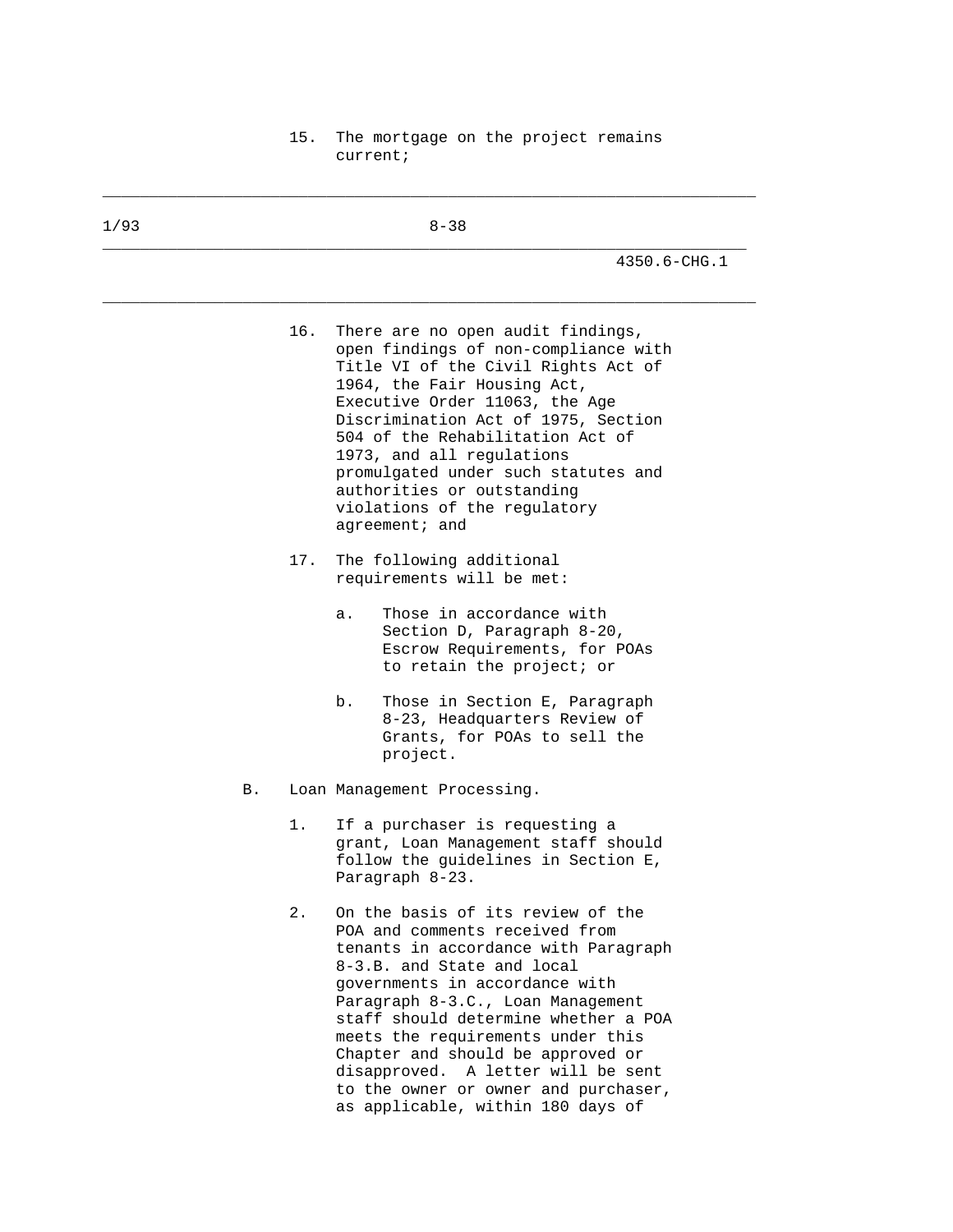receipt of a complete POA LOG date letter sent , informing them of the approval or disapproval of the POA.

|              |    | $8 - 39$                                                                                                                                                                                                                                                                                                                                                                                                                                                                                                                                                                                                              | 1/93 |
|--------------|----|-----------------------------------------------------------------------------------------------------------------------------------------------------------------------------------------------------------------------------------------------------------------------------------------------------------------------------------------------------------------------------------------------------------------------------------------------------------------------------------------------------------------------------------------------------------------------------------------------------------------------|------|
| 4350.6-CHG.1 |    |                                                                                                                                                                                                                                                                                                                                                                                                                                                                                                                                                                                                                       |      |
|              |    | If Loan Management staff<br>a.<br>approves the POA, follow the<br>guidance in Section F of this<br>Chapter.                                                                                                                                                                                                                                                                                                                                                                                                                                                                                                           |      |
|              |    | b.<br>If Loan Management staff<br>disapproves the POA, the letter<br>must cite the reasons for<br>disapproval and suggest<br>alternatives.<br>The alternatives<br>may include offering the owner<br>advice on incentives which may<br>be requested to extend the<br>low-income affordability<br>restrictions, if an<br>inappropriate request for<br>incentives was a factor in the<br>disapproval. Loan Management<br>staff should offer the owner an<br>opportunity to meet and discuss<br>these other options.                                                                                                      |      |
|              | 3. | If the owner receives a letter<br>disapproving the POA, it may request<br>an extension of the time for POA<br>approval up to an additional 185<br>days. Loan Management staff must<br>advise the owner that the final<br>revision must be submitted within<br>305 days of HUD's initial receipt<br>date which is stamped on the POA.<br>if the POA cannot be approved within<br>305 days of initial receipt, the<br>initial NOI must be voided for the<br>purposes of filing a POA. In order<br>to receive incentives, the owner<br>must file a new Initial NOI<br>requesting incentives after waiting<br>six months. |      |
|              | 4. | By POA approval, the owner must have<br>firm financing commitments for all<br>loans in the amounts, rates, and<br>terms shown in the POA.<br>The owner<br>is responsible for submitting all                                                                                                                                                                                                                                                                                                                                                                                                                           |      |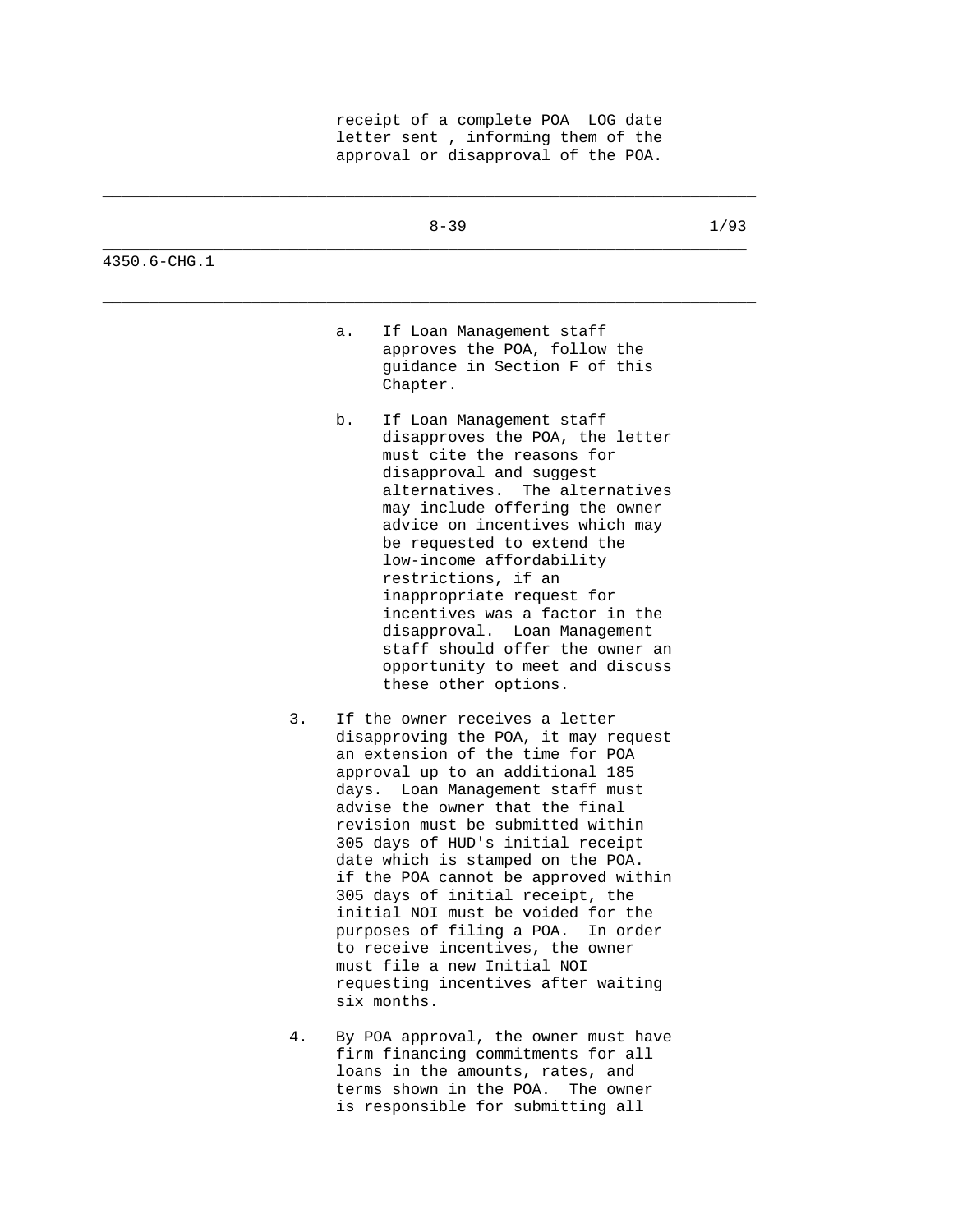applications to the banks and HUD and obtaining all commitments.

| 1/93         | $8 - 40$                                                                                                                                                                                                                                                                                                                                                                                                                                                                                                                                                                       |  |  |
|--------------|--------------------------------------------------------------------------------------------------------------------------------------------------------------------------------------------------------------------------------------------------------------------------------------------------------------------------------------------------------------------------------------------------------------------------------------------------------------------------------------------------------------------------------------------------------------------------------|--|--|
|              | 4350.6-CHG.1                                                                                                                                                                                                                                                                                                                                                                                                                                                                                                                                                                   |  |  |
|              | 5.<br>If the POA cannot be approved<br>because of an outstanding civil<br>rights violation, audit finding or<br>finding of non-compliance with the<br>Regulatory Agreement, the finding<br>must be closed before HUD may<br>approve the POA within the 365-day<br>timeframe established above. Please<br>note that these findings of<br>non-compliance need not be those which<br>existed prior to the owner's<br>submission of the Initial NOI.<br>It<br>could be any finding made during the<br>POA approval process including those<br>found due to the POA process itself. |  |  |
|              | $8 - 41$<br>1/93                                                                                                                                                                                                                                                                                                                                                                                                                                                                                                                                                               |  |  |
| 4350.6-CHG.1 |                                                                                                                                                                                                                                                                                                                                                                                                                                                                                                                                                                                |  |  |
|              | Section D.                                                                                                                                                                                                                                                                                                                                                                                                                                                                                                                                                                     |  |  |
|              | Incentives to Retain the Project                                                                                                                                                                                                                                                                                                                                                                                                                                                                                                                                               |  |  |
| $8 - 19$ .   | Contents of Plans of Action. A POA requesting<br>incentives should be submitted in the same<br>manner as described in Paragraph 8-17.                                                                                                                                                                                                                                                                                                                                                                                                                                          |  |  |
|              | Amount of Assistance Requested.<br>Α.<br>In                                                                                                                                                                                                                                                                                                                                                                                                                                                                                                                                    |  |  |

- addition to the incentives available in accordance with Paragraph 8-17.A., qualified owners may request an annual authorized return of eight percent of Extension Preservation Equity (EPE) in accordance with Paragraphs B.1 and B.2. below.
- B. Methods for Funding the Incentives. In addition to the methods for funding the incentives allowed by Paragraph 8-17.B., the owner may request: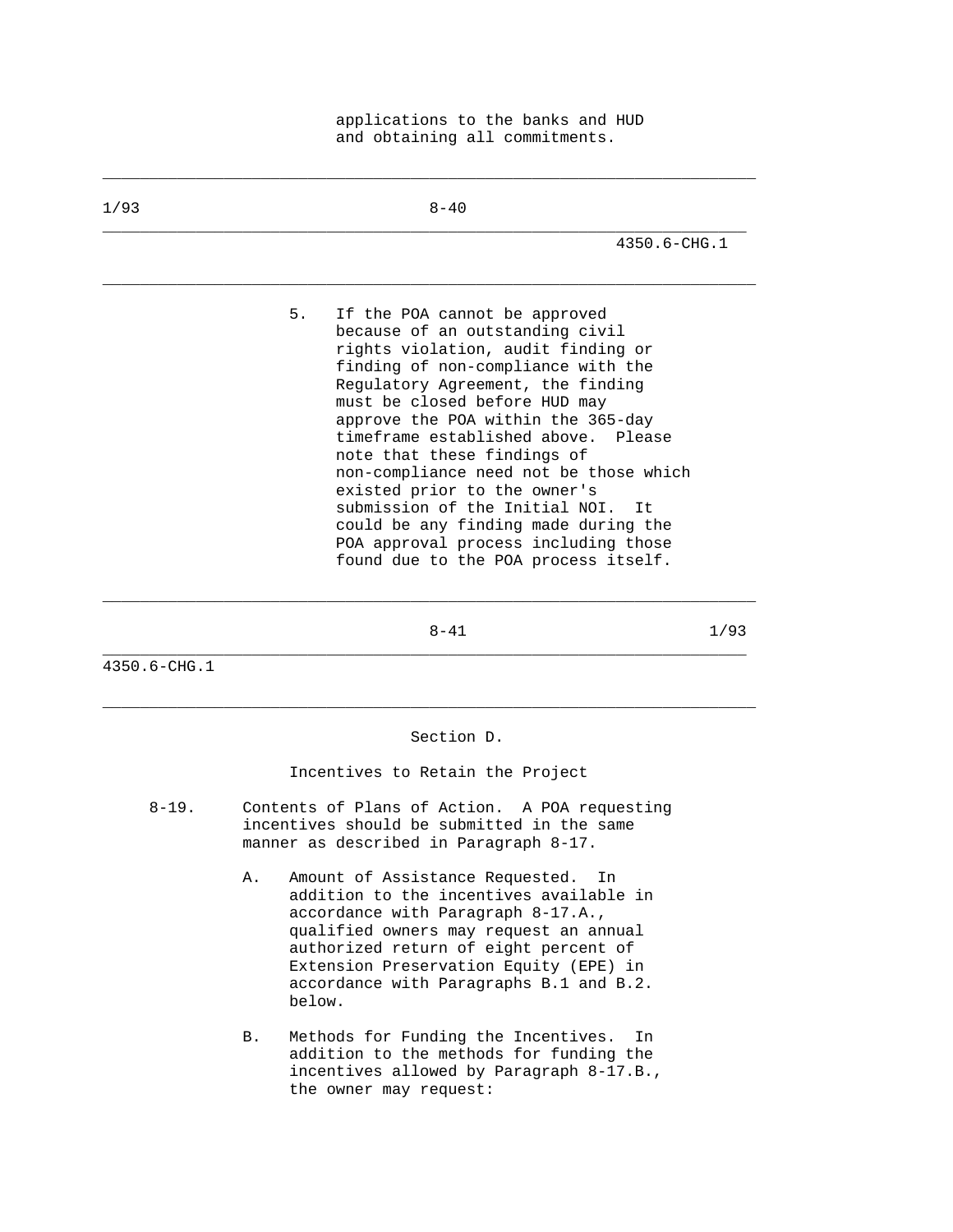- 1. Access of up to 70 percent of EPE in the project. HUD may provide this access to equity through the provision of an equity loan insured under Section 241(f) of the National Housing Act, or through a non-insured mortgage loan approved by HUD and the mortgagee with the condition that debt service on the loan, along with other return to owner, does not exceed the limits described in Paragraph 2. below; and
- 2. An increase in the amount of allowable distributions, not to exceed eight percent of EPE. This amount may be used to pay an annual authorized return to owner and/or debt service on an equity loan up to the limit described in Paragraph 1 above except that the following two conditions apply:
	- a. Debt service may not exceed 90 percent of the allowable return on equity; and

1/93 8-42

\_\_\_\_\_\_\_\_\_\_\_\_\_\_\_\_\_\_\_\_\_\_\_\_\_\_\_\_\_\_\_\_\_\_\_\_\_\_\_\_\_\_\_\_\_\_\_\_\_\_\_\_\_\_\_\_\_\_\_\_\_\_\_\_\_\_\_\_\_\_

\_\_\_\_\_\_\_\_\_\_\_\_\_\_\_\_\_\_\_\_\_\_\_\_\_\_\_\_\_\_\_\_\_\_\_\_\_\_\_\_\_\_\_\_\_\_\_\_\_\_\_\_\_\_\_\_\_\_\_\_\_\_\_\_\_\_\_\_\_

\_\_\_\_\_\_\_\_\_\_\_\_\_\_\_\_\_\_\_\_\_\_\_\_\_\_\_\_\_\_\_\_\_\_\_\_\_\_\_\_\_\_\_\_\_\_\_\_\_\_\_\_\_\_\_\_\_\_\_\_\_\_\_\_\_\_\_\_\_\_

4350.6-CHG.1

- b. The equity loan is amortized over the time periods shown below. If the time period is not yet known, it should be assumed to be 20 years.
	- i. Insured Section 241(f) Loan. The lower of 20 years or the remaining term of the existing mortgage; or
	- ii. Non-insured Loan. Any term agreed upon between the purchaser and mortgagee.
- C. Determination of Preservation Project Rent. The Preservation Project Rent (PPR) needed to fund all incentives may not exceed the Federal Cost Limit (FCL). The projected budget must demonstrate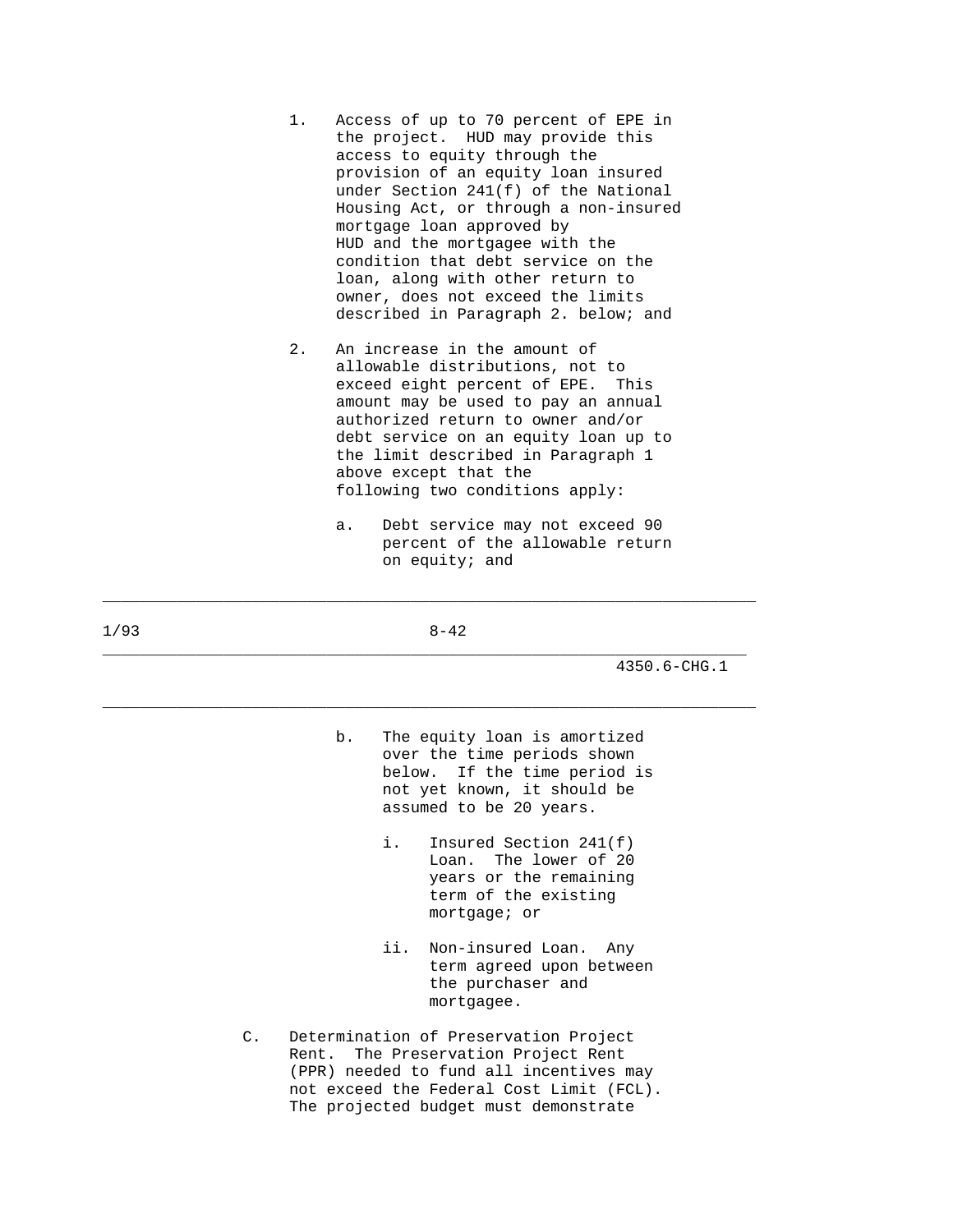that it will not exceed that limit.

 8-20. Escrow Requirements. In addition to the requirements in paragraph 8-18.A. for POAs for retention of a project requesting an equity loan, Loan Management staff must be certain that the owner provides a certification with the POA that ten percent of any equity loan will be escrowed. This must remain escrowed for a minimum of five years or until the owner is in compliance with HUD's Housing Quality Standards.

|              | $8 - 43$                                                                                                                                                                      | 1/93 |
|--------------|-------------------------------------------------------------------------------------------------------------------------------------------------------------------------------|------|
| 4350.6-CHG.1 |                                                                                                                                                                               |      |
|              | Section E.                                                                                                                                                                    |      |
|              | Voluntary or Mandatory Sale of the Project Other<br>than for Sale to Resident Councils                                                                                        |      |
| $8 - 21$ .   | Contents of Plan of Action. A POA requesting<br>assistance should be submitted in the same<br>manner as described in Paragraph 8-17.                                          |      |
|              | Amount of Assistance Requested.<br>Α.                                                                                                                                         |      |
|              | In addition to the incentives<br>$1$ .<br>available in accordance with<br>Paragraph 8-17.A., purchasers of a<br>project may request the following<br>assistance:              |      |
|              | A loan to acquire the project<br>a.<br>for a purchase price not<br>greater than the Transfer<br>Preservation Value (TPV);                                                     |      |
|              | Receipt by the purchaser of an<br>$b$ .<br>annual authorized return in an<br>amount equal to eight percent<br>on the cash investment made to<br>acquire the project. Priority |      |

 purchasers may withdraw this return from the project only if

 purchaser, reimbursement for transaction expenses relating

 it is needed to pay debt service on a non-Federal loan

to acquire the project.

c. In the case of a priority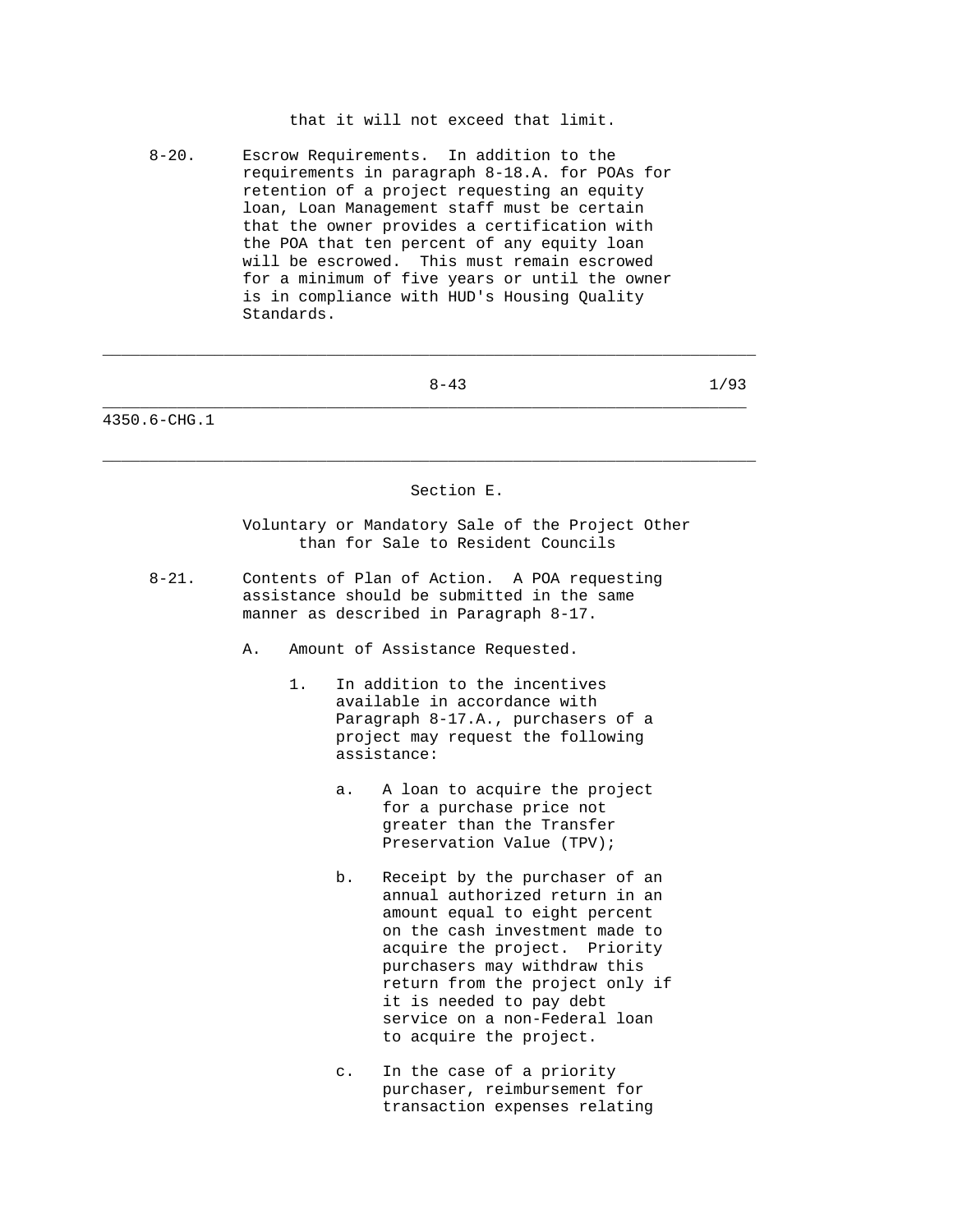to the acquisition of the project. The reimbursement will be offered in accordance with Paragraphs B.3. and D.2. below and may be subject to review by the Preservation Division in accordance with Paragraph 8-23; and

| 1/93 | $8 - 44$                                                                                                                                                                                                                                                                                                                                                                                                                                                                                                                                                                                                                                                                                                                                                                                                                                                                        |
|------|---------------------------------------------------------------------------------------------------------------------------------------------------------------------------------------------------------------------------------------------------------------------------------------------------------------------------------------------------------------------------------------------------------------------------------------------------------------------------------------------------------------------------------------------------------------------------------------------------------------------------------------------------------------------------------------------------------------------------------------------------------------------------------------------------------------------------------------------------------------------------------|
|      | $4350.6 - CHG.1$                                                                                                                                                                                                                                                                                                                                                                                                                                                                                                                                                                                                                                                                                                                                                                                                                                                                |
|      | d.<br>In the case of an approved<br>Resident Homeownership Program,<br>a grant to cover costs<br>specified in Chapter 9.<br>All<br>grants are subject to approval<br>by the Preservation Division in<br>accordance with Paragraph 8-23.                                                                                                                                                                                                                                                                                                                                                                                                                                                                                                                                                                                                                                         |
|      | Methods for Funding the Incentives.<br><b>B</b> .<br>In<br>addition to the methods for funding<br>incentives allowed by Paragraph 8-17.B.,<br>the owner and purchaser may also request<br>that the purchaser receive:<br>$1$ .<br>An acquisition loan of up to 95<br>percent of Transfer Preservation<br>Equity (TPE) in the project. The<br>loan may either be insured under<br>Section 241(f) of the National<br>Housing Act or be provided through a<br>non-insured mortgage loan approved<br>by HUD and the mortgagee. A Section<br>241(f) insured loan may be amortized<br>for a period of up to 20 years. A<br>non-insured loan may be amortized<br>over whatever period is agreed upon<br>between the mortgagee and the<br>purchaser. If the loan commitment<br>is not firm at the time of POA<br>submission, the term will be assumed<br>to be 20 years for purposes of |
|      | reviewing the POA.<br>2.<br>A distribution not to exceed eight<br>percent of actual cash invested, and<br>never more than eight percent of<br>five percent of the TPE.                                                                                                                                                                                                                                                                                                                                                                                                                                                                                                                                                                                                                                                                                                          |

 3. In the case of priority purchasers, a loan in an amount which may not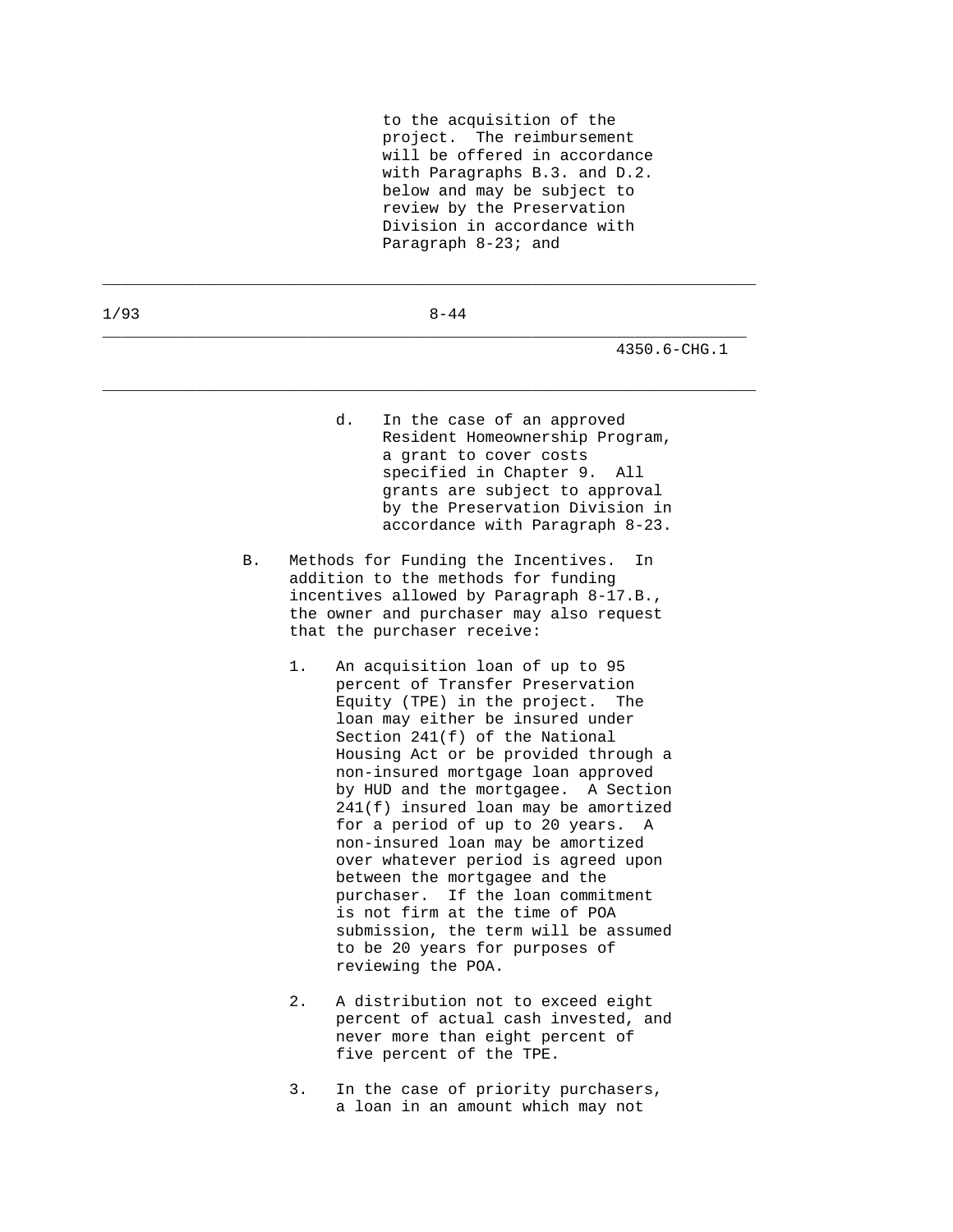exceed five percent of TPE. This loan may be used for acquisition costs, costs of organizing the nonprofit organization, and for tenant training and education, if necessary. These costs must be based on documented expenses. Acquisition costs may include legal

\_\_\_\_\_\_\_\_\_\_\_\_\_\_\_\_\_\_\_\_\_\_\_\_\_\_\_\_\_\_\_\_\_\_\_\_\_\_\_\_\_\_\_\_\_\_\_\_\_\_\_\_\_\_\_\_\_\_\_\_\_\_\_\_\_\_\_\_\_\_

|              |                |    | $8 - 45$                                                                                                                                                                                                                                                                                                                                                                      | 1/93 |  |
|--------------|----------------|----|-------------------------------------------------------------------------------------------------------------------------------------------------------------------------------------------------------------------------------------------------------------------------------------------------------------------------------------------------------------------------------|------|--|
| 4350.6-CHG.1 |                |    |                                                                                                                                                                                                                                                                                                                                                                               |      |  |
|              |                |    | fees and closing costs for<br>purchasing the project. It may not<br>include brokers' fees. This loan<br>may be added to the loan amount<br>allowed by Paragraph 1. above.                                                                                                                                                                                                     |      |  |
|              |                | 4. | Grants for specified purposes for<br>certain purchasers as described in<br>Paragraph D. below.                                                                                                                                                                                                                                                                                |      |  |
|              | $\mathsf{C}$ . |    | Determination of Preservation Project<br>Rent (PPR). The projected budget must<br>demonstrate that the following conditions<br>will be met:                                                                                                                                                                                                                                   |      |  |
|              |                | 1. | Mandatory Sales. In most cases, PPR<br>will be equal to the Federal Cost<br>Limit (FCL). However, if rents are<br>clearly not needed at this level,<br>Loan Management staff must approve<br>rents at a lower level.<br>If higher<br>rents are needed, grants to reduce<br>rents, will be available to<br>purchasers, in accordance with<br>Paragraph D.3. below.             |      |  |
|              |                | 2. | Voluntary Sales.                                                                                                                                                                                                                                                                                                                                                              |      |  |
|              |                |    | Priority Purchasers Buying<br>a.<br>Projects in which Transfer<br>Preservation Rent (TPR) did not<br>Exceed the FCL. Annual PPR<br>will be established, as needed,<br>to meet all costs required by<br>the benefits shown in Paragraph<br>8-17 and Paragraphs A. and B.<br>above and the total of utility<br>allowances for all tenants.<br>Ιf<br>PPR that exceeds the FCL is |      |  |

needed, HUD may provide grants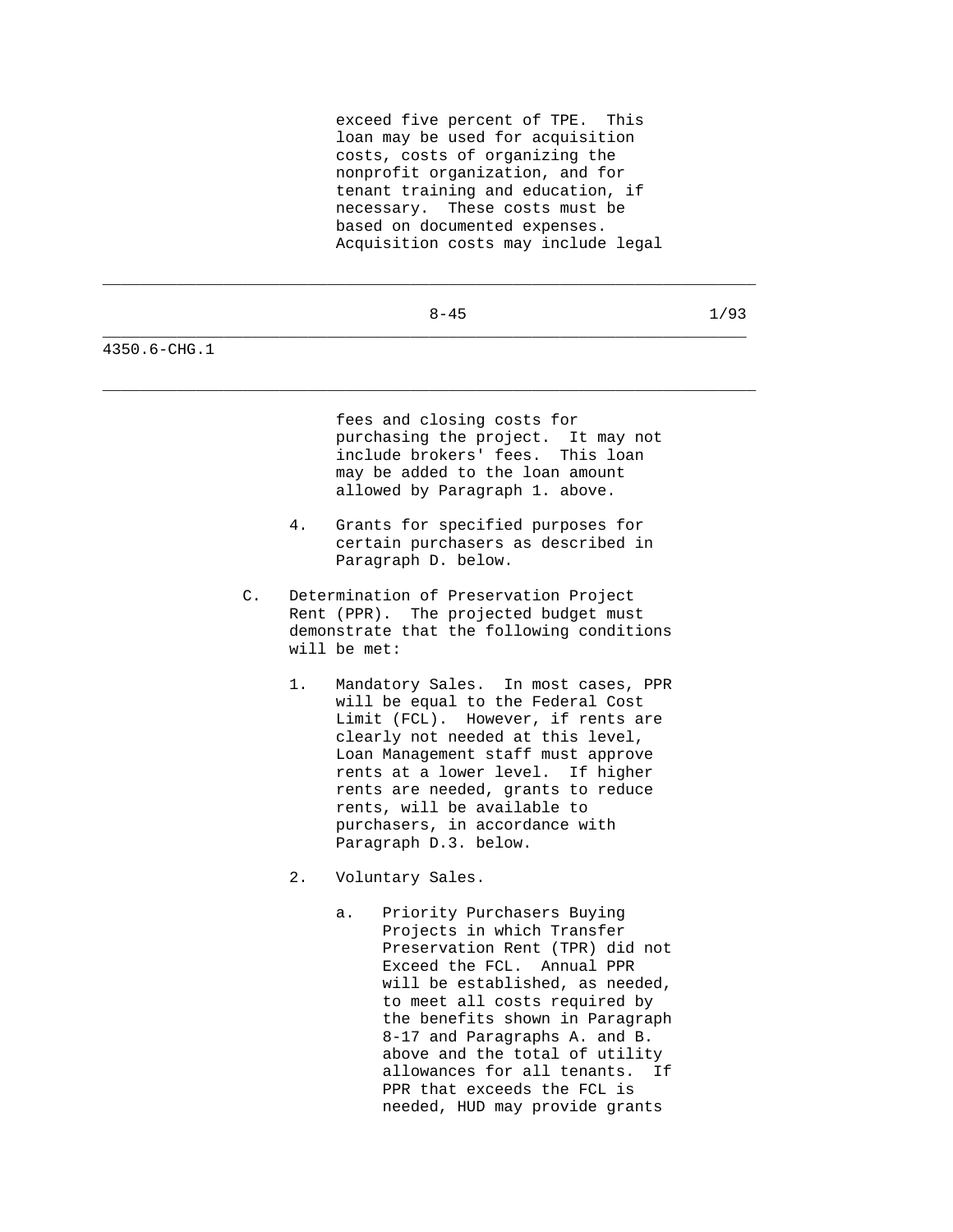to priority purchasers to reduce rents in accordance with Paragraph D.3. below.

 b. Qualified, Non-Priority Purchasers and/or All Purchasers Buying a Project where TPR Exceeded the FCL. PPR may not exceed the FCL.

1/93 8-46

\_\_\_\_\_\_\_\_\_\_\_\_\_\_\_\_\_\_\_\_\_\_\_\_\_\_\_\_\_\_\_\_\_\_\_\_\_\_\_\_\_\_\_\_\_\_\_\_\_\_\_\_\_\_\_\_\_\_\_\_\_\_\_\_\_\_\_\_\_\_

\_\_\_\_\_\_\_\_\_\_\_\_\_\_\_\_\_\_\_\_\_\_\_\_\_\_\_\_\_\_\_\_\_\_\_\_\_\_\_\_\_\_\_\_\_\_\_\_\_\_\_\_\_\_\_\_\_\_\_\_\_\_\_\_\_\_\_\_\_

\_\_\_\_\_\_\_\_\_\_\_\_\_\_\_\_\_\_\_\_\_\_\_\_\_\_\_\_\_\_\_\_\_\_\_\_\_\_\_\_\_\_\_\_\_\_\_\_\_\_\_\_\_\_\_\_\_\_\_\_\_\_\_\_\_\_\_\_\_\_

4350.6-CHG.1

 Grants will not be available to help the purchaser reduce rents to the FCL. Therefore, a purchaser may have to accept reduced benefits from those shown in paragraph 8-17 and Paragraphs A. and B. above, to avoid exceeding the FCL.

- D. Request for Grants to Purchasers. Grants are available for Resident Councils purchasing projects under approved Resident Homeownership Programs in accordance with Chapter 9. There are three types of grants available to certain other purchasers. All grants are subject to approval by the Preservation Division, in accordance with paragraph 8-23. The owner may request grants for the purposes and amounts shown below. Documentation that the request meets all requirements must be included.
	- 1. In the case of priority purchasers who cannot raise the equity requirement elsewhere, a grant for up to five percent of TPE.
	- 2. In the case of priority purchasers, a grant for the purpose(s) shown in paragraph B.3. above, which when combined with any loan made in accordance with paragraph B.3. above, does not exceed five percent of the Transfer Preservation Equity (TPE).
	- 3. In certain cases where the projected PPR exceeds the FCL, a grant to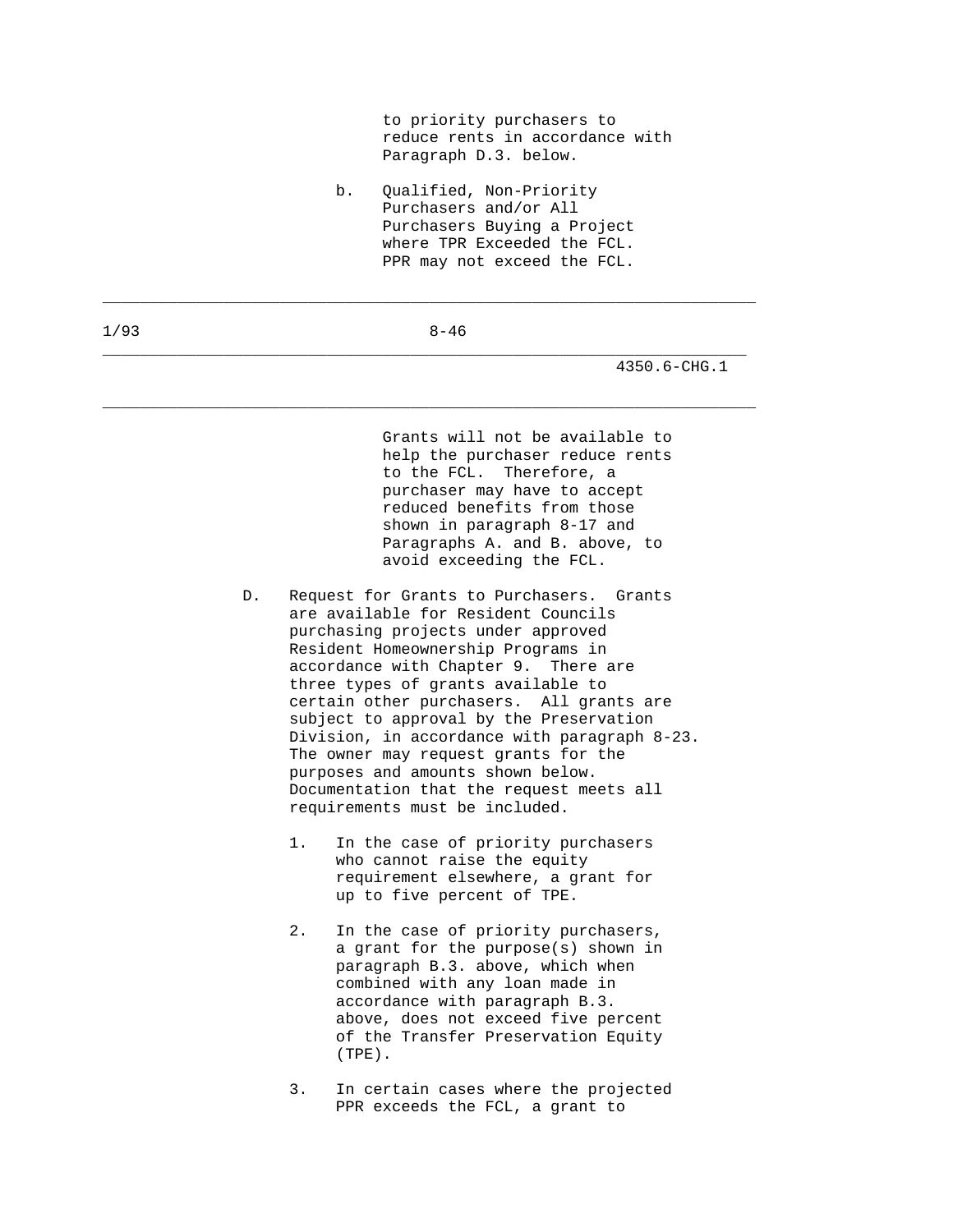|              | reduce the first year's PPR to the<br>level of the FCL. The amount and<br>conditions of this grant will be<br>determined in accordance with<br>Paragraph 8-22 below. This grant is<br>available to: |                                                                                                                                                                                                                                                                            |    |     |                                                                                                                                                                        |      |
|--------------|-----------------------------------------------------------------------------------------------------------------------------------------------------------------------------------------------------|----------------------------------------------------------------------------------------------------------------------------------------------------------------------------------------------------------------------------------------------------------------------------|----|-----|------------------------------------------------------------------------------------------------------------------------------------------------------------------------|------|
|              |                                                                                                                                                                                                     |                                                                                                                                                                                                                                                                            | а. |     | Qualified purchasers buying<br>under the mandatory sales<br>process; or                                                                                                |      |
|              |                                                                                                                                                                                                     |                                                                                                                                                                                                                                                                            |    |     | $8 - 47$                                                                                                                                                               | 1/93 |
| 4350.6-CHG.1 |                                                                                                                                                                                                     |                                                                                                                                                                                                                                                                            |    |     |                                                                                                                                                                        |      |
|              |                                                                                                                                                                                                     |                                                                                                                                                                                                                                                                            | b. |     | Priority purchasers, when the<br>TPR developed by the Valuation<br>Branch did not exceed the FCL.                                                                      |      |
|              | Е.                                                                                                                                                                                                  | sale.                                                                                                                                                                                                                                                                      |    |     | A complete Transfer of Physical Assets<br>Package in accordance with HUD Handbook<br>4350.1., Insured Project Servicing<br>Handbook, including any documents of        |      |
|              | F.                                                                                                                                                                                                  | Seller financing may be provided in the<br>form of a loan to any qualified purchaser<br>of the project. The amount, rates, and<br>terms must be specified in a contract<br>with the purchaser and in the POA.<br>Seller financing must meet the following<br>requirements: |    |     |                                                                                                                                                                        |      |
|              |                                                                                                                                                                                                     | 1.                                                                                                                                                                                                                                                                         |    |     | The rate of interest charged and the<br>term of the loan may not exceed that<br>of the federally-insured acquisition<br>or rehabilitation loan, as<br>appropriate; and |      |
|              |                                                                                                                                                                                                     | 2.                                                                                                                                                                                                                                                                         |    |     | The seller may provide financing to<br>the following limits:                                                                                                           |      |
|              |                                                                                                                                                                                                     |                                                                                                                                                                                                                                                                            | а. |     | Purchase Money Note Financing<br>for Acquisition. The principal<br>amount of such financing may<br>not exceed:                                                         |      |
|              |                                                                                                                                                                                                     |                                                                                                                                                                                                                                                                            |    | i.  | TPE of the project minus<br>the amount of the<br>acquisition loan; and                                                                                                 |      |
|              |                                                                                                                                                                                                     |                                                                                                                                                                                                                                                                            |    | ii. | In the case of priority<br>purchasers, expenses                                                                                                                        |      |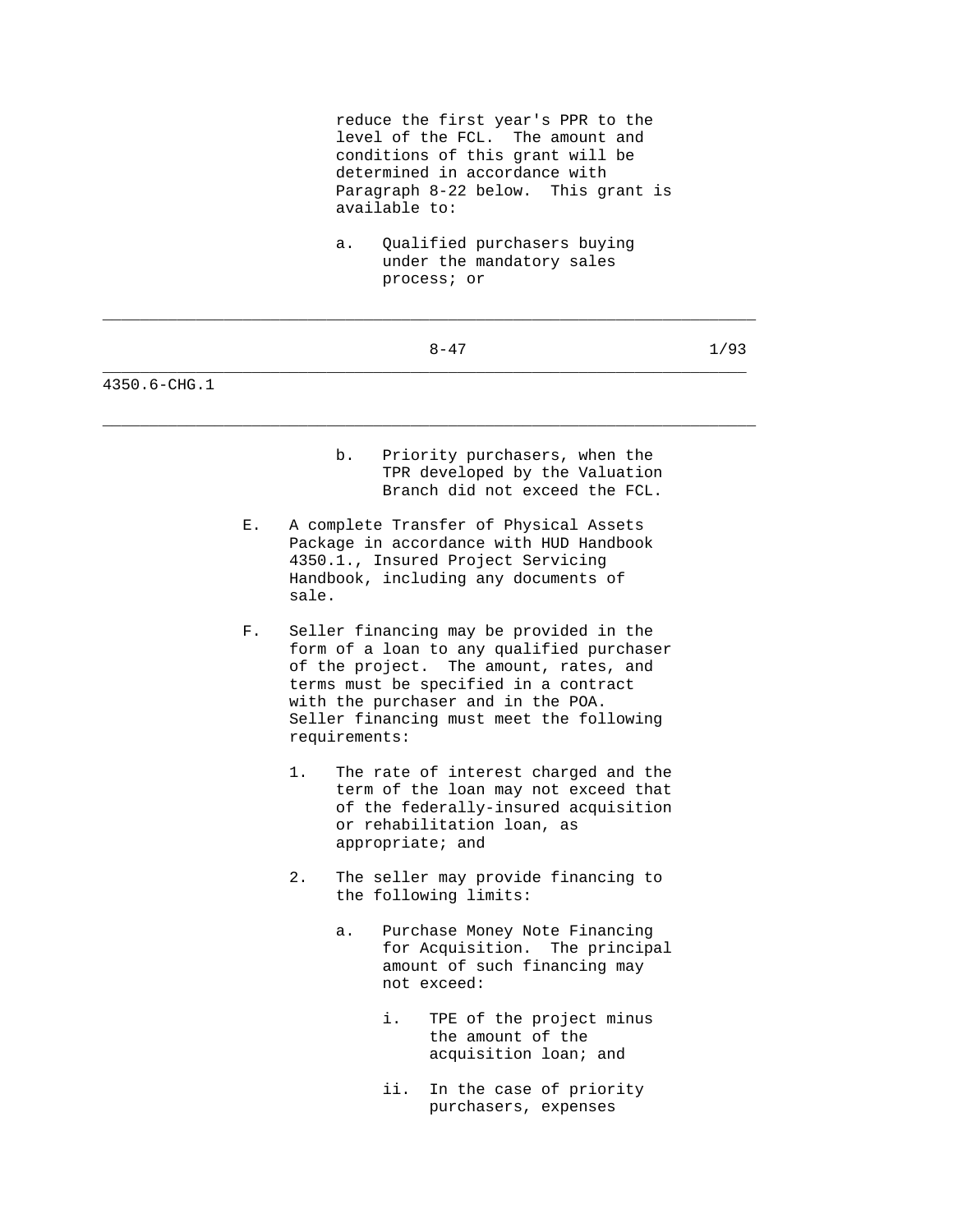associated with the acquisition not to exceed five percent of TPE (see Paragraph 8-21.B.3.).

 b. Cash Financing for Rehabilitation. The principal amount of such financing may not exceed the equity requirements for a

| 1/93 | $8 - 48$                                                                    |
|------|-----------------------------------------------------------------------------|
|      | 4350.6-CHG.1                                                                |
|      | rehabilitation loan in<br>accordance with Section C,<br>Paragraph 8-17.B.5. |

- 8-22. Grants to Reduce Preservation Project Rent. Whether the project is sold under voluntary or mandatory sale, the method for computing the grant amount authorized in accordance with Paragraph 8-21.D.3. will be the same. The amount of the grant will be the amount to which the acquisition loan must be reduced in order to make the annual PPR equal to the FCL. An example of the calculation is provided in Paragraph C. below.
	- A. In the case of a priority purchaser buying under the voluntary sale provisions, the grant may not exceed the present value of the projected FMRs for the next ten years, or longer if necessary. The maximum will be calculated by the Preservation Division.
	- B. In the case of any purchaser buying under the mandatory sale provisions, the grant may not exceed the difference between the PPR necessary to pay for allowable benefits, in accordance with Paragraphs 8-17 and 8-21, and the FCL.

C. Example:

PPR needed: \$132,000

 Maximum rent which may be collected (This equals the Federal Cost Limit): \$128,000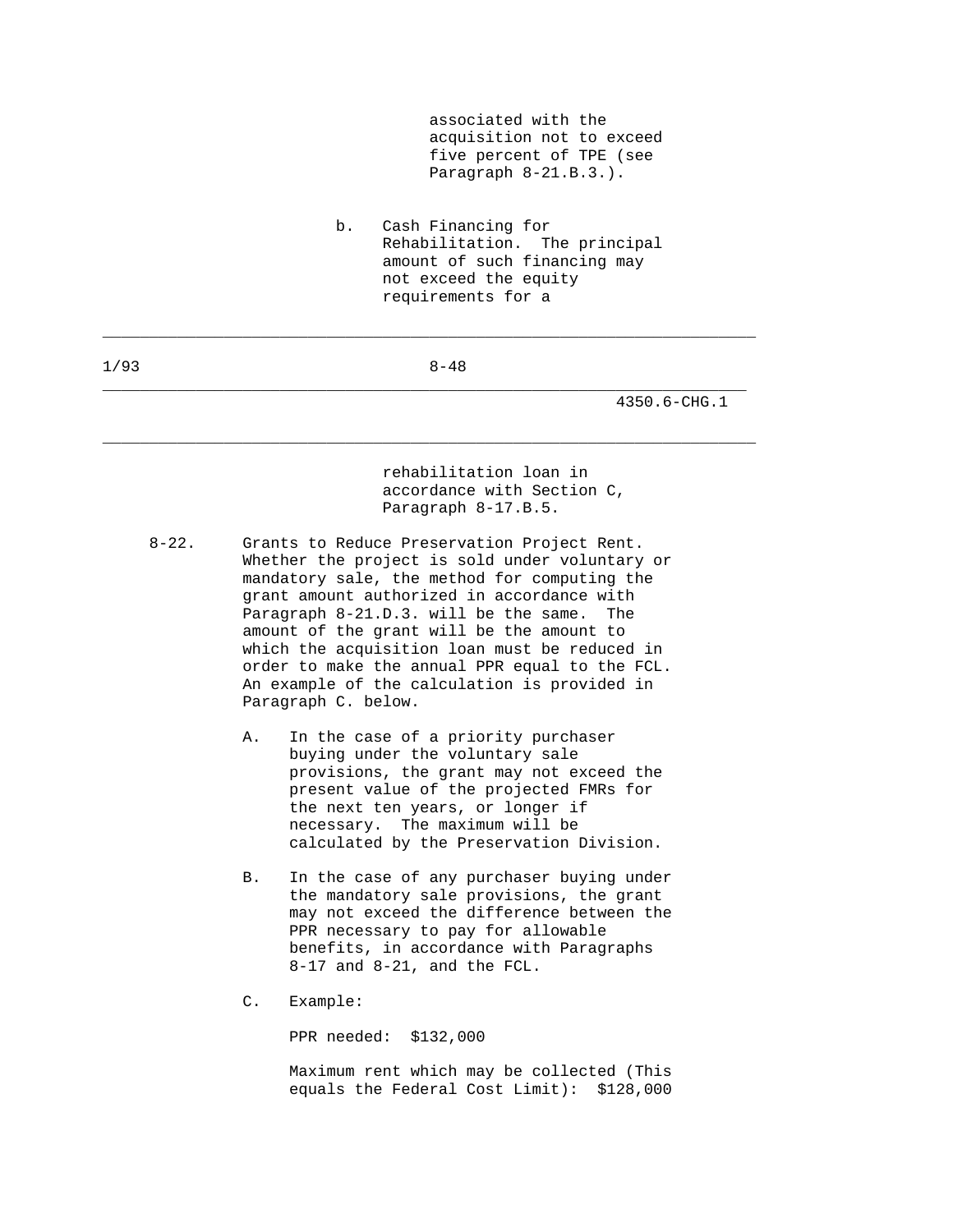Debt Payment must be reduced by

```
 $132,000 
                                                     -128,000 
\mathcal{L}_\text{max} and \mathcal{L}_\text{max} and \mathcal{L}_\text{max} and \mathcal{L}_\text{max}$ 4,000
```
 The acquisition loan must therefore be reduced by an amount sufficient to reduce the debt payment by \$4,000 annually. Anticipated annual debt payment for each \$1,000 of acquisition loan at 10 percent interest (including mortgage insurance premium) for 20 years: \$115.92 To reduce

|              | $8 - 49$                                                                                                                                                                                                                                                                                                                                                                               | 1/93 |
|--------------|----------------------------------------------------------------------------------------------------------------------------------------------------------------------------------------------------------------------------------------------------------------------------------------------------------------------------------------------------------------------------------------|------|
| 4350.6-CHG.1 |                                                                                                                                                                                                                                                                                                                                                                                        |      |
|              | debt payment by \$4,000 annually, the<br>acquisition loan is reduced by \$34,500.                                                                                                                                                                                                                                                                                                      |      |
|              | The additional \$34,500 is awarded to the<br>purchaser as a grant.                                                                                                                                                                                                                                                                                                                     |      |
| $8 - 23$ .   | Headquarters Review of Grants. If a POA<br>contains a request for a grant in accordance<br>with Paragraph 8-21.D., Loan Management staff<br>will review the entire POA to determine if it<br>can be approved, including the grant(s), in<br>accordance with Paragraph 8-18. Within 150<br>days of receipt of the POA, if the rest of the<br>POA can be approved, Loan Management staff |      |

\_\_\_\_\_\_\_\_\_\_\_\_\_\_\_\_\_\_\_\_\_\_\_\_\_\_\_\_\_\_\_\_\_\_\_\_\_\_\_\_\_\_\_\_\_\_\_\_\_\_\_\_\_\_\_\_\_\_\_\_\_\_\_\_\_\_\_\_\_\_

 will forward the complete POA and a copy of the completed Form HUD-50062, with a request for confirmation of availability of funds to the Preservation Division. LOG date approval requested The Preservation staff must issue its approval or disapproval within 15 days of receipt. LOG date approval or disapproval

received

1/93 8-50

\_\_\_\_\_\_\_\_\_\_\_\_\_\_\_\_\_\_\_\_\_\_\_\_\_\_\_\_\_\_\_\_\_\_\_\_\_\_\_\_\_\_\_\_\_\_\_\_\_\_\_\_\_\_\_\_\_\_\_\_\_\_\_\_\_\_\_\_\_\_

\_\_\_\_\_\_\_\_\_\_\_\_\_\_\_\_\_\_\_\_\_\_\_\_\_\_\_\_\_\_\_\_\_\_\_\_\_\_\_\_\_\_\_\_\_\_\_\_\_\_\_\_\_\_\_\_\_\_\_\_\_\_\_\_\_\_\_\_\_

\_\_\_\_\_\_\_\_\_\_\_\_\_\_\_\_\_\_\_\_\_\_\_\_\_\_\_\_\_\_\_\_\_\_\_\_\_\_\_\_\_\_\_\_\_\_\_\_\_\_\_\_\_\_\_\_\_\_\_\_\_\_\_\_\_\_\_\_\_\_

4350.6-CHG.1

Section F.

Final Decision and Action on the Plan of Action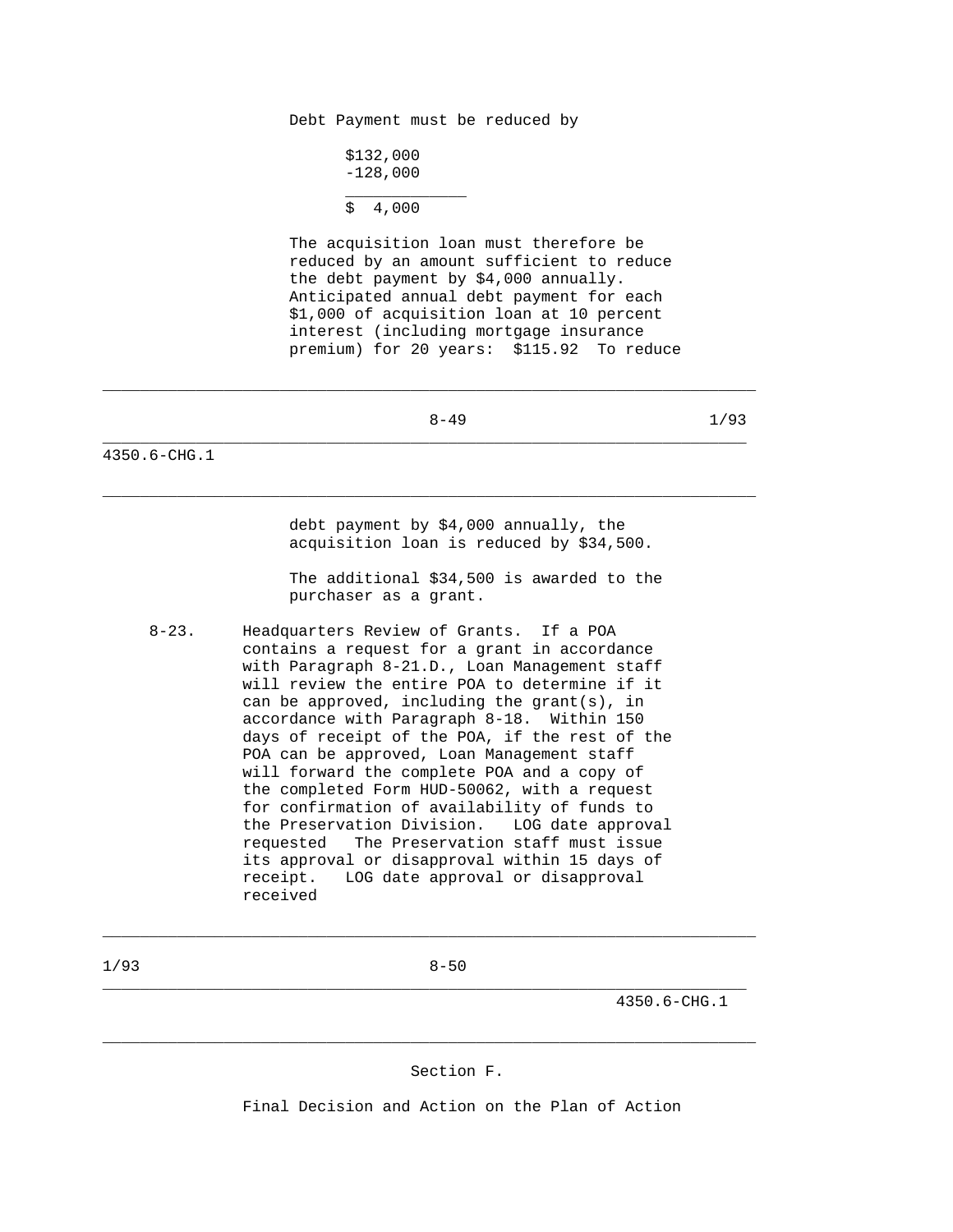- 8-24. Delegation of Authority. The authority to approve a Plan of Action (POA) has been delegated to the Regional Administrator who may further delegate this authority to the Field Office Manager or, in a case where the area and Regional Office are collocated, to the Regional Housing Director. If delegation to the Field Office has not been made, the Field Office Manager must prepare a recommendation to the Regional Administrator for POA approval.
- 8-25. Timeframes for Final Approval.
	- A. Approval Granted.
		- 1. No earlier than the 60 days required for the tenant and State and local government comment period and not later than 180 days after receipt of a POA, the Field Office Manager must notify the owner or owner and purchaser in writing advising whether or not the POA is approved.
		- 2. An attachment must be provided to any approval letters for the owner to post, notifying the tenants of the approval. The owner must post the attachment along with the notice of rent increase required by Paragraph 8-28.
		- 3. If the owner requests an extension of the time for approval, it may be extended but never to more than 365 days after receipt of the POA. LOG date letter sent An example of a valid reason where the owner may request an extension is when the loan commitments have not yet been received.

\_\_\_\_\_\_\_\_\_\_\_\_\_\_\_\_\_\_\_\_\_\_\_\_\_\_\_\_\_\_\_\_\_\_\_\_\_\_\_\_\_\_\_\_\_\_\_\_\_\_\_\_\_\_\_\_\_\_\_\_\_\_\_\_\_\_\_\_\_\_

\_\_\_\_\_\_\_\_\_\_\_\_\_\_\_\_\_\_\_\_\_\_\_\_\_\_\_\_\_\_\_\_\_\_\_\_\_\_\_\_\_\_\_\_\_\_\_\_\_\_\_\_\_\_\_\_\_\_\_\_\_\_\_\_\_\_\_\_\_

\_\_\_\_\_\_\_\_\_\_\_\_\_\_\_\_\_\_\_\_\_\_\_\_\_\_\_\_\_\_\_\_\_\_\_\_\_\_\_\_\_\_\_\_\_\_\_\_\_\_\_\_\_\_\_\_\_\_\_\_\_\_\_\_\_\_\_\_\_\_

4350.6-CHG.1

 B. Approval Withheld. If the approval is withheld, a notice must be sent LOG date sent to the owner or owner and purchaser giving: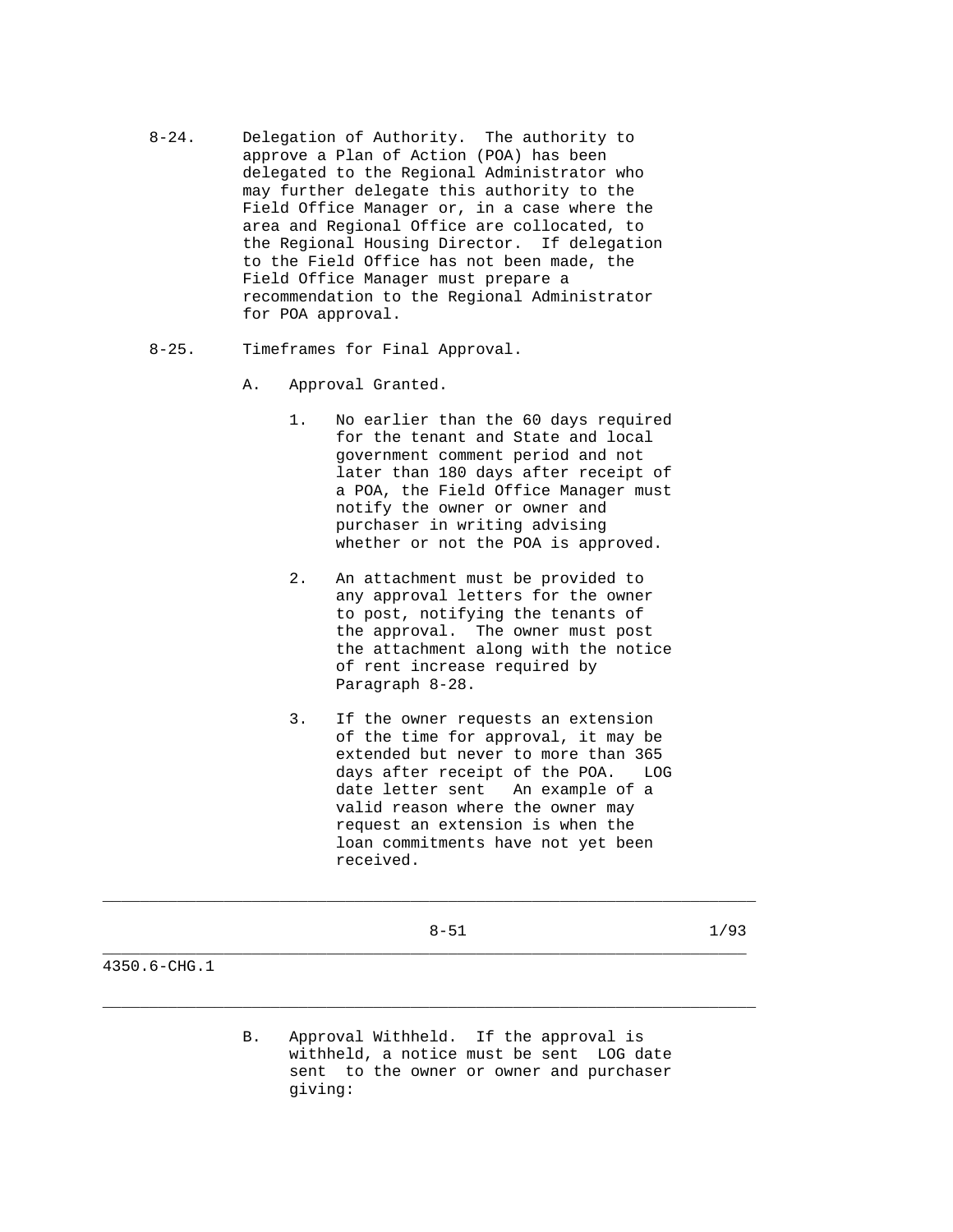- 1. The reasons for withholding approval; and
- 2. Suggestions to the owner for meeting the criteria for approval.
- C. Opportunity to Revise. When approval is denied, the Loan Management Branch will give the owner an opportunity to revise the POA, but not more than 60 days after notification or 305 days of POA submission, whichever is earlier. If the owner fails to comply with this time period, the project will not be eligible for relief under Paragraph 8-25.D.
- D. Delayed Approval. If HUD fails to initially approve or disapprove a POA within 180 days for reasons other than deficiencies in the POA, owner error, or owner non-compliance, it must provide retroactive incentives and assistance to an entitled owner in accordance with Sections C, D and E of this Chapter. The incentives and assistance must be in the amount that the owner would have received if HUD had met the time limitations. In these cases, the direction in Paragraph 8-35 should be followed.
- 8-26. Plan of Action Approval. In order to approve a POA, Loan Management staff must:
	- A. Make the determinations required by Section B or Sections C and D or E of this Chapter, as applicable;
	- B. If the POA involves a Transfer of Physical Assets (TPA), evaluate the TPA and issue preliminary approval of sale to the purchaser. Preliminary approval of the TPA must be made simultaneously with approval of the rest of the POA;

1/93 8-52

\_\_\_\_\_\_\_\_\_\_\_\_\_\_\_\_\_\_\_\_\_\_\_\_\_\_\_\_\_\_\_\_\_\_\_\_\_\_\_\_\_\_\_\_\_\_\_\_\_\_\_\_\_\_\_\_\_\_\_\_\_\_\_\_\_\_\_\_\_\_

\_\_\_\_\_\_\_\_\_\_\_\_\_\_\_\_\_\_\_\_\_\_\_\_\_\_\_\_\_\_\_\_\_\_\_\_\_\_\_\_\_\_\_\_\_\_\_\_\_\_\_\_\_\_\_\_\_\_\_\_\_\_\_\_\_\_\_\_\_

\_\_\_\_\_\_\_\_\_\_\_\_\_\_\_\_\_\_\_\_\_\_\_\_\_\_\_\_\_\_\_\_\_\_\_\_\_\_\_\_\_\_\_\_\_\_\_\_\_\_\_\_\_\_\_\_\_\_\_\_\_\_\_\_\_\_\_\_\_\_

4350.6-CHG.1

 C. Assure that all loan commitments are firm for the amounts, rates, and terms shown in the POA;

D. If the POA was initially disapproved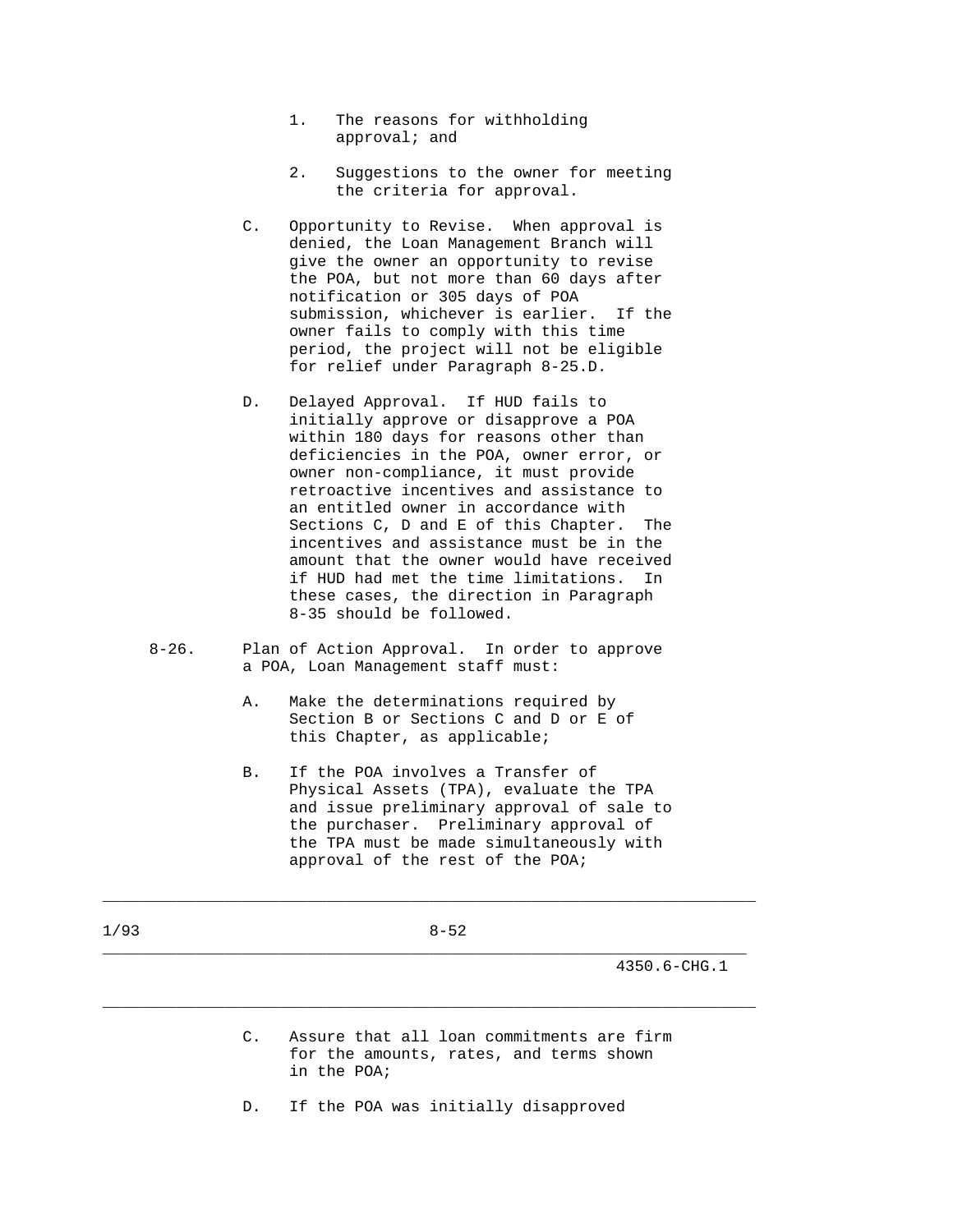because of an outstanding FHEO or audit finding, or violation of the Regulatory Agreement, assure that the finding is closed. Owners should be aware that this requirement will be firmly adhered to even if the entire POA process is complete. An outstanding finding could include instances where non-compliance with regulations in the past leads to the owner's inability to comply with regulations in the present; e.g., if inappropriate tenant selection procedures produces a tenant profile which contains too many moderate-income tenants, or if lack of tenant income certifications makes it impossible to produce a tenant profile.

- 8-27. Updating the Tenant Profile. If, after receiving the POA approval letter, an owner wishes to update the project's tenant profile because there was a significant profile change favoring very-low income tenants, between POA submission and POA approval, an owner may, within 15 days of receiving the approval letter, submit a new profile in accordance with Paragraph 8-17.F. If an updated profile is submitted, Loan Management Branch must recalculate Section 8 rents based on the new profile. The profile will be forwarded to the Preservation Division, in accordance with Paragraph 8-29.B.1.
- 8-28. Notifications of Approval of a POA.
	- A. Tenants.
		- 1. The owner must post the letter provided by Loan Management staff advising tenants of the approval of the POA. This notice must provide tenants with HUD's reasons for the approval. The owner also must write

\_\_\_\_\_\_\_\_\_\_\_\_\_\_\_\_\_\_\_\_\_\_\_\_\_\_\_\_\_\_\_\_\_\_\_\_\_\_\_\_\_\_\_\_\_\_\_\_\_\_\_\_\_\_\_\_\_\_\_\_\_\_\_\_\_\_\_\_\_\_

\_\_\_\_\_\_\_\_\_\_\_\_\_\_\_\_\_\_\_\_\_\_\_\_\_\_\_\_\_\_\_\_\_\_\_\_\_\_\_\_\_\_\_\_\_\_\_\_\_\_\_\_\_\_\_\_\_\_\_\_\_\_\_\_\_\_\_\_\_

\_\_\_\_\_\_\_\_\_\_\_\_\_\_\_\_\_\_\_\_\_\_\_\_\_\_\_\_\_\_\_\_\_\_\_\_\_\_\_\_\_\_\_\_\_\_\_\_\_\_\_\_\_\_\_\_\_\_\_\_\_\_\_\_\_\_\_\_\_\_

4350.6-CHG.1

 to each affected tenant explaining how the POA approval will personally affect the tenant.

2. If the approval of the POA contains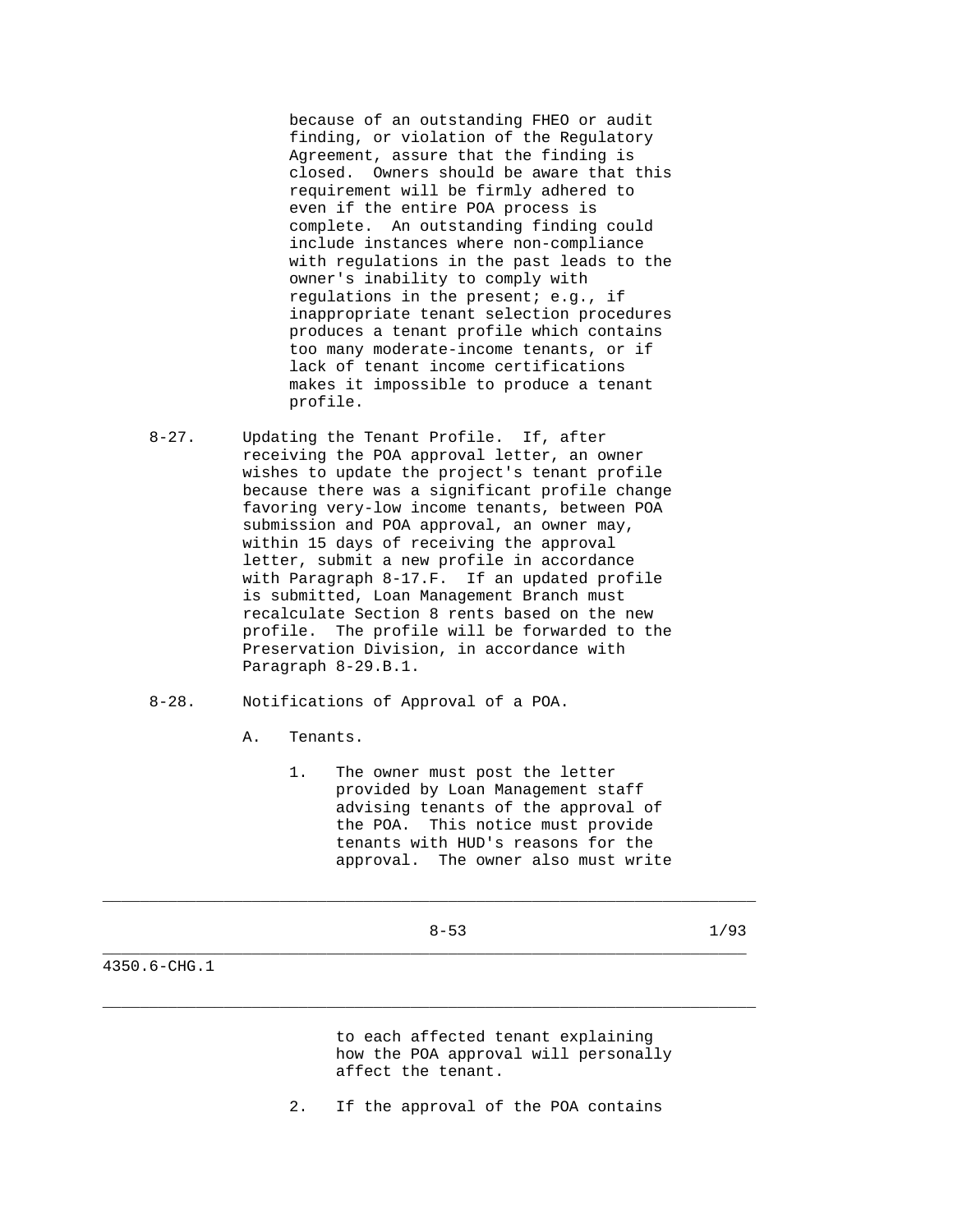provisions for a rent increase, the owner's letter must explain the rent phase-in provisions, if applicable. All additional requirements for rent increases, contained in Chapter 7 of HUD Handbook 4350.1, Insured Project Servicing Handbook, must be followed and the owner must post a notification of the rent increase:

- a. After POA approval;
- b. Prior to execution of the Use Agreement; and
- c. At least 30 days prior to the effective date of any rent increase.
- B. State and Local Government. Loan Management staff must write to all affected State and local governments to advise them that the POA has been approved.
- 8-29. Submissions to HUD Headquarters. Within 30 days of approval of a POA, the Loan Management staff must LOG date sent :
	- A. Request funding from the Preservation Division through the Regional Office of Housing for the owner to implement the approved POA. This request may include:
		- 1. Section 8 new unit funding requests that include unit composition, approved rents, contract authority, and budget authority in accordance with the annual funding instructions, i.e., five-year budget authority. Funding should be requested for the number of units

\_\_\_\_\_\_\_\_\_\_\_\_\_\_\_\_\_\_\_\_\_\_\_\_\_\_\_\_\_\_\_\_\_\_\_\_\_\_\_\_\_\_\_\_\_\_\_\_\_\_\_\_\_\_\_\_\_\_\_\_\_\_\_\_\_\_\_\_\_\_

\_\_\_\_\_\_\_\_\_\_\_\_\_\_\_\_\_\_\_\_\_\_\_\_\_\_\_\_\_\_\_\_\_\_\_\_\_\_\_\_\_\_\_\_\_\_\_\_\_\_\_\_\_\_\_\_\_\_\_\_\_\_\_\_\_\_\_\_\_

\_\_\_\_\_\_\_\_\_\_\_\_\_\_\_\_\_\_\_\_\_\_\_\_\_\_\_\_\_\_\_\_\_\_\_\_\_\_\_\_\_\_\_\_\_\_\_\_\_\_\_\_\_\_\_\_\_\_\_\_\_\_\_\_\_\_\_\_\_\_

4350.6-CHG.1

 designated as very low- and low-income on the tenant profile even if Section 8 assistance is not currently needed for all the units;

2. Section 8 amendment requests that

1/93 8-54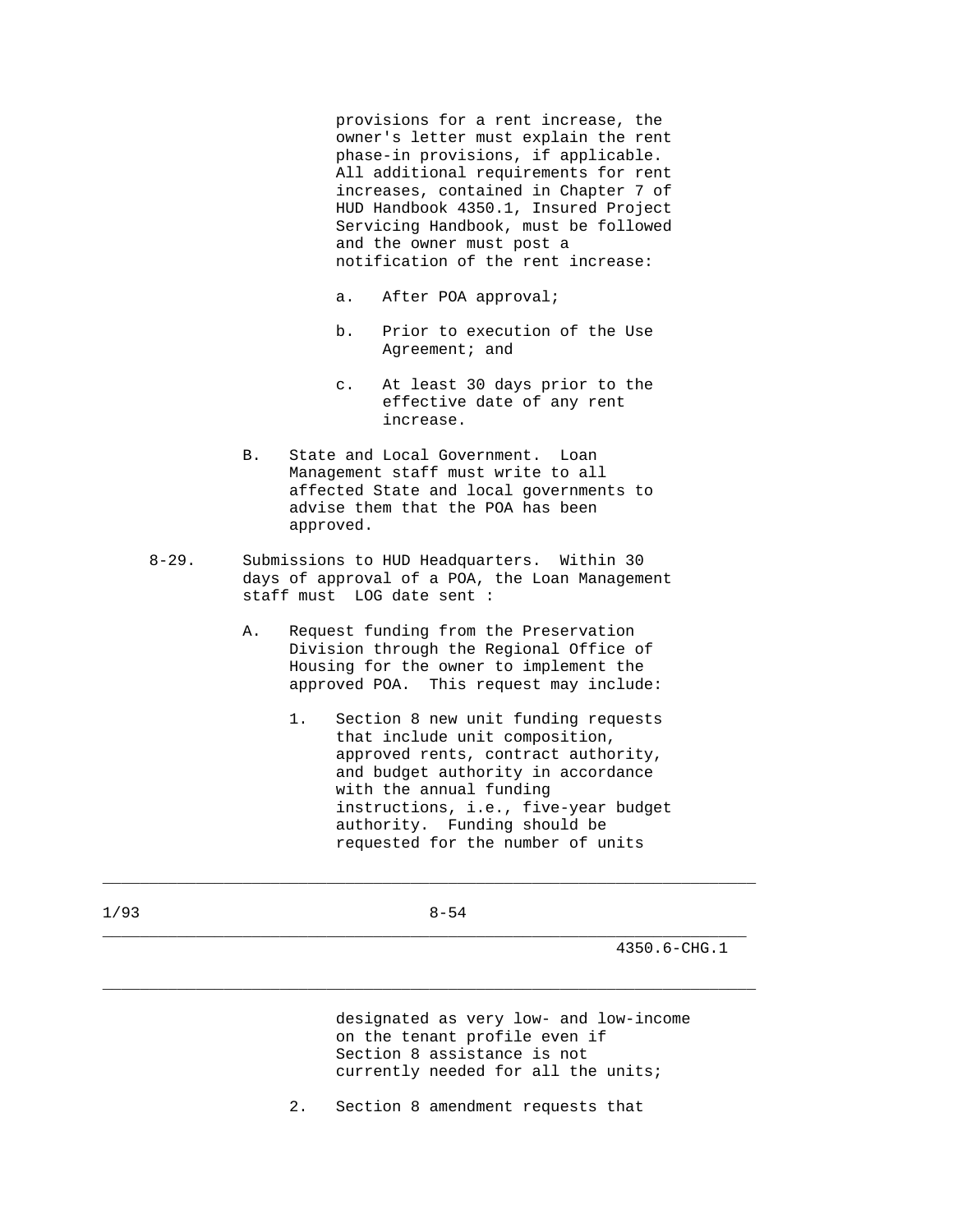require contract authority and budget authority;

- 3. Flexible subsidy capital improvement loan requests which must conform to the instructions in Chapter 5 of HUD Handbook 4355.1, Flexible Subsidy Handbook, issued May 17, 1991. Please note that POA funding requests are not subject to either Section 8 or Flexible Subsidy NOFA requirements; and
- 4. Information about the amount of grant funds approved in accordance with Paragraph 8-21.D.
- B. Submit the following information to the Preservation Division for the development of the Use Agreement and Amendment to the Regulatory Agreement, Grant Agreement, and any other required loan or grant documents with a request that the Office of the General Counsel (OGC) prepare any documents which are not normally prepared by Field Counsel. The Use Agreement will take priority over any Regulatory Agreement currently in effect.
	- 1. Tenant Income Profile that the purchaser will maintain at the project for the remaining useful life of the project;
	- 2. All restrictions on Total Tenant Payment (TTP);
	- 3. The Section 8 contract and gross rents and utility allowances with documentation of how the rents and utility allowances were established;

\_\_\_\_\_\_\_\_\_\_\_\_\_\_\_\_\_\_\_\_\_\_\_\_\_\_\_\_\_\_\_\_\_\_\_\_\_\_\_\_\_\_\_\_\_\_\_\_\_\_\_\_\_\_\_\_\_\_\_\_\_\_\_\_\_\_\_\_\_\_

\_\_\_\_\_\_\_\_\_\_\_\_\_\_\_\_\_\_\_\_\_\_\_\_\_\_\_\_\_\_\_\_\_\_\_\_\_\_\_\_\_\_\_\_\_\_\_\_\_\_\_\_\_\_\_\_\_\_\_\_\_\_\_\_\_\_\_\_\_

\_\_\_\_\_\_\_\_\_\_\_\_\_\_\_\_\_\_\_\_\_\_\_\_\_\_\_\_\_\_\_\_\_\_\_\_\_\_\_\_\_\_\_\_\_\_\_\_\_\_\_\_\_\_\_\_\_\_\_\_\_\_\_\_\_\_\_\_\_\_

8-55 1/93

4350.6-CHG.1

- 4. The method by which moderate-income tenants' TTP will be established;
- 5. Methods by which TTP for tenants living at the project at POA approval will be phased-in, when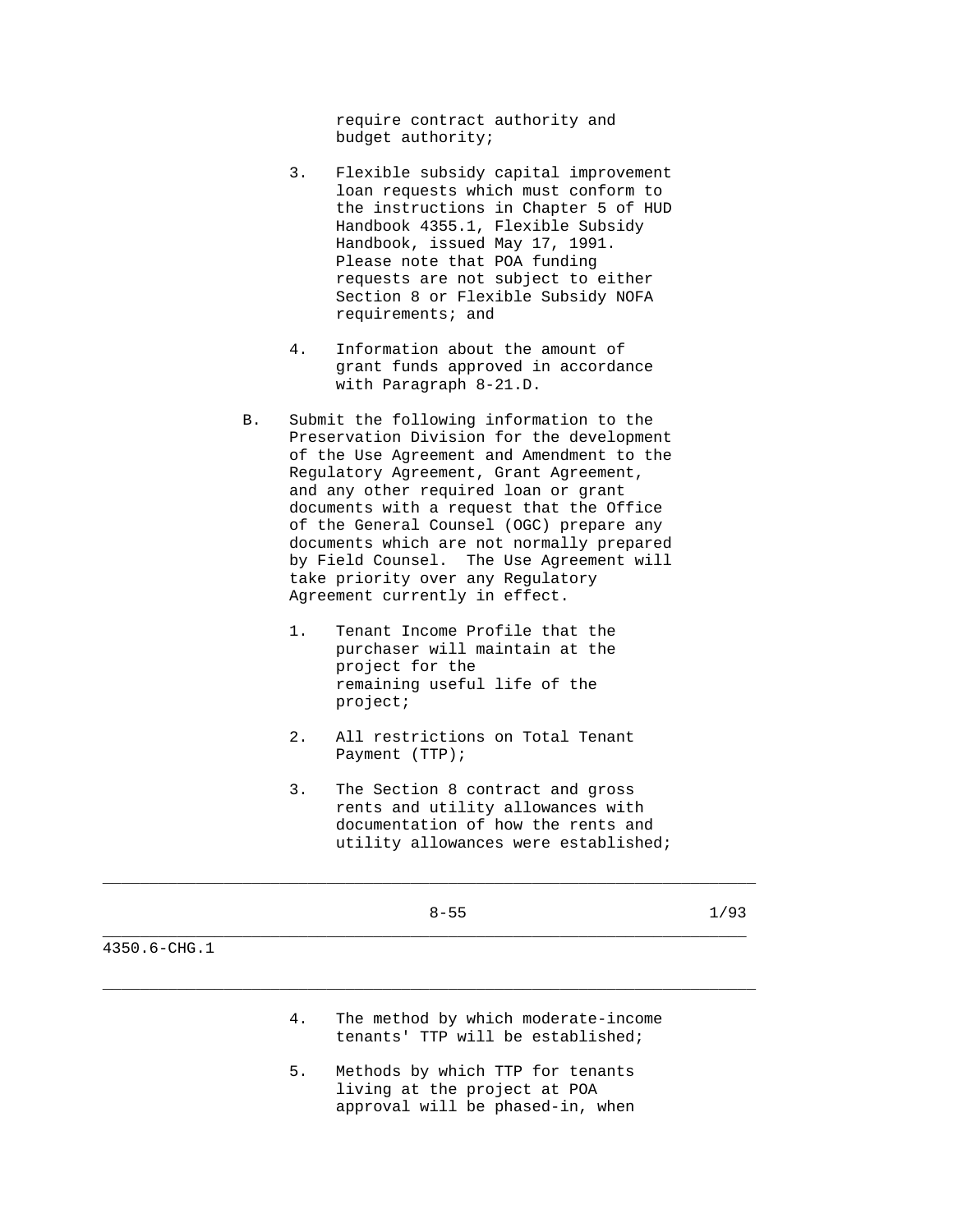applicable;

- 6. An indication of whether the owner's annual percentage or equity base for return to owner has been increased, and if so, to what level;
- 7. Number of units of Section 8 and contract authority for new units, as well as any amendment needs for existing contracts;
- 8. Details of any other incentives, e.g., Flexible subsidy, Section 241(f) loan, etc., that the owner will receive under the POA;
- 9. A copy of the POA signed by the owners;
- 10. If the POA involves a TPA, the name and type of entity of the purchaser and the terms and changes required by the TPA;
- 11. A copy of the preliminary approval letter for the TPA attached as background documentation;
- 12. A copy of the POA approval letter;
- 13. A copy of all financing commitments;
- 14. Documentation of any provision for seller financing; and
- 15. All restrictions on the manner in which general project rent increases will be granted.
- C. Execute a Section 8 or Amended Section 8 Contract.

1/93 8-56

\_\_\_\_\_\_\_\_\_\_\_\_\_\_\_\_\_\_\_\_\_\_\_\_\_\_\_\_\_\_\_\_\_\_\_\_\_\_\_\_\_\_\_\_\_\_\_\_\_\_\_\_\_\_\_\_\_\_\_\_\_\_\_\_\_\_\_\_\_\_

\_\_\_\_\_\_\_\_\_\_\_\_\_\_\_\_\_\_\_\_\_\_\_\_\_\_\_\_\_\_\_\_\_\_\_\_\_\_\_\_\_\_\_\_\_\_\_\_\_\_\_\_\_\_\_\_\_\_\_\_\_\_\_\_\_\_\_\_\_

\_\_\_\_\_\_\_\_\_\_\_\_\_\_\_\_\_\_\_\_\_\_\_\_\_\_\_\_\_\_\_\_\_\_\_\_\_\_\_\_\_\_\_\_\_\_\_\_\_\_\_\_\_\_\_\_\_\_\_\_\_\_\_\_\_\_\_\_\_\_

4350.6-CHG.1

- D. Request Field Counsel to prepare any loan documents for which they have the authority.
- 8-30. Extension of Low-Income Affordability Restrictions.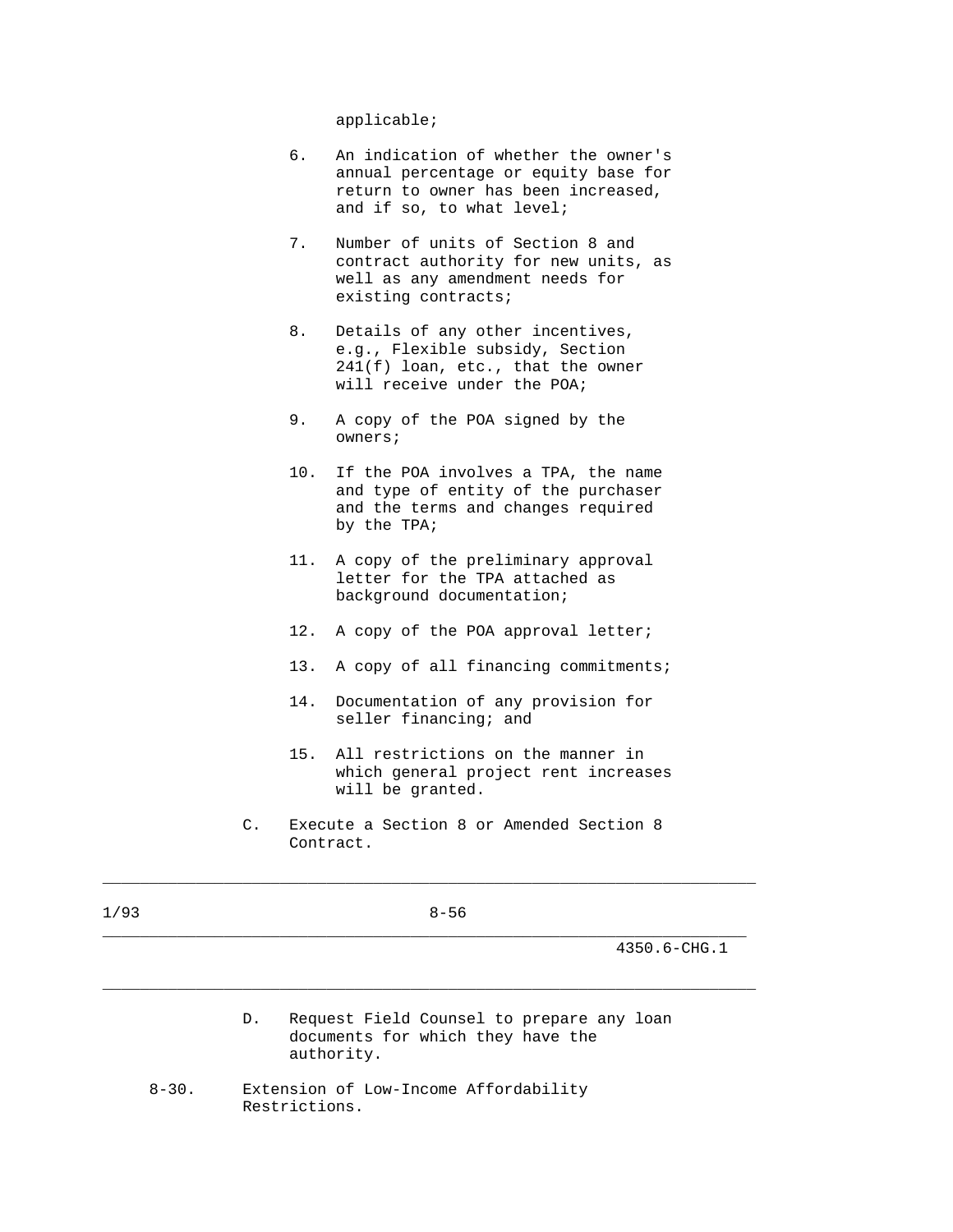- A. The Use Agreement and Amended Regulatory Agreement must be recorded by the owner if the owner retains the project, or by the purchaser, if the project is sold, to implement the terms of the POA and the continuation of the low-income affordability restrictions. The owner and purchaser must provide evidence to the Loan Management staff that the aforementioned documents were recorded. The term of the Use Agreement will be for the remaining useful life of the project.
- B. An owner/purchaser may file an appeal to HUD no earlier than 50 years after POA approval for a determination that the useful life of the project has expired. The owner/purchaser should be aware that in making a determination pursuant to such a petition, the owner will have the burden of proof in establishing such expiration. HUD will not determine that the useful life of any project has expired if such determination results primarily from failure to make regular and reasonable repairs and replacement, as became necessary during the previous 50 years.
- 8-31. Permissible Prepayment for Those Filing a Plan of Action to Extend Low-income Affordability Restrictions.
	- A. Conditions for Prepayment. An owner who submitted a POA to extend low-income affordability restrictions through retention or sale may be allowed to prepay its mortgage for the following reasons:

\_\_\_\_\_\_\_\_\_\_\_\_\_\_\_\_\_\_\_\_\_\_\_\_\_\_\_\_\_\_\_\_\_\_\_\_\_\_\_\_\_\_\_\_\_\_\_\_\_\_\_\_\_\_\_\_\_\_\_\_\_\_\_\_\_\_\_\_\_\_

\_\_\_\_\_\_\_\_\_\_\_\_\_\_\_\_\_\_\_\_\_\_\_\_\_\_\_\_\_\_\_\_\_\_\_\_\_\_\_\_\_\_\_\_\_\_\_\_\_\_\_\_\_\_\_\_\_\_\_\_\_\_\_\_\_\_\_\_\_

\_\_\_\_\_\_\_\_\_\_\_\_\_\_\_\_\_\_\_\_\_\_\_\_\_\_\_\_\_\_\_\_\_\_\_\_\_\_\_\_\_\_\_\_\_\_\_\_\_\_\_\_\_\_\_\_\_\_\_\_\_\_\_\_\_\_\_\_\_\_

4350.6-CHG.1

 1. A POA is approved but there are insufficient funds available within specific timeframes to implement any portion of the approved POA other than insurance for the equity take-out or rehabilitation loan. The conditions and time frames for funding are: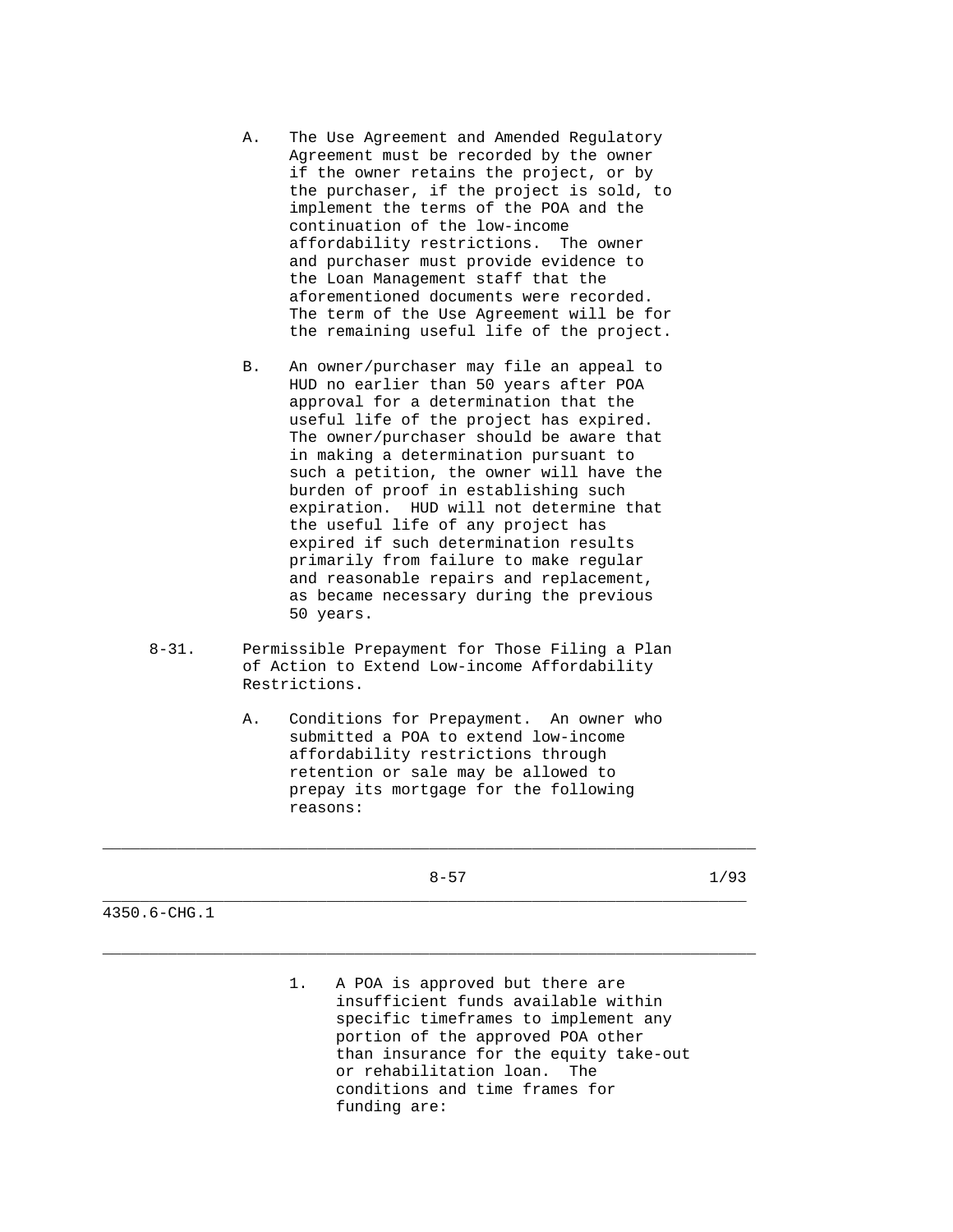- a. Retaining Project: HUD approves a POA to extend low-income affordability restrictions as described in Sections C and D of this Chapter, but does not provide the assistance contained in such a POA within 15 months of approval;
- b. Selling Project: HUD approves a POA as part of a voluntary or mandatory sale in accordance with Sections C and E of this Chapter, but does not provide the assistance contained in such a POA the earlier of:
	- i. For Projects Whose POA is Approved After 20 Years of Final Endorsement. Two months after the beginning of a new fiscal year or six months after final approval; or
	- ii. For Projects Whose POA is Approved Prior to 20 Years of Final Endorsement. Two months after the beginning of a new fiscal year or nine months after POA approval.
- 2. An owner complied with all requirements for sale but did not receive a bona fide offer, or accepted a bona fide offer and the sale failed due to no fault of the

\_\_\_\_\_\_\_\_\_\_\_\_\_\_\_\_\_\_\_\_\_\_\_\_\_\_\_\_\_\_\_\_\_\_\_\_\_\_\_\_\_\_\_\_\_\_\_\_\_\_\_\_\_\_\_\_\_\_\_\_\_\_\_\_\_\_\_\_\_\_

\_\_\_\_\_\_\_\_\_\_\_\_\_\_\_\_\_\_\_\_\_\_\_\_\_\_\_\_\_\_\_\_\_\_\_\_\_\_\_\_\_\_\_\_\_\_\_\_\_\_\_\_\_\_\_\_\_\_\_\_\_\_\_\_\_\_\_\_\_

\_\_\_\_\_\_\_\_\_\_\_\_\_\_\_\_\_\_\_\_\_\_\_\_\_\_\_\_\_\_\_\_\_\_\_\_\_\_\_\_\_\_\_\_\_\_\_\_\_\_\_\_\_\_\_\_\_\_\_\_\_\_\_\_\_\_\_\_\_\_

4350.6-CHG.1

 owner and the owner complied with the requirements of Paragraph 7-12 and received no other bona fide offer from a qualified purchaser.

 B. Acceptance of Prepayment. An owner, meeting the criteria of Paragraph A. above, and intending to prepay its

1/93 8-58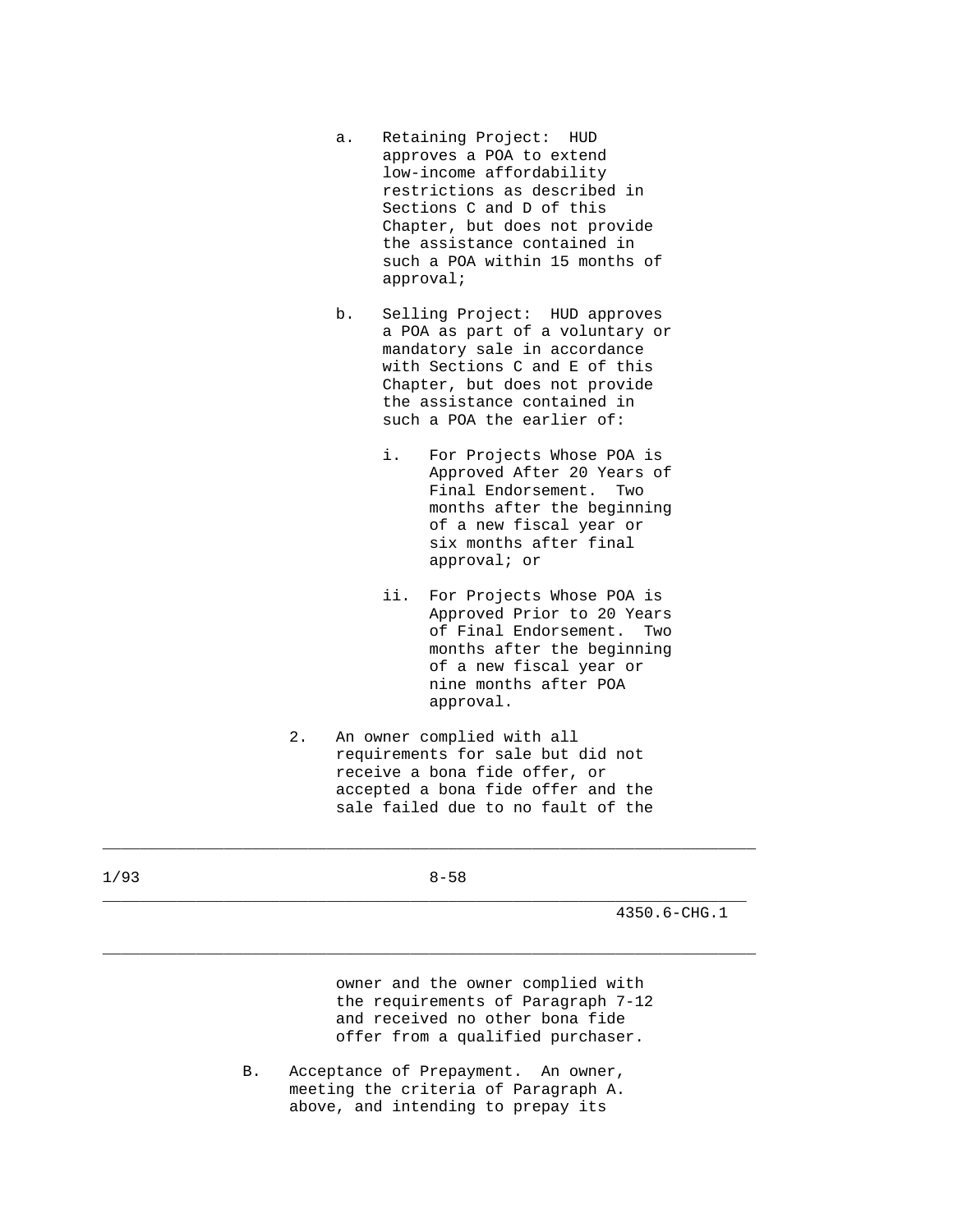mortgage, must make a request to prepay to the mortgagee with a copy to the Loan Management Branch. LOG request received If it is a HUD-held mortgage, the owner will contact the Multifamily Notes Servicing Branch in HUD Headquarters. The letter will notify them of the date of the anticipated payout and request the pay-off figure. Loan Management Branch will notify Preservation Division that the request has been received and recommend approval. The mortgagee or Multifamily Notes Servicing Branch will obtain approval from the Preservation Division before sending a reply to the owner. Prepayment will be accepted in accordance with Chapter 11. The termination of low-income affordability restrictions is subject to compliance with the provisions of Chapter 10 covering displaced tenants.

 C. Tenant Protection. The termination of low-income affordability restrictions is subject to compliance with the provisions of Chapter 10 covering displaced tenants.

\_\_\_\_\_\_\_\_\_\_\_\_\_\_\_\_\_\_\_\_\_\_\_\_\_\_\_\_\_\_\_\_\_\_\_\_\_\_\_\_\_\_\_\_\_\_\_\_\_\_\_\_\_\_\_\_\_\_\_\_\_\_\_\_\_\_\_\_\_\_

\_\_\_\_\_\_\_\_\_\_\_\_\_\_\_\_\_\_\_\_\_\_\_\_\_\_\_\_\_\_\_\_\_\_\_\_\_\_\_\_\_\_\_\_\_\_\_\_\_\_\_\_\_\_\_\_\_\_\_\_\_\_\_\_\_\_\_\_\_

\_\_\_\_\_\_\_\_\_\_\_\_\_\_\_\_\_\_\_\_\_\_\_\_\_\_\_\_\_\_\_\_\_\_\_\_\_\_\_\_\_\_\_\_\_\_\_\_\_\_\_\_\_\_\_\_\_\_\_\_\_\_\_\_\_\_\_\_\_\_

 $8-59$  1/93

4350.6-CHG.1

### Section G.

Implementation of a Plan of Action

- 8-32. Effective Date. The approved Plan of Action (POA) is effective when the owner or purchaser:
	- A. Prepays the mortgage and terminates low-income affordability restrictions and signs a Use Agreement for current tenants, LOG effective date ; or
	- B. Executes and records the Use Agreement to extend low-income affordability restrictions LOG execution date . No other action (e.g., rent increases, Section 8 contracts, Section 241(f) loan closing, Flexible Subsidy contracts, distribution of surplus cash, etc.) is permissible prior to the owner's or purchaser's execution of the Use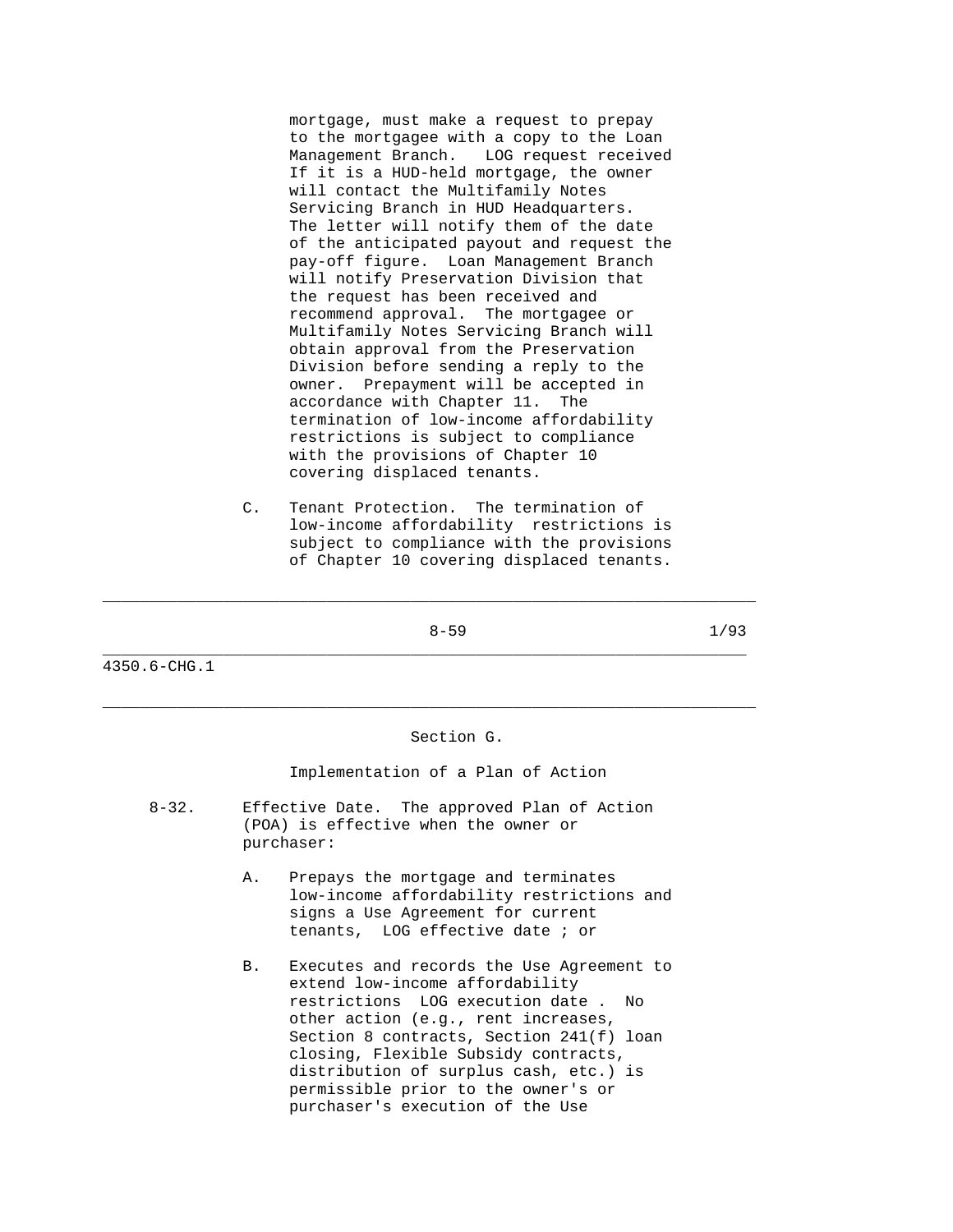Agreement. The loan closing and execution of the Use Agreement should occur simultaneously.

- 8-33. Failure to Consummate Sales Transactions. If, under a voluntary or mandatory sale, an owner and purchaser fail to close on a transfer of physical assets within 90 days after POA approval the transaction will be treated as a terminated sales transaction and the project must again be placed for sale pursuant to Chapter 7, Paragraphs 7-9, 13 and 14.
- 8-34. Plan of Action Expenses. Expenses incurred by the owner pursuant to filing and negotiating a POA are the owner's responsibility until the POA is approved. Such expenses may be paid as project expenses from residual receipts or surplus cash, with proper documentation of expenses and Loan Management approval, and/or from distributions as approved in the POA, only after the POA is effective. Expenses charged to the project prior to POA approval and approval of the expenses by HUD, require Loan Management staff's normal regulatory enforcement action and prevent approval of the POA until they have been repaid.

1/93 8-60

\_\_\_\_\_\_\_\_\_\_\_\_\_\_\_\_\_\_\_\_\_\_\_\_\_\_\_\_\_\_\_\_\_\_\_\_\_\_\_\_\_\_\_\_\_\_\_\_\_\_\_\_\_\_\_\_\_\_\_\_\_\_\_\_\_\_\_\_\_\_

\_\_\_\_\_\_\_\_\_\_\_\_\_\_\_\_\_\_\_\_\_\_\_\_\_\_\_\_\_\_\_\_\_\_\_\_\_\_\_\_\_\_\_\_\_\_\_\_\_\_\_\_\_\_\_\_\_\_\_\_\_\_\_\_\_\_\_\_\_

\_\_\_\_\_\_\_\_\_\_\_\_\_\_\_\_\_\_\_\_\_\_\_\_\_\_\_\_\_\_\_\_\_\_\_\_\_\_\_\_\_\_\_\_\_\_\_\_\_\_\_\_\_\_\_\_\_\_\_\_\_\_\_\_\_\_\_\_\_\_

4350.6-CHG.1

- 8-35. Retroactive Incentives for Delayed POA Approval. If an acceptable POA has not received a letter of approval or initial disapproval within 180 days of receipt by HUD, due to no fault of the owner, the owner is entitled to benefits retroactive to the 180th day of HUD's receipt of the POA. In these cases, upon approval of the POA, Loan Management staff should send a memorandum to the Preservation Division explaining the reasons for the delay and recommending approval of retroactive benefits. They should enclose the complete POA, the completed Form HUD 50061 or 50062, as applicable and any other documentation relevant to the delay.
- 8-36. Distribution of the POA. Loan Management staff should maintain one copy of the executed POA and give one copy the owner.
- 8-37. Provision of Incentives. The owner and